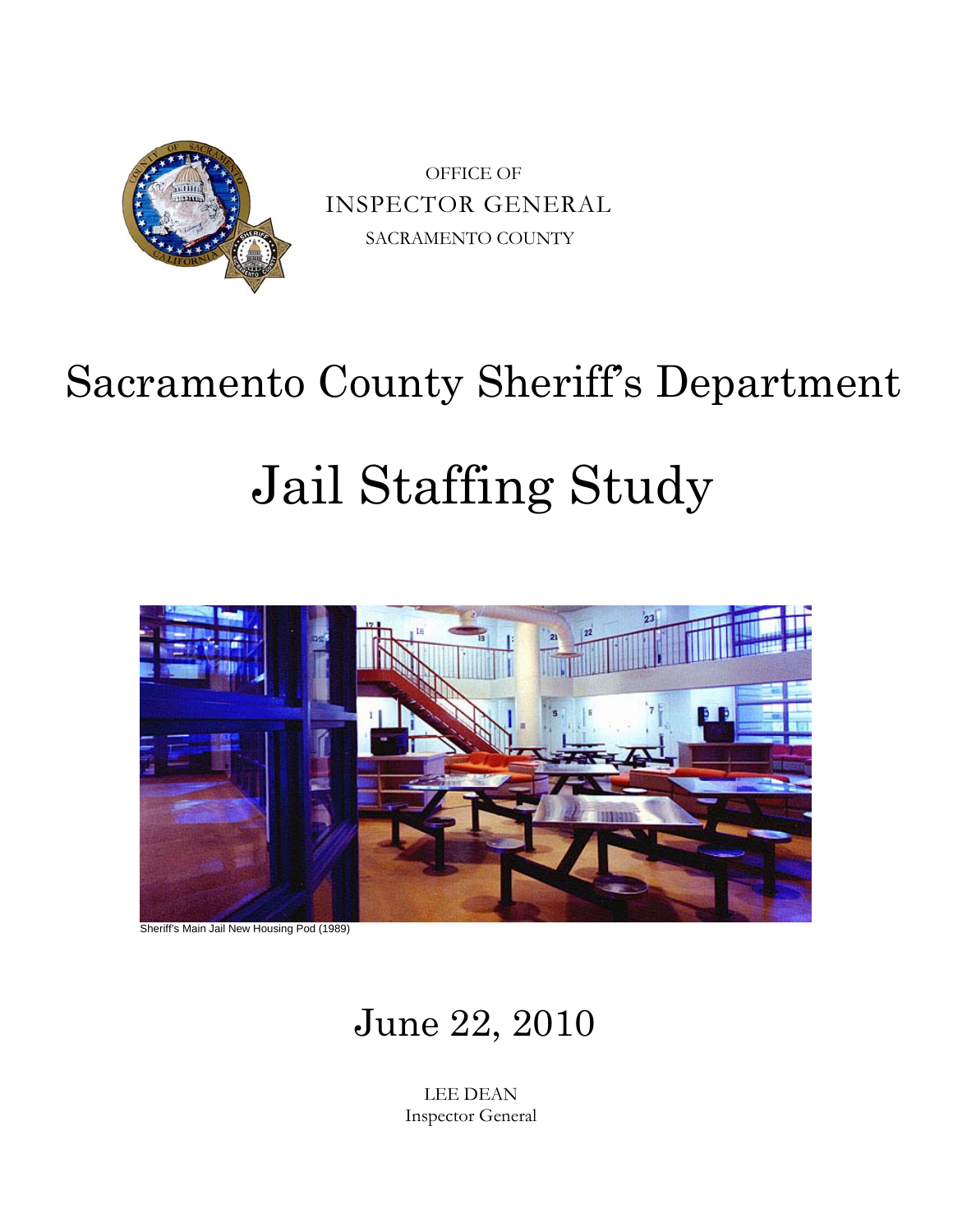# **Prologue**

*In April 2010, faced with a deepening economic downturn, interim Sacramento County Executive Steve Szalay, on behalf of the Board of Supervisors and in consultation with Sheriff John McGinness, asked that the Office of Inspector General critically examine the viability of alternative jail staffing models to align with optimal use of limited resources. This study contemplates jail staffing requirements in conjunction with the Department's overarching public safety mission.*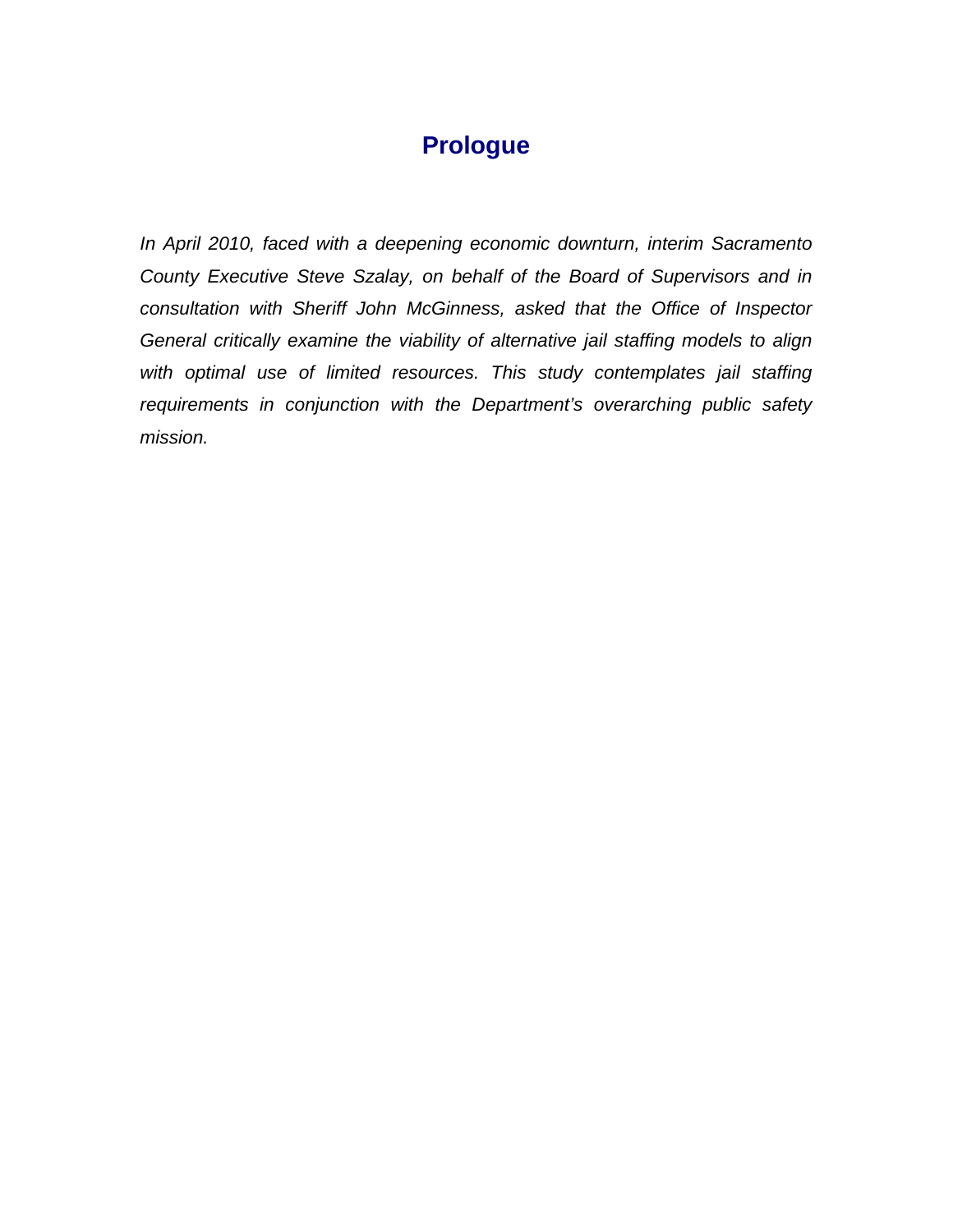### **Table of Contents**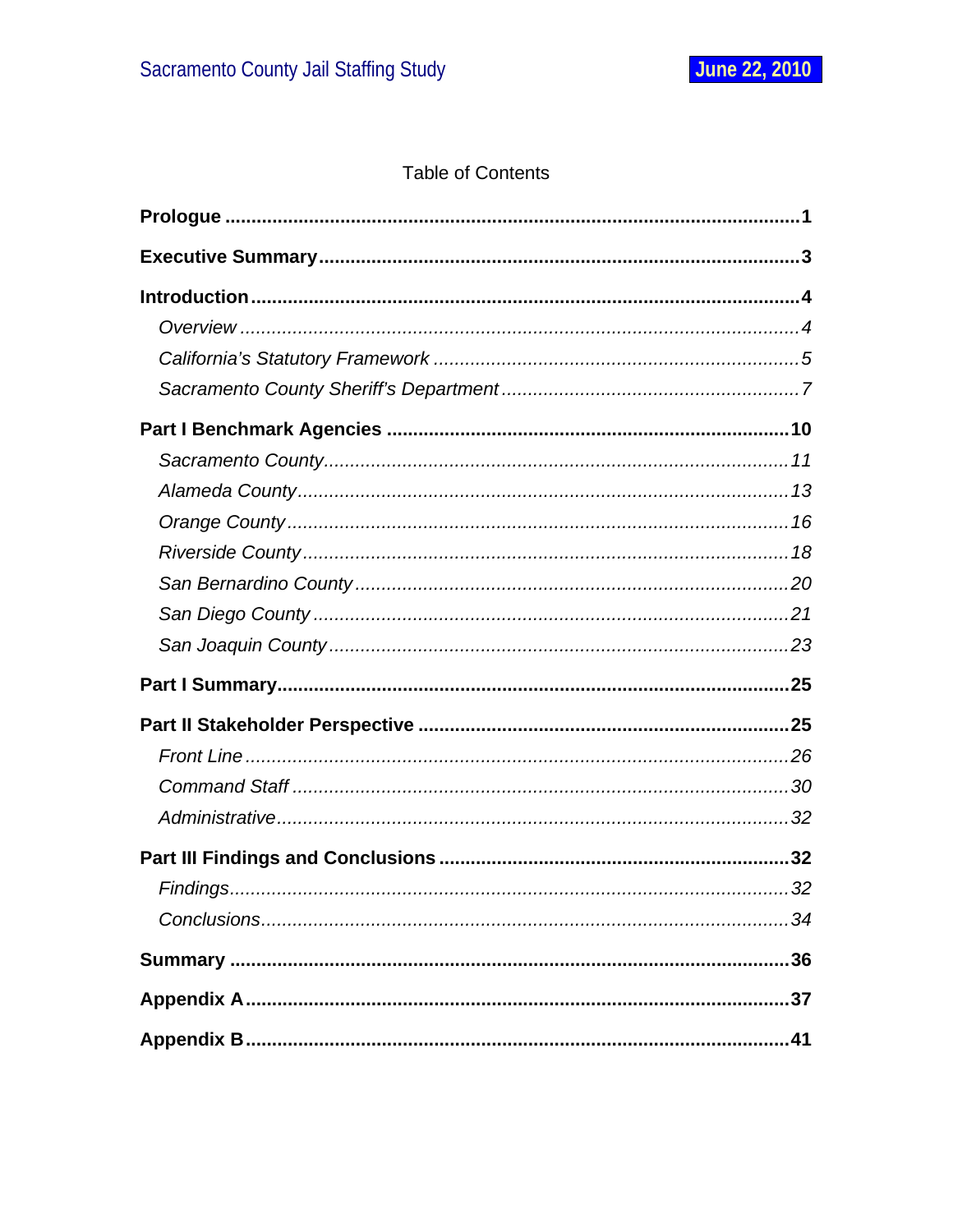# **Executive Summary**

<span id="page-3-0"></span>In order to compare and contrast their experience with that of Sacramento County, *Part I* of this study benchmarks salary and benefits, duties, supervision, and other relevant background such as recruitment, retention, and transition history between and among representative agencies. Simply stated, there is no single-best jail staffing model that strikes a universal, optimal balance between and among the job classes examined by this study. If cost were not a factor, fully sworn jail deputies would probably be the classification of choice for most counties, based on the greater breadth of utility that comes with this classification.

Any change-over to custody officers will entail a long-term process, and anticipated savings are subject to being eaten away over time. Thus, the threshold inquiry must be the motivation and projected commitment underlying any change. When times are fraught with economic uncertainty, this first step becomes all the more critical.

Anecdotal experience suggests key considerations in transitioning to custody officers; these include: limiting the number of classifications doing the same or similar work, clear delineation of duties in order to mitigate inherent labor tension, choosing a classification that affords a practical range of utility, emphasizing training, supervision and high standards, and evaluating circumstances unique to a particular jurisdiction and community.

In Sacramento County, one of the single-most important parts of this equation is the Department's rather unique history of utilizing part-time deputies to staff corrections. Prior to recent budget cuts, a pool of over 400 on-call deputies and retired annuitants were heavily relied upon as a supplemental, part-time resource to staff jail and security operations. The obvious reason for this practice is that it reduces overall labor costs. Both on-call deputies and annuitants are compensated at an hourly wage set at top-step deputy plus incentive. They receive a uniform allowance and accrue vacation, but no other benefits are paid. Whether, and to what extent, this resource may hold part of a remedial strategy as a bridge to the future merits serious consideration.

**Part II** of this study captures input from those who perform, supervise, and administer correctional services in Sacramento County and on how things are viewed from Labor's perspective. These are the individuals who will be left to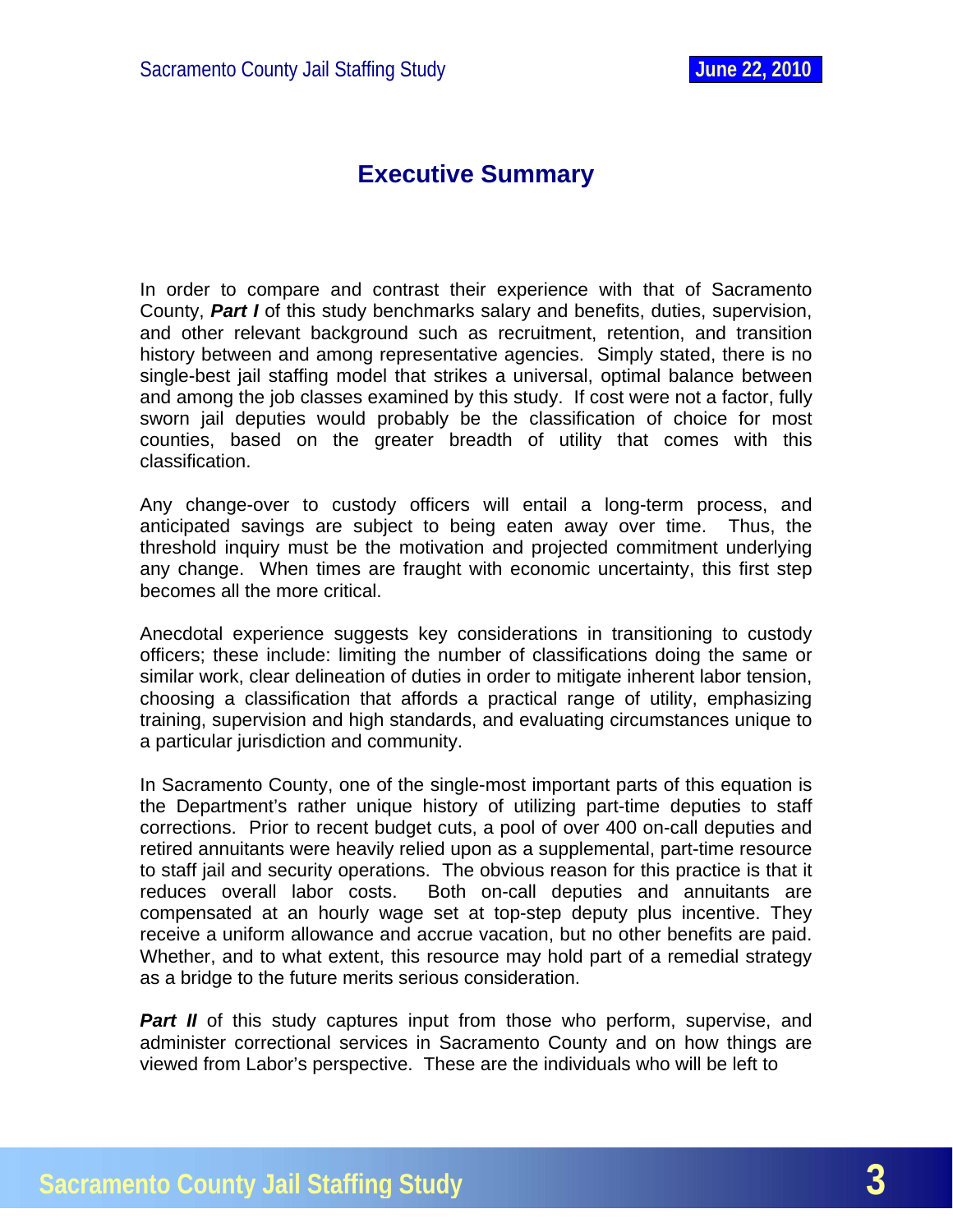<span id="page-4-0"></span>implement and live with any changes made in jail staffing. Thus, they are clearly stakeholders in this endeavor in terms of their concerns and constructive input. With this in mind, representative groups were interviewed and provided their perspective, detailed in part II.

The overarching theme from these stakeholder interviews was that thoughtful planning and timing are critical when it comes to evaluating a custody-officer classification for jail staffing. Given the existing collateral issues associated with budget cuts, the consensus is that moving ahead forthwith will cripple the endeavor from the outset. Alternatively, there is a willingness to look at creatively using existing resources to address the acute staffing shortages in corrections and to revisiting the custody officer classification at a more opportune juncture.

Finally, *Part III* of this study addresses findings and conclusions relative to the future of jail staffing in Sacramento County. There are as many different jail staffing models throughout the State of California as there are counties that run them. Simply stated, there is no single-best approach that strikes a universal, optimal balance between cost and utility. Quality control standards, protracted time frames associated with transitioning to a custody officer classification, questionable cost savings, and circumstances unique to a particular jurisdiction are all important parts of the mix when it comes to jail staffing.

In Sacramento County, the rather unique history of using part-time, on-call deputies and annuitants to staff jail operations is an important factor. The impact of demotions and transfers from the recent round of lay-offs has essentially created a static corrections class of Sheriff's Department employees. The recommendations in part III contemplate this background within the context of fiscal constraints and uncertainties confronting the County. The good news is that there is a way forward that both mitigates the immediate staffing crunch and balances resources as the months and years unfold. It will require a measure of courage and balancing of interests from all concerned.

#### **Introduction**

Effective jail operations necessitate maintaining a stable, competent workforce; no small challenge inside the extensive jail system operated by the Sacramento County Sheriff's Department (SSD). Fluid fiscal constraints, negotiated labor provisions, and questions concerning optimal use of limited resources are all factors in the mix.

#### *Overview*

Several years ago, a handful of counties throughout California initiated a move to staff their jails using custody-officers in lieu of more costly fully sworn deputy sheriffs. The whole point was to stretch limited revenues. Enabling legislation grew around this movement, until today, most counties throughout California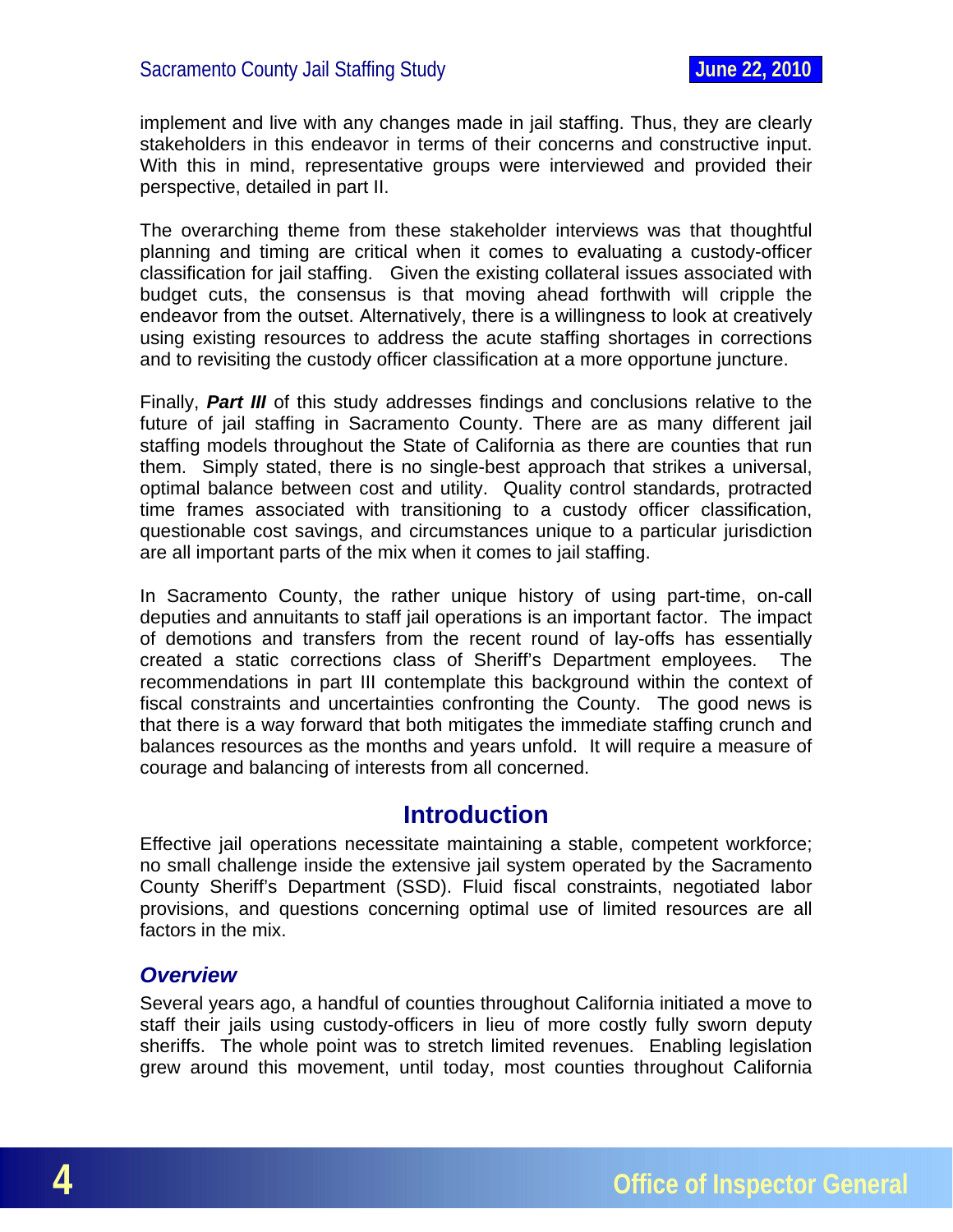<span id="page-5-0"></span>have adopted some combination of public officers, limited peace officers, or custody assistants to augment jail deputies.

Three counties in California (Santa Clara, Napa, and Madera) ultimately transitioned to a model wherein jail operations are under the purview of a distinct department of corrections, as opposed to the sheriff. In 1993, the State Sheriff's Association sponsored Senate Bill 911 that was codified in California Government Code section 26605. It provides that after July 1, 1993, *"the sheriff shall be the sole and exclusive authority to keep the county jail and the prisoners in it.*" Section 26605.1 was also signed into law; it provides that: *"Notwithstanding any other provision of law, no deputy sheriff shall be required to become a custodial or other officer involuntarily."*

Nine counties in California rely predominantly on fully sworn deputies for performing day-to-day jail operations *requiring contact supervision* of inmates; Los Angeles, San Bernardino, Ventura, Marin, Alameda, Contra Costa, Monterey, San Francisco, and Sacramento. In large measure, this appears to be driven by the flexibility to deploy sworn deputies to meet evolving public safety needs, particularly in view of an uncertain economic future. To put things in perspective, combined jail staffing in these nine counties is significantly greater than for all remaining counties combined statewide.

It is noteworthy, that although the San Francisco Sheriff's Department has no field patrol operation, they retain fully sworn jail deputies simply to avoid detrimental reliance on outside agencies in performing any necessary law enforcement functions. This illustrates the preparedness mindset behind why these organizations are reluctant to reduce their compliment of fully sworn deputies. At the same time, most of these agencies have developed a variety of classifications to handle assignments that do not require either making arrests or contact supervision of inmates; these non-sworn classifications staff public counters, operate control rooms, and perform a variety of similar security functions.

The trend in California is clearly toward integrating custody officers with jail operations to supplement, or in some cases nearly supplant, the role of fully sworn deputies. Nonetheless, no two agencies are exactly alike with respect to their needs and the public safety challenges that lie ahead.

#### *California's Statutory Framework*

In California, certain Penal Code (PC) provisions, as well as minimum training regulations promulgated by the Commission on Peace Officer Standards and Training (POST) and the Corrections Standards Authority, set the requirements for personnel working with inmates in local jails.

**PC Section 830.1** grants *full peace officer authority* to any sheriff, undersheriff, or deputy sheriff, employed by a county in that capacity;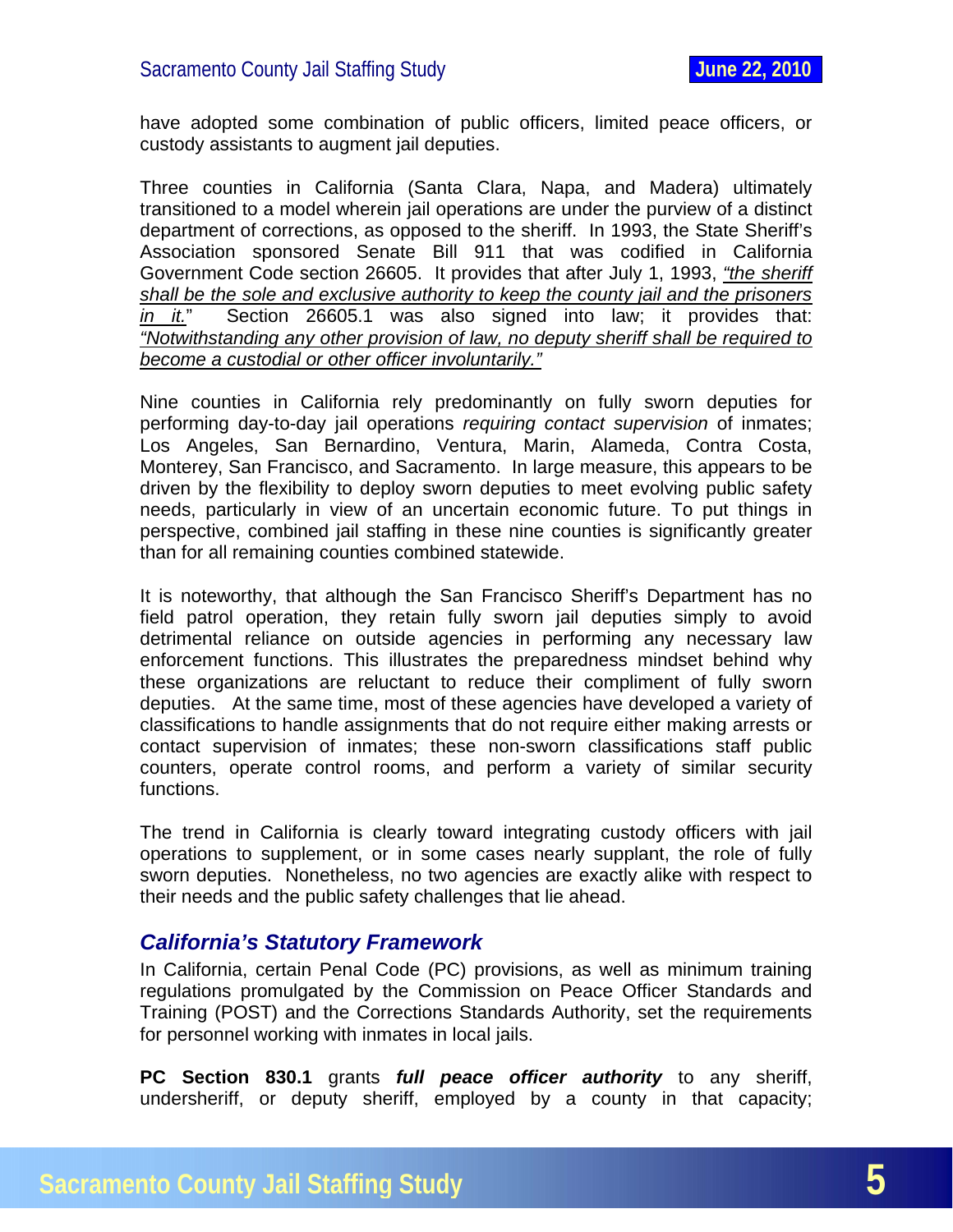Sacramento County jail deputies fall within this classification. They have completed POST academy training (6 months) in addition to a supplemental course for officers assigned to corrections entitled, Standards in Training for Corrections (STC). They must also complete 24 hours of annual training selected at the discretion of the employing agency. The Corrections Standards Authority in Title 15 of the California Code of Regulations specifies the STC training required and curriculum is developed jointly by the state Sheriffs and their Jail Managers Association for all sworn and non-sworn custodial classifications.

**PC Section 830.1(c)** defines a *limited peace officer* employed by certain counties (Sacramento County is *not* among the counties listed) to perform custodial duties. Their authority extends to any place in the state *only* while engaged in the performance of their custodial assignment. This classification has full powers of arrest while on duty and may be armed if required by a specific assignment such as inmate transportation. Employees serving under this authority must complete the correctional officer core course of 176 hours, and upon completion of PC 832 arrest search and seizure training, may be deployed outside the correctional setting in a local emergency. (Most agencies exceed these minimum training requirements). They must also complete 24 hours of STC training annually.

**PC section 831** defines a custodial officer as a *public officer.* This classification performs certain tasks related to the operation of a local detention facility, but is restricted from performing full peace officer duties relative to arrests, searches, and classification of prisoners. Custodial officers may not carry a firearm, but may use reasonable force in establishing and maintaining custody of persons delivered into custody by a law enforcement officer.

Custodial officers have limited powers of arrest *only* in the performance of their official duty. They do not have the authority to make an arrest based upon reasonable cause to believe that a felony has occurred in the officers presence, arrest for a felony offense not occurring in the officers presence, or arrest on reasonable cause whether or not a felony has been committed.

Mandated training for this classification includes PC section 832 rules of arrest search and seizure, and a 176-hour course for officers assigned to corrections prescribed by the Corrections Standards Authority pursuant to PC section 6035. Custodial officers must complete 24 hours of STC training annually. Provision is *not* made for deployment of public officers outside the custodial setting during a local emergency. Importantly, any time 20 or more custodial officers are on duty, there shall be at least one fully sworn peace officer on duty at the same time to supervise the performance of the custodial officers. (It is noteworthy, that Correctional Officers employed by the Santa Clara County Corrections Department serve under this authority, and by agreement with the Sheriff, two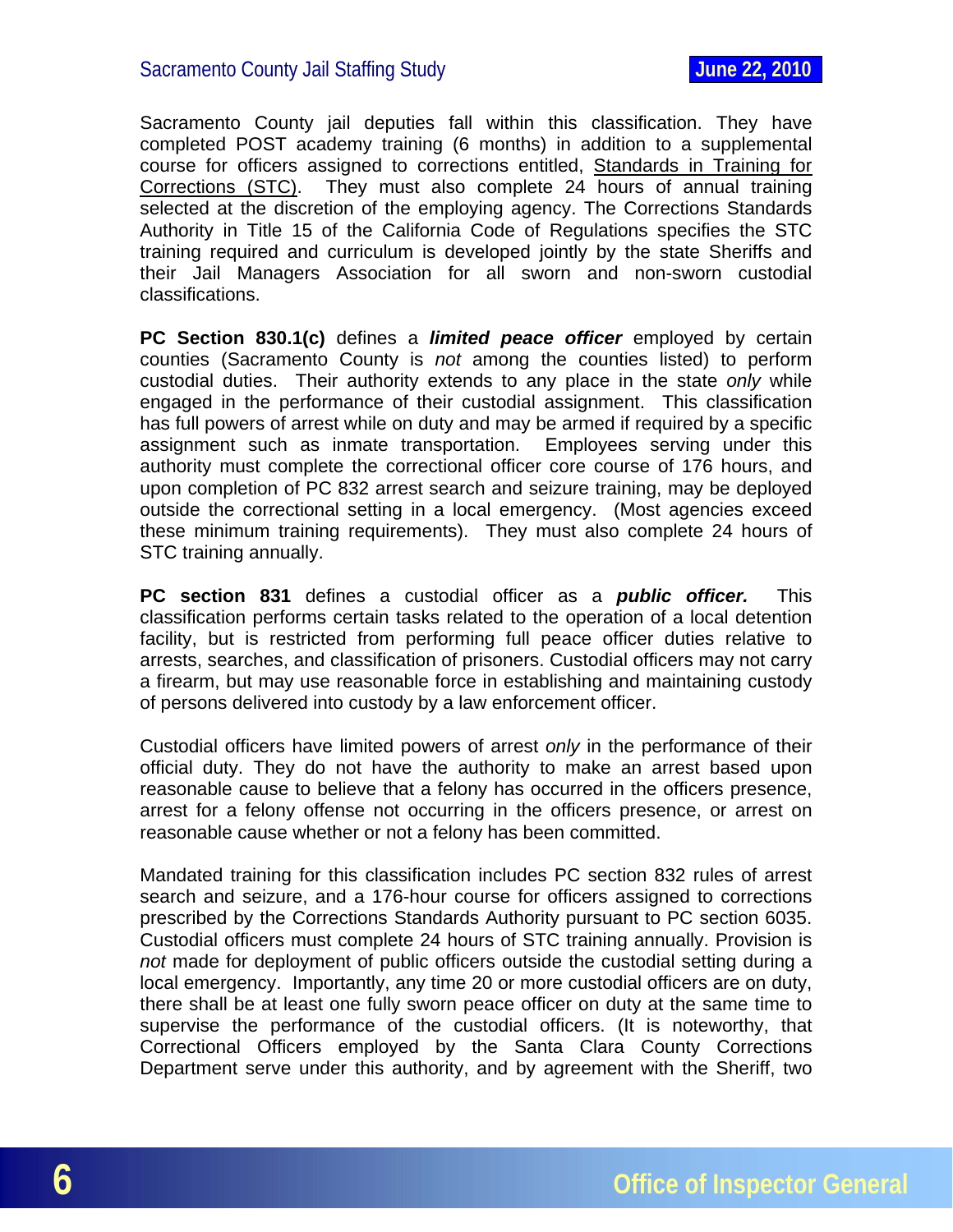<span id="page-7-0"></span>fully sworn sheriff's sergeants are assigned to each shift to meet the requisite supervision).

**PC section 831.5** essentially mirrors PC 831, and in addition, provides that enumerated counties, (Sacramento County is not included in the list), may by ordinance, authorize *public officers* to arrest persons for violations of a statute or ordinance. This statute also provides that under the direction of the sheriff or chief of police, public officers may possess firearms when transporting prisoners, guarding hospitalized prisoners, suppressing jail riots, lynching, escapes or rescues. A significant portion of this authority was written to enumerate specific duties of "correctional officers" in Santa Clara County, where custodial operations are outside the direct purview of the sheriff.

#### *Sacramento County Sheriff's Department (SSD)*

In 2008, the Sacramento County Board of Supervisors requested that an audit of the sheriff's jail system be performed by the Sacramento County Office of Inspector General; (see *special reports and audits* at [www.inspectorgeneral.saccounty.net](http://www.inspectorgeneral.saccounty.net/)). The purpose of this audit was to independently evaluate core facets of jail operations, focusing primarily on causal factors and remedial strategies linked to inmate overpopulation.

Published in September 2009, certain key findings from this audit are intertwined with the question of optimum jail staffing. Together, these findings frame the context underlying the present study:

- Line-level staffing throughout SSD correctional services is precipitously low.
- **IF Inmate overpopulation within the SSD jail system is acute.**
- A looming large-scale release of state prisoners and changes in parolee supervision threaten to exacerbate jail overpopulation.
- Sacramento County is one of nine remaining counties in California that rely predominantly on fully sworn peace officers (deputy sheriffs) in performing duties requiring contact supervision of jail inmates.
- Expanding the use of Home Detention, Work Project, and the Sheriff's Parole Program, as alternatives to in-custody jail time, is a strategy whose time has come for SSD Correctional Services.
- As services on the outside dry up for want of funding, a steady influx of inmates with a host of chronically neglected medical and mental health issues stand to overwhelm local jails seeking to remediate these often acute individual health conditions.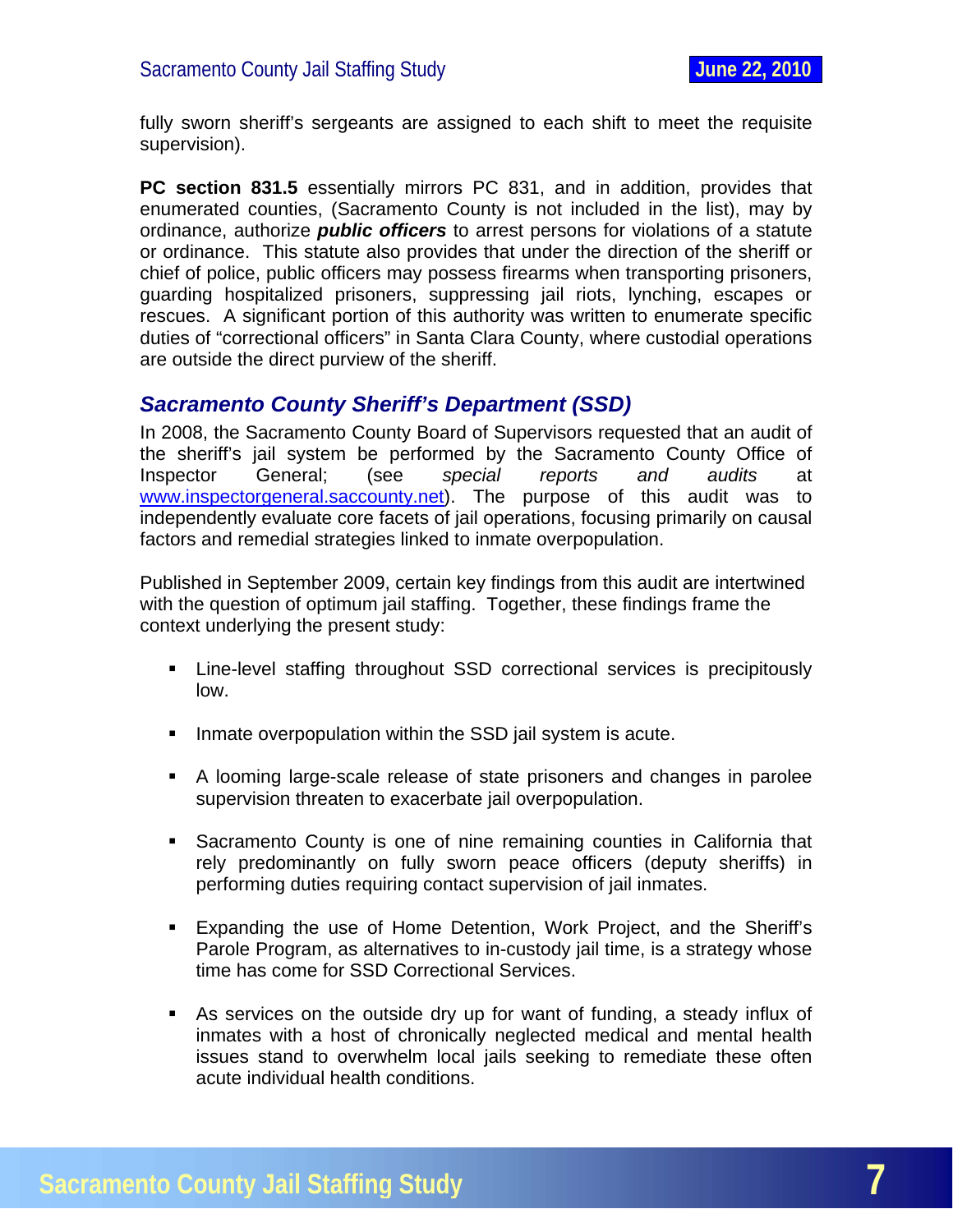- Sacramento County receives substantial annual revenue from contracts to house state and federal prisoners. Measuring the real-time cost of servicing these agreements (litigation, injuries to inmates and staff, workers compensation, disability retirements, inmate disruptions, medical/mental health services, etc.) against the revenue gained has never been done.
- Evaluating which employee classifications strike the most effective and cost efficient approach to jail staffing is something all counties throughout the State, including Sacramento County, must weigh according to their needs and individual circumstances.

Importantly, over a third of SSD's budget is dedicated to corrections, with the lion's share earmarked for negotiated salary and benefits packages. Thus, the potential for cost savings must be acknowledged as one reason for considering a less costly classification of employee to staff jail operations. One of the key findings however from this study, is that experts in the field warn against pay disparity between classifications doing essentially the same job.

Aside from this, it is at least conceivable that corrections will become the predominate mission for SSD, as local government expands its reach by way of incorporation, and options for providing law enforcement services are considered. While the Sheriff's Department would clearly be a contender in this process, the ultimate outcome is far from certain.

Only time will tell what the future holds. In any event, evaluating jail staffing options and charting a well-thought-out course should contemplate the entirety of local public safety priorities and challenges that lie ahead. In Sacramento County, one of the single-most important parts of this equation is the Department's rather unique history of utilizing part-time deputies to staff its correctional facilities.

The genesis of this staffing model is instructive. In 1979, the SSD Chief Deputy for Special Services and Training Captain appeared before the California Peace Officer Standards and Training Commission (POST) and received for SSD the first *"Extended Format Certification"* in the state to train officers under section 830 of the California Penal Code (PC). These academy classes, held in the evenings and on weekends, made certified training available to the Department's reserve officers, and upon graduation from either the *"Intensified Academy"* or the extended format academy these officers could work as full-time or on-call deputies. The only additional requirement for them to work in corrections was completion of the STC supplementary jail operations training.

Aside from ad-hoc, limited-term needs, on-call deputies were first used in early 1980 to operate the sheriff's work-project program. Thereafter, this supplemental workforce evolved from a short-term, back-fill resource to a stable pool of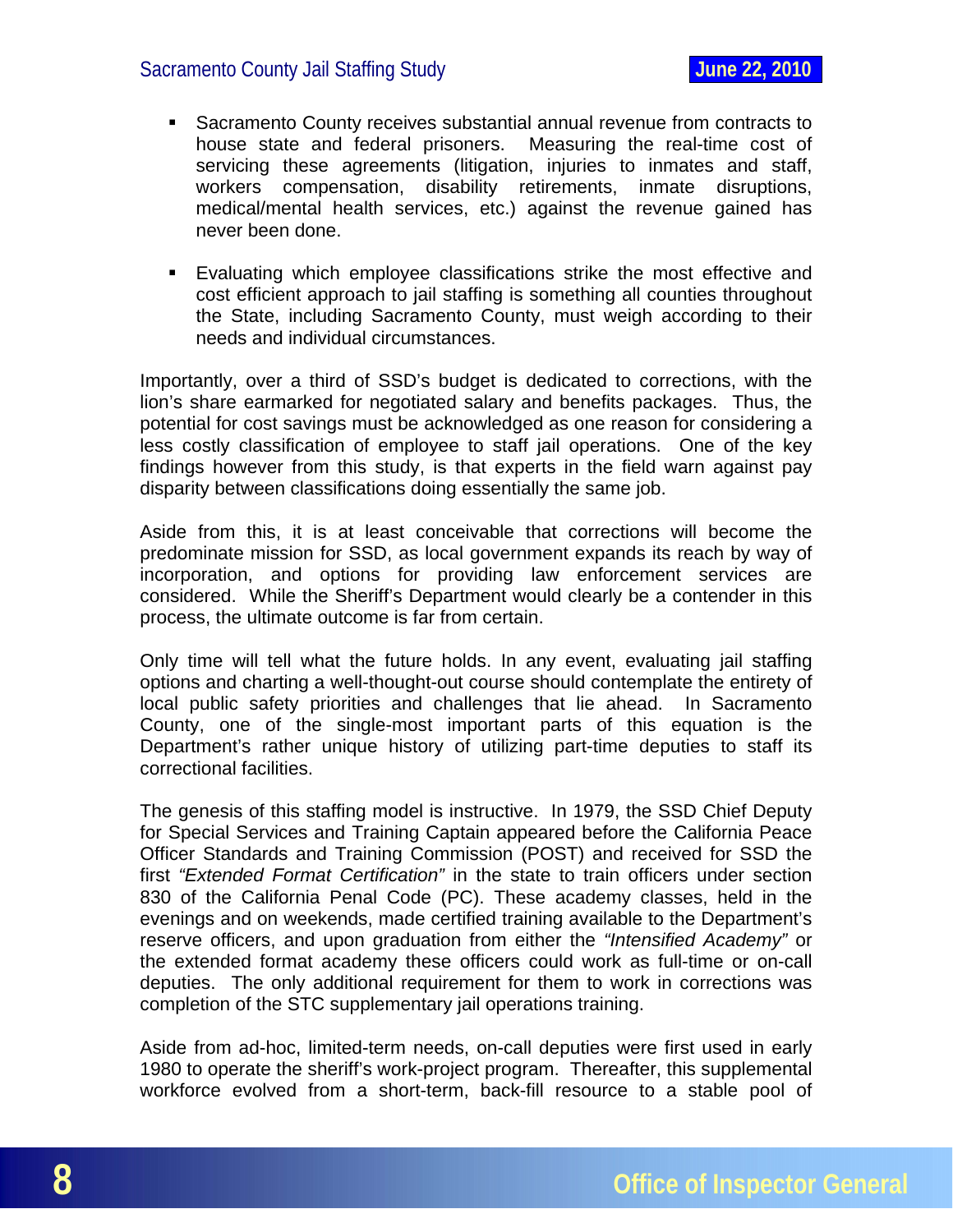employees used routinely in lieu of filling full-time deputy positions with permanent hires. The obvious reason for this practice was that it reduced personnel costs.

In 1990, the Sacramento County Deputy Sheriffs Association (DSA) sued the County alleging that the Sheriff's Department was using this part-time pool of employees as "permanent part-time deputies" in violation of negotiated labor requirements. The primary focus at that time was patrol and detectives. Ultimately, the matter was resolved in a manner which allowed use of "on-call deputies" within prescribed parameters relative to salary, benefits, and a cap on annual hours worked; (1560 hours). SSD annuitants were capped at 960 hours annually.

Prior to recent budget cuts, over 400 on-call deputies and retired annuitants were heavily relied upon as a supplemental, part-time resource to staff jail and security operations. The prior sheriff's administration extended the annuitant class to include retirees from agencies other than SSD, who worked up to 1560 hours annually. Both on-call deputies and annuitants are compensated at an hourly wage set at top-step deputy plus incentive pay. They receive a uniform allowance and accrue vacation, but other benefits such as retirement, medical insurance, and sick leave are not covered.

Mandatory layoff procedures triggered by cuts in the Sheriff's FY 2009/10 budget have largely curtailed the current use of this part-time and presumably still available workforce. However, by agreement between the Sacramento County Deputy Sheriff's Association and the County, deputies laid-off during budget cuts currently comprise an ad-hoc, intermittent resource pool. Scheduling sergeants at the jail facilities first try to exhaust the intermittent list, then the on-call register, and finally, turn to overtime. This is a cumbersome and inefficient process at best.

Sacramento County's two jail facilities, the Main Jail and the RCCC, are understaffed by any measure. Two prior studies came to this conclusion, and even a cursory comparison with the benchmark agencies used for this study reaches the same outcome. Needless to say, the safety implications and unfavorable working conditions from chronic, exorbitant use of overtime are indeed serious.

Expenditures to compensate for this staffing deficiency are acute. During FY 2009/10 the total amount paid in salary to on-call deputies and annuitants was \$2,764,241. For the first half of 2010, (Jan-June), the amount paid in overtime and extra help for the Main Jail and RCCC combined came to \$1,892,248.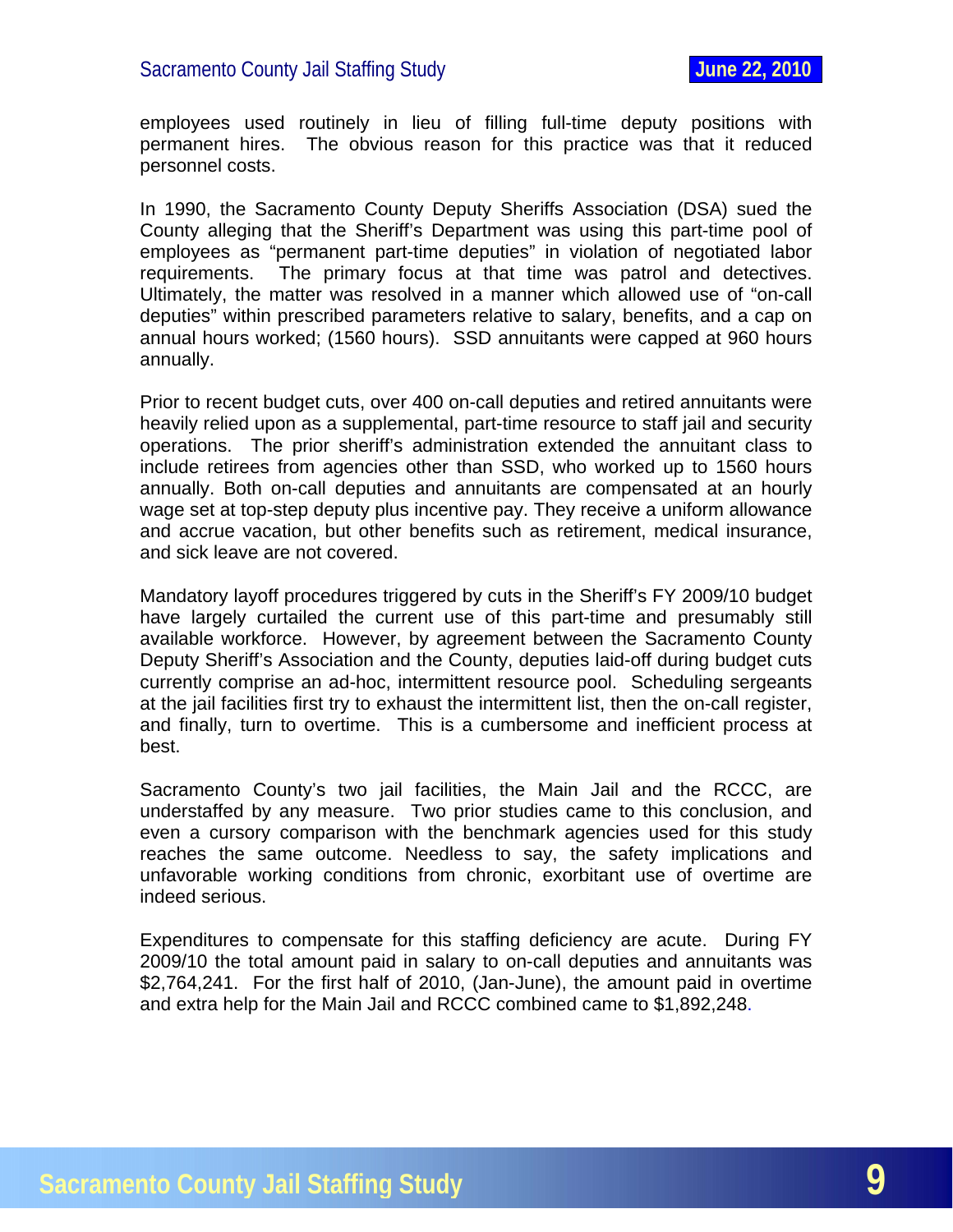# **Part I Benchmark Agencies**

<span id="page-10-0"></span>In order to compare and contrast their jail staffing models with Sacramento County's version, benchmark agencies with parallel issues and concerns are illustrated relative to classification of employees, salary and benefits, duties, supervision, and other collateral factors such as recruitment, retention, and transition history.

Importantly, the collective bargaining process has over time narrowed the salary and benefits gap between deputies and their custodial counterparts, aided in no small part by the "equal pay for equal work" rationale. One of the remaining salary distinctions is attributable to POST certificate pay for fully sworn deputies versus their custodial counterparts; certificate pay is compensation over and above base salary paid to deputies who have achieved specified levels of training and education. It is clear from this study that hoped-for savings in this regard, are alone, tenuous justification for moving to a custody officer classification in lieu of fully sworn deputies for jail staffing. Rather, collateral implications such as risk management, uniformity in standards and training, continuity of duties, consistent supervision, and evolving service demands, in conjunction with cost savings, were together, cited as the collective rationale in favor of the custodial officer classification.

The emergency preparedness rationale advanced by agencies that continue to predominately rely on fully sworn deputies in their jail operations is illuminated somewhat by this study. All of the benchmark agencies have at one time or another deployed sworn jail deputies outside the facility to deal with unfolding local emergencies. However, no anecdotal experience was cited to test the practical limitations of draining jail resources to staff a protracted emergency scenario. Common sense suggests that implementing this strategy would be self-limiting based on finite resources to equip and deploy the additional staff, and on the necessity to fill behind the temporarily vacated positions to sustain ongoing jail operations.

Nonetheless, deployment of sworn jail officers during emergencies of limited duration or for special operations is certainly a practical consideration. As noted, limited peace officers performing custodial duties pursuant to Penal Code Section 830.1(c) may indeed be deployed outside a correctional facility during a declared emergency. Preparatory training and readiness for such deployment, of either fully sworn deputies or limited peace officers, is a factor that must be weighed in the cost-benefit analysis.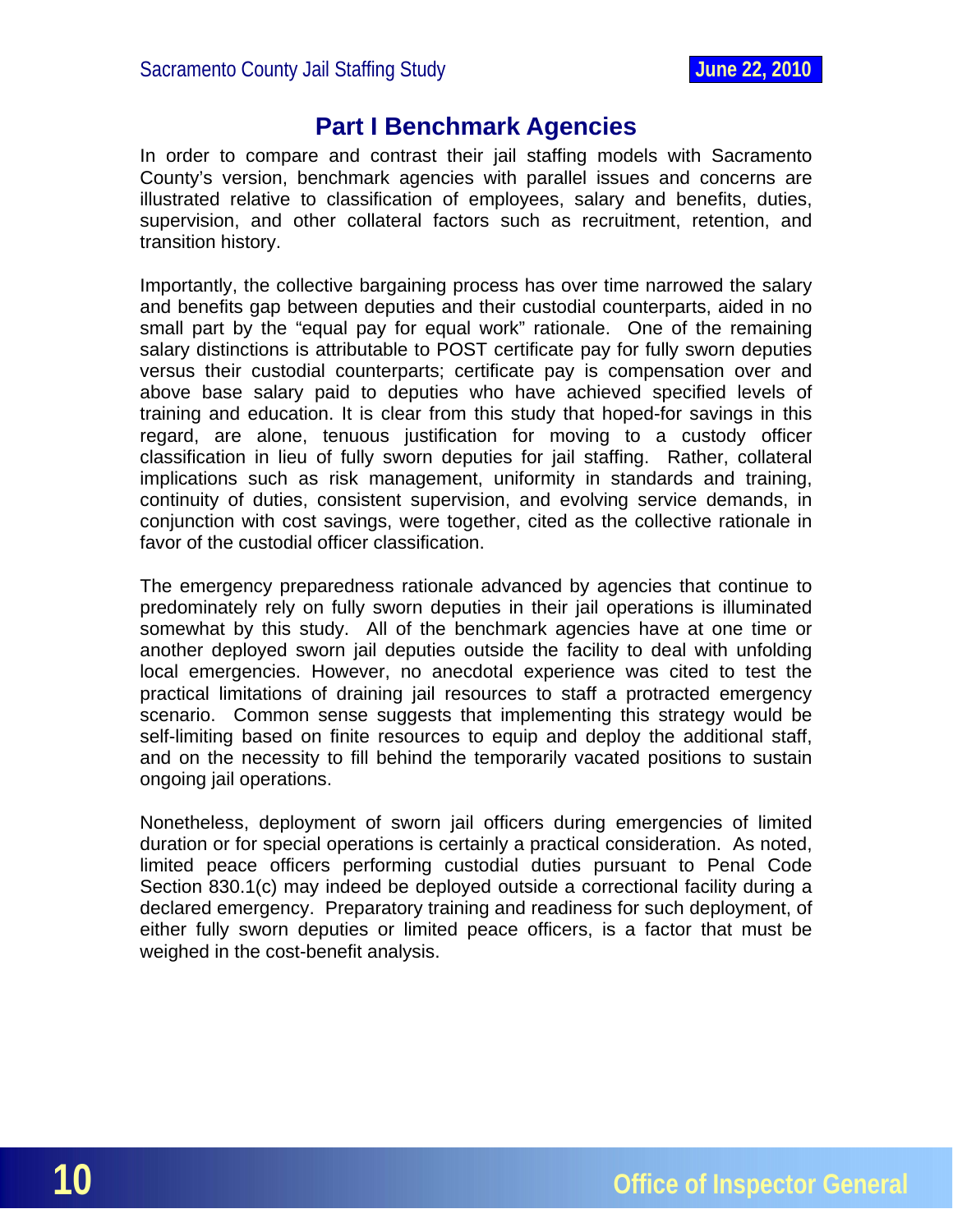Security Officers 17 17 3 Visitor control and facility

Sheriff's Records Officers-

Line Level

\$22.78 - 27.70 2% at age 55 DSA Sworn chain of

\$22.40 - 27.24 2% at age 55 DSA Non-sworn

command

command

chain of command

<span id="page-11-0"></span>

| <b>Facilities</b>                        |     |             | Avg Daily Pop                                           | <b>Annual Bookings</b> |         | Inmate Classifications (%) |                | Avg Daily Cost per Inmate |                |             |
|------------------------------------------|-----|-------------|---------------------------------------------------------|------------------------|---------|----------------------------|----------------|---------------------------|----------------|-------------|
|                                          |     | <b>Male</b> | Female                                                  |                        | Maximum | <b>Medium</b>              | <b>Minimum</b> |                           |                |             |
| Main Jail,<br>Correctional Center and    |     |             |                                                         |                        |         |                            |                |                           |                |             |
| Work Release                             |     | 3.984       | 521                                                     | 63,986                 | 59      | 26                         | 15             | \$88                      |                |             |
|                                          |     |             |                                                         |                        |         |                            |                |                           |                |             |
| <b>Employee</b><br><b>Classification</b> | #   |             | % Jail Staff<br>with Direct<br><b>Inmate</b><br>Contact | <b>Duties</b>          |         | Pay Range<br>(hour)        | Ret. Benefit   | <b>Labor Group</b>        |                | Supervision |
| 830.1 PC Deputies                        | 444 |             | 85                                                      | Security/custodial     |         | $$27.92 - 33.95$           | 3% at age 50.  | <b>DSA</b>                | Sworn chain of |             |

functions within detention and court

program screening of inmates and facility

facilities.

security

security.

65 12 In-processing and

## *Sacramento Sheriff's Department*

- The Main Jail is the primary custodial facility for pretrial inmates, fresh arrests from regional law enforcement agencies, and prisoners in transit to other jurisdictions. A portion of the first floor at the Main Jail is dedicated to four courtrooms inside the Lorenzo E. Patino Hall of Justice, where an average of 6,800 cases per month are calendared, mostly for defendants who are in custody at the Main Jail; (overflow cases are handled at the main courthouse).
- The Rio Cosumnes Correctional Center (RCCC) is the primary custodial facility for inmates sentenced by the Sacramento County courts. RCCC also houses inmates in transit to state prison or other jurisdictions and is the principal reception point for parole violators pending revocation hearings in the Sacramento region. Over 400 prisoners under contract with state and federal authorities as well as overflow pretrial inmates from the Main Jail are housed at RCCC.
- The Work Release Division employs alternatives to traditional incarceration to reduce both jail population pressures and the enormous cost of incarceration. In the past, an average of 1500 inmates participated in the program during any given week along with 300 inmates on home-detention electronic monitoring. These numbers are dropping significantly along with the number of deputies deployed to supervise inmates serving in these programs.
- SSD staffs its jails under a  $3/12 4/12$  schedule, with 84 hours of straight time paid bi-weekly. Each shift team is provided an additional half-hour of overtime pay to cover administrative duties at start-of-watch, and all personnel are briefed once per month. There is an exchange of information at shift change between officers and they review messages, shift logs, and a web-folder (Main Jail) for important information. Shift Sergeants liaison with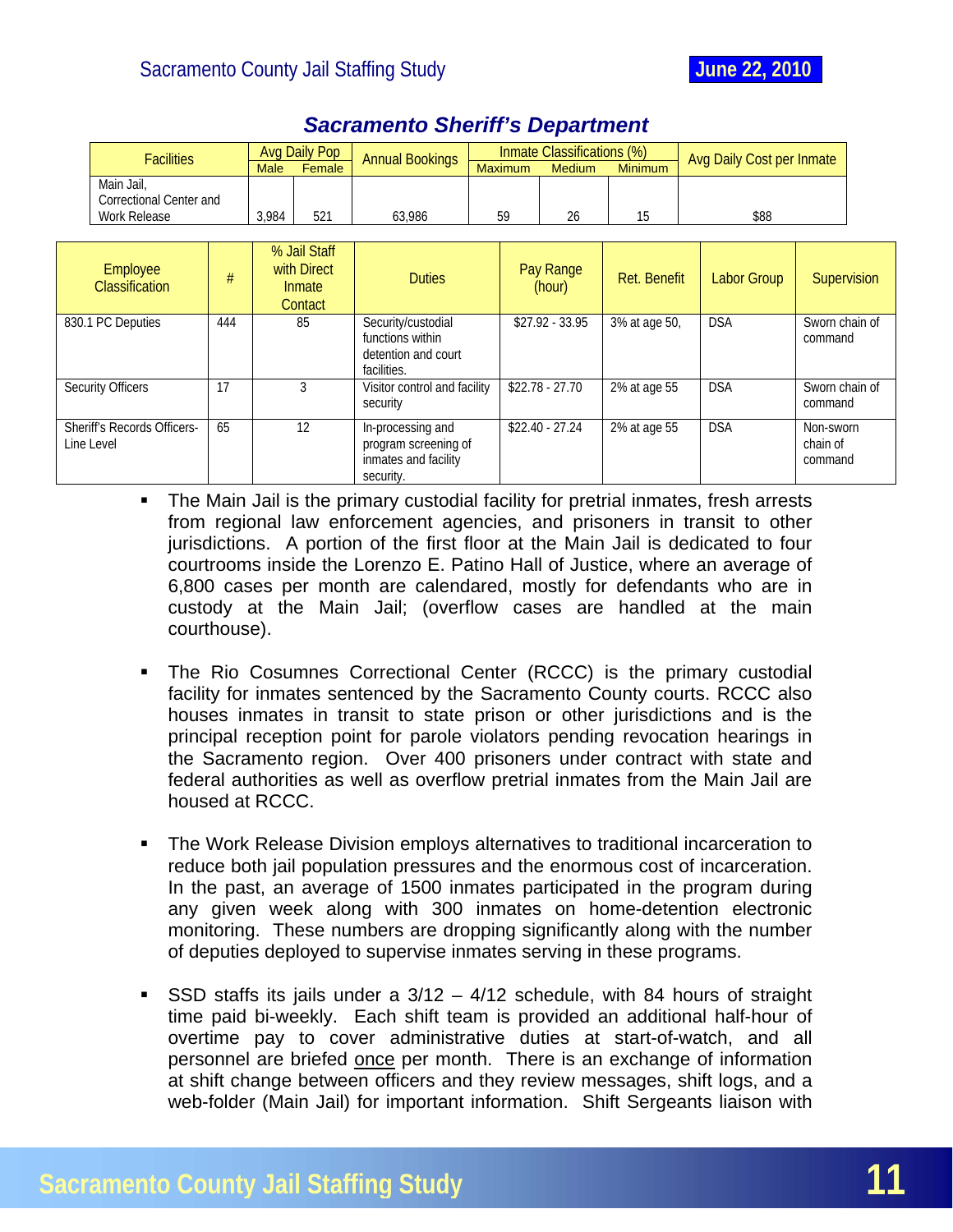officers during their 12-hour shift to pass along important information and matters of interest to the facility. (The Main Jail recently suspended the halfhour overtime pay as a cost-cutting measure).

- Prior to recent budget cuts, over 400 on-call deputies and retired annuitants were heavily relied upon as a supplemental, part-time resource to staff jail and security operations. Mandatory layoff procedures triggered by cuts in the Sheriff's FY 2009/10 budget have preempted the continuing use of this parttime workforce, except under an agreement between the County and the Deputy Sheriff's Association designed to facilitate rehire of laid-off deputies.
- Significant jail staffing deficiencies were noted in an independent audit commissioned by the County Board of Supervisors in 2006; *Final report on Sheriff's jail operations June 20, 2006 by Joseph Brann and Associates.* A subsequent internal study completed that year by the SSD Management Analysis and Planning Bureau (MAP) reemphasized these staffing deficiencies and established as staffing model specifically for the Main Jail and RCCC.
- **Both the audit and the later study identify the high cost of overtime and extrally** help used at SSD jail facilities to maintain what is characterized as "bare bones" staffing.
- SSD Sheriff's Records Officers (SRO) have for many years performed a wide variety of specialized and/or technical support duties unique to law enforcement. Assignments and duties vary greatly and may require specialized knowledge, experience, and training. Incumbents are non-sworn civilian personnel and do not exercise peace officer authority. They may however be assigned to functional areas which require working in direct contact with inmates, but do not have direct responsibility for the custody of inmates, protecting life and property, and apprehending law violators. This class is distinguished from the next higher class of SRO II in that the latter is the supervisory class.
- Sheriff's Security Officers perform a variety of security guard functions such as building security, traffic and parking control, and controlling and monitoring access of personnel at various locations. Incumbents are non-sworn, armed and uniformed civilian personnel. They are not authorized to exercise peace officer powers, and can make arrests only in their capacity as a private citizen. Security Officers may not receive prisoners, issue citations or conduct any investigations except those that are incidental to the theft, loss, misappropriation, or concealment of any property which they have been assigned to protect, guard, or watch.
- Recruits with little or no experience attend the SSD training academy, (presently suspended due to the economic downturn), with the hope of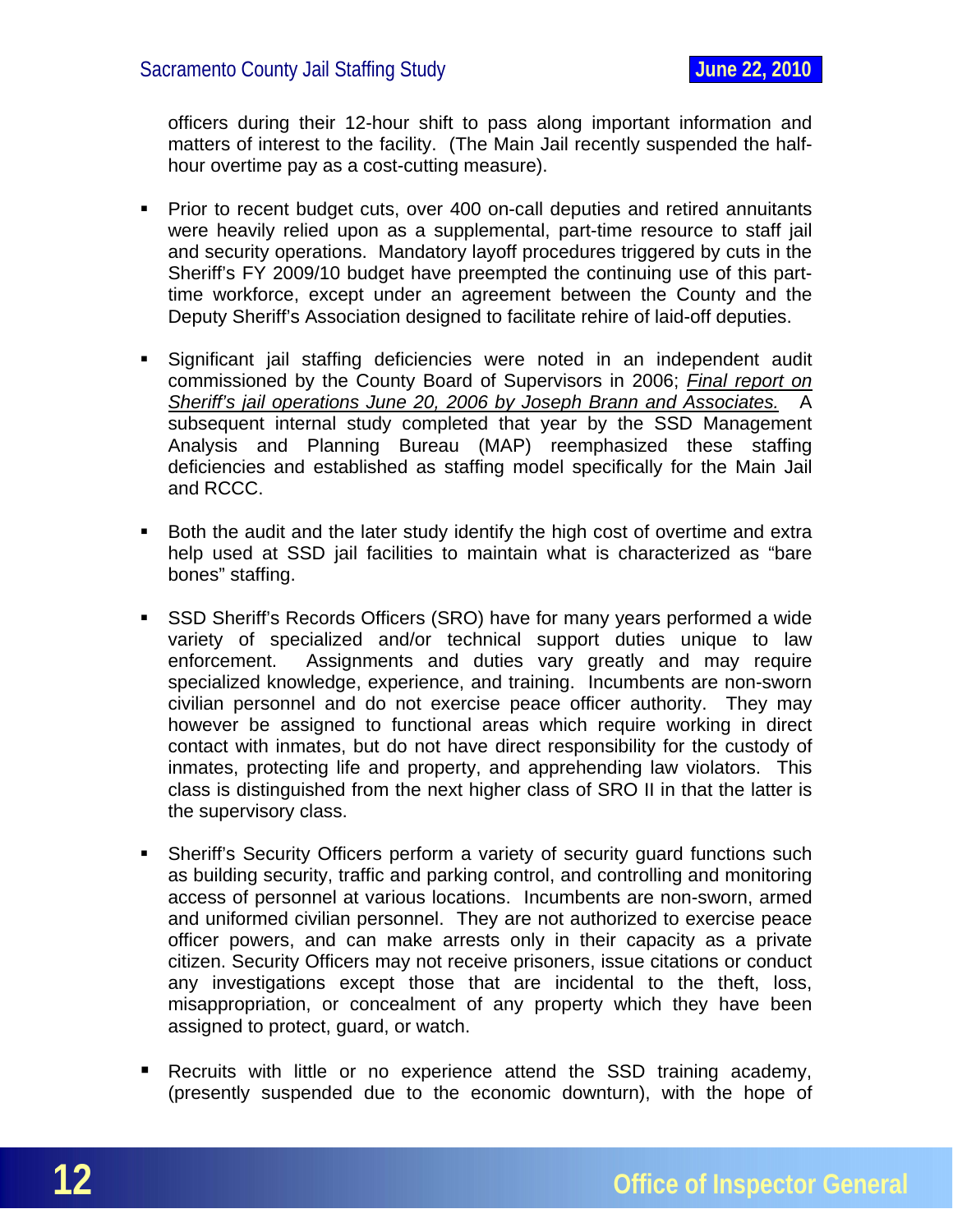<span id="page-13-0"></span>making law enforcement a career. Some of the recruits are paid by SSD as trainees and others are affiliated with an outside agency, while still others pay their own way. In any event, entry-level training costs borne by the SSD are largely mitigated due to an underwriting agreement with the local community college district. The SSD academy commander anticipates that a similar academy for custodial officers would attract a number of applicants in the present economy. Many see this is an optimal situation in terms of cost effectiveness.

| Facilities                   |             | Ava Daily Pop | Annual          |         | Inmate Classifications (%) |              | <b>Avg Daily Cost per Inmate</b> |
|------------------------------|-------------|---------------|-----------------|---------|----------------------------|--------------|----------------------------------|
|                              | <b>Male</b> | Female        | <b>Bookings</b> | Maximum | <b>Medium</b>              | Minimum      |                                  |
| Main Jail and                |             |               |                 |         |                            |              |                                  |
| Two Outlying Jail Facilities | 3.817       |               | 69.493          | 44      | $\sim$                     | $\sim$<br>ںں | \$106                            |

# *Alameda Sheriff's Office*

| Employee<br>Classification | #   | % Jail Staff<br>with Direct<br>Inmate<br>Contact | <b>Duties</b>                                                                                                                                                            | Pay Range<br>(hour) | Ret. Benefit                                                                                                                                 | <b>Labor Group</b> | Supervision               |
|----------------------------|-----|--------------------------------------------------|--------------------------------------------------------------------------------------------------------------------------------------------------------------------------|---------------------|----------------------------------------------------------------------------------------------------------------------------------------------|--------------------|---------------------------|
| 830.1 PC Deputies          | 467 | 69                                               | Security/custodial<br>functions within<br>detention and court<br>facilities.                                                                                             | $$31.68 - 44.79$    | Tier I:<br>3% at age 50<br>(hired before<br>April 2010)<br>Tier II:<br>2% at age 50<br>or 3% at age<br>55 (new hires<br>after April<br>2010) | <b>DSA</b>         | Sworn chain of<br>command |
| Sheriff's Technician       | 211 | 31                                               | Non-sworn, unarmed<br>staff may have limited<br>contact with inmates but<br>are not required to be<br>responsible for the<br>primary security and<br>custody of inmates. | $$21.89 - 26.12$    | <b>Miscellaneous</b><br>Retirement                                                                                                           | <b>SEIU</b>        | Sworn chain of<br>command |

- Alameda County relies on sworn deputies to perform jail duties requiring "primary security and custody of inmates." They employ "Sheriff's Technicians" to handle the myriad of security and administrative functions associated with running a correctional facility. Technicians are unarmed, nonsworn employees who work rotating shifts, weekends and holidays. They are distinguished from deputies who have peace officer responsibilities; this represents their only career ladder. Officials do not contemplate deviating from this jail staffing.
- General supervision and work assignments for Sheriff's Technicians are received from the office in charge of their respective activity, with day-to-day supervision provided by sergeants assigned within the same unit. Under their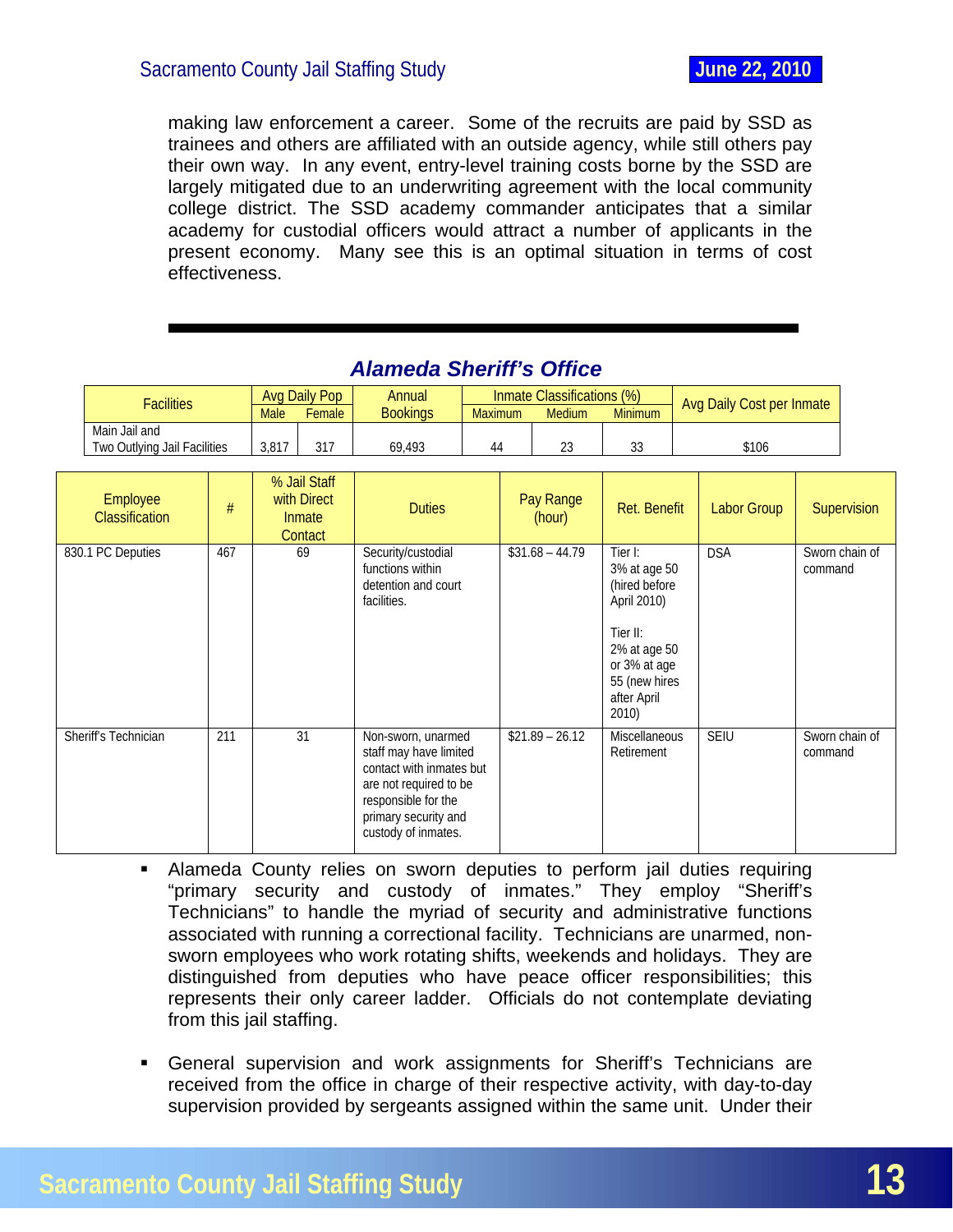negotiated agreement, Technicians receive a compensated meal break and hourly breaks as well, which is something of an awkward distinction between the bargaining units and other staff not similarly situated. Sheriff's Technicians may have only limited contact with inmates coincidental to their primary duties. These duties include:

- o Operates control systems, such as housing control systems.
- o Interviews new prisoners; enters personal data and arrest information on booking forms, and enters in AJIS/CORPUS Computer System; fingerprints and photographs prisoners; computes sentences and release dates.
- o Accepts and record funds or bonds received in payment of bails and fines.
- o Receives and accounts for money and personal effects from prisoners; stores property and release prisoners in accordance with established procedures; takes inventory and conducts periodic purges of unclaimed property.
- o Stores, exchanges, and issues to inmates prison clothing and linens.
- o May supervise inmates assigned to assist in routine clerical and storekeeping tasks.
- o Delivers food trays to inmate housing areas and returns used trays to kitchen.
- o Answers inmate request forms.
- o Pulls file jackets for inmates listed on court calendars.
- o Arranges with statewide transport services for pick-up and delivery of inmates to and from other locations within California.
- o Maintains control of cite books, suspense files and holds from other jurisdictions; utilizes microfiche records as necessary.
- o May conduct tours of facilities.
- Alameda County also employs a Civilian Administrative Support classification to perform administrative support functions in the jail system. These individuals perform secretarial duties, sort inmate mail, track billings for contract inmates, and work in the jail lobby, but may not have inmate contact.
- The county does use a few sworn retired annuitants, but this is closely monitored by the Deputy Sheriff's Association. Twenty annuitants presently work the courts and two others work in corrections pursuing possible grants.
- The county has the ability to place all correctional staff on 7-days a week for 12-hour shifts to facilitate deployment of additional staff in case of any emergency. This resource has been used in response to earthquakes, the Oakland Hills fire, and several protests. They train jail deputies annually on what they are required to do if assigned to field duties during a call-out.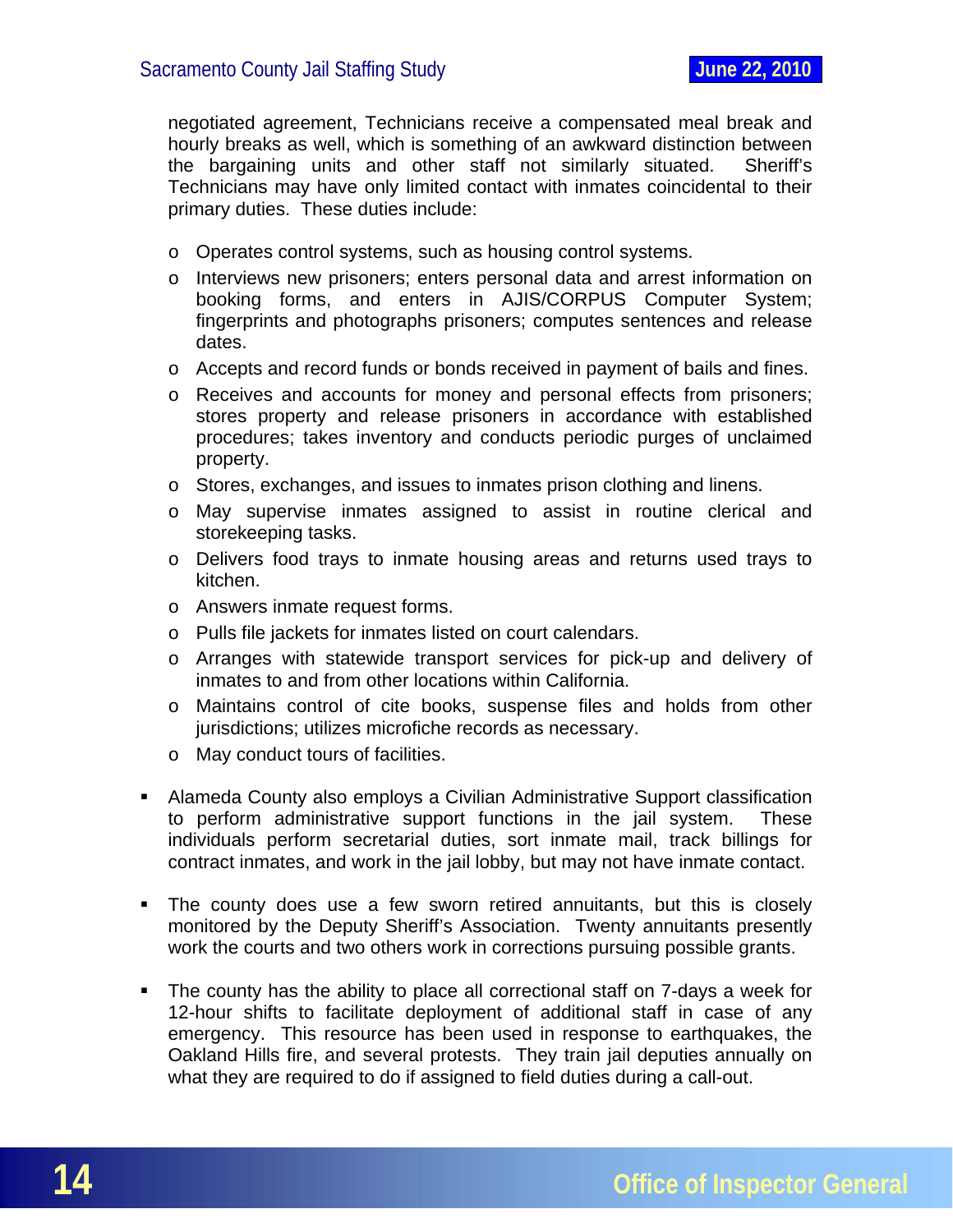- Officers are POST trained in the Alameda County Sheriff's Training Academy and are not assigned to patrol training until they are rotated from corrections to field duties. Officials state that assignment to patrol is the goal of most young deputies, but that their tour of duty in the jail system is extensive; it was up to five years, but when the 3% at 50 retirement benefit became effective the wait time was cut in half. Under current economic conditions the wait time for transfer to patrol is beginning to go back up.
- Jail deputies work 12-hour shifts and are briefed for 15 minutes at the start of each shift. This is done by what they call "staggered shifts". For example: 5:00 a.m., first half of shift reports, gets briefed and relieves half of the working shift. This is repeated at 7:00 a.m. when the second half of the working shift is briefed and then reports to their assigned work stations.
- The Sheriff's Technicians would like to work 12-hour shifts along with the deputies, but they cannot gain agreement under the operative M.O.U. that all employees represented by the Service Employees International Union (SEIU) be given a 15-minute break every hour and a 30-minute lunch break every shift; deputies are allowed two 15-minute breaks and a 30-minute lunch break on each 12-hour shift.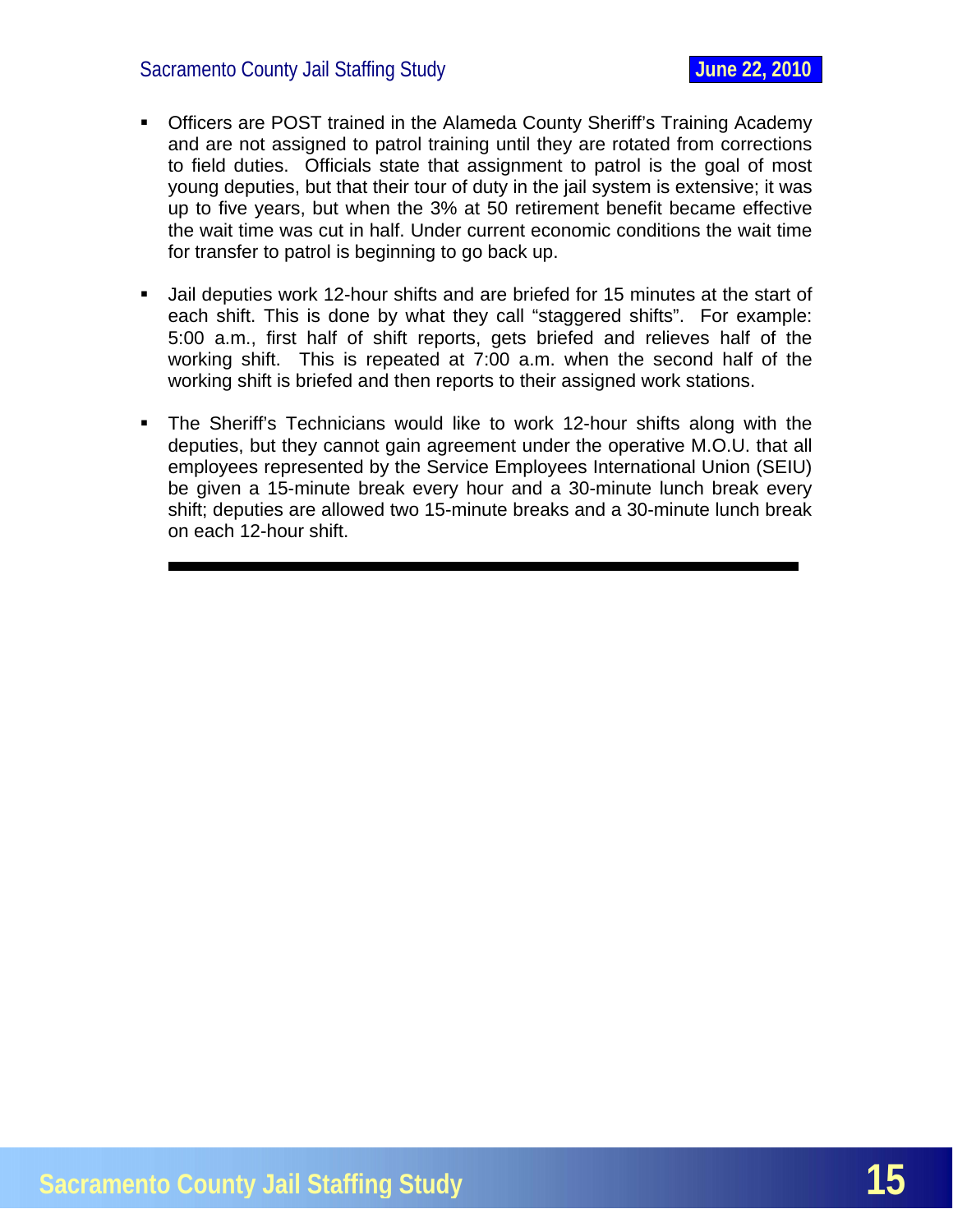<span id="page-16-0"></span>

|        | <b>Facilities</b>                                                          |     | <b>Male</b> | <b>Avg Daily Pop</b><br>Female                   | <b>Annual</b><br><b>Bookings</b>                                                                                                                                             | <b>Maximum</b>                                                                    |                                                                 | Inmate Classifications (%)<br><b>Medium</b>             | <b>Minimum</b>                       | Avg Daily Cost per Inmate |                           |             |
|--------|----------------------------------------------------------------------------|-----|-------------|--------------------------------------------------|------------------------------------------------------------------------------------------------------------------------------------------------------------------------------|-----------------------------------------------------------------------------------|-----------------------------------------------------------------|---------------------------------------------------------|--------------------------------------|---------------------------|---------------------------|-------------|
|        | Main Jail and<br><b>Five Outlying Facilities</b>                           |     | 4,100       | 585                                              | 58,145                                                                                                                                                                       |                                                                                   | 9                                                               | 18                                                      | 73                                   | \$131                     |                           |             |
|        | Employee<br>#<br><b>Classification</b>                                     |     |             | % Jail Staff<br>with Direct<br>Inmate<br>Contact | <b>Duties</b>                                                                                                                                                                |                                                                                   |                                                                 | Pay Range<br>(hour)                                     | <b>Ret. Benefit</b>                  | Labor<br>Group            |                           | Supervision |
|        | 830.1 PC Deputies                                                          | 759 |             | 74                                               | Security and custodial<br>functions within<br>detention and court<br>facilities.                                                                                             |                                                                                   | Deputy I:<br>$$29.36 - 39.90$<br>Deputy II:<br>$$30.18 - 42.16$ |                                                         | 3% at age 50<br>3% at age 55         | <b>DSA</b>                | Sworn chain of<br>command |             |
|        | <b>Sheriff's Special Officers</b><br>(being phased out of<br>corrections). | 93  |             | 9                                                | any inmate contact.                                                                                                                                                          | Work fixed positions and<br>assist deputies with daily<br>tasks. They do not have |                                                                 | SSO1:<br>$$18.92 - 21.56$<br>SSOII:<br>$$22.70 - 30.60$ | 2.7% at age 55<br>1.62% at age<br>65 | <b>OCEA</b>               | Sworn chain of<br>command |             |
| 830.33 | Sheriff's Correctional<br>Services Assistants-PC                           | 22  |             | $\overline{2}$                                   | Maintain the housing<br>modules activity log, call<br>inmates out of cells via<br>intercom and operate<br>guard station telephone<br>system. They have no<br>inmate contact. |                                                                                   | $$20.47 - 27.41$                                                |                                                         | 2.7% at age 55<br>1.62% at age<br>65 | <b>OCEA</b>               | Sworn chain of<br>command |             |
|        | <b>Correctional Services</b><br>Technicians                                | 152 |             | 15                                               | Assist deputies in<br>processing inmate<br>booking records,<br>releasing inmates, and<br>supervising in-house<br>work crews.                                                 |                                                                                   | CST:<br>Sr CST:                                                 | $$16.91 - 22.70$<br>$$18.92 - 25.34$                    | 2.7% at age 55<br>1.62% at age<br>65 | <b>OCEA</b>               | Sworn chain of<br>command |             |

# *Orange County Sheriff's Department*

- **Deputies and support staff assigned to corrections work 12.5-hour shifts and** are allowed a one hour meal break. They work 80.5 hours a pay period and are paid .5% overtime each pay period. This allows for a 15-minute "briefing" which entails an exchange of information between and among staff at their assigned posts at the start of each shift.
- **Deputy positions in corrections are either level I or II; the latter is being** phased out in the jails. Deputies are promoted to level II upon transfer to patrol and upon completion of patrol training they remain in field assignments. If they do not successfully complete patrol training, they are returned to Deputy I level and transferred back to corrections. All deputies complete the full POST academy and STC training before their assignment to corrections.
- Sheriff's Special Officers (SSO) are appointed under PC section 830.33. They provide security for the airport and county buildings. In corrections, they work fixed positions and assist deputies with day-to-day tasks. They work the same shift as the deputies but do not have any inmate contact. At one time, Sheriff's Special Officers were used to help process inmates and had inmate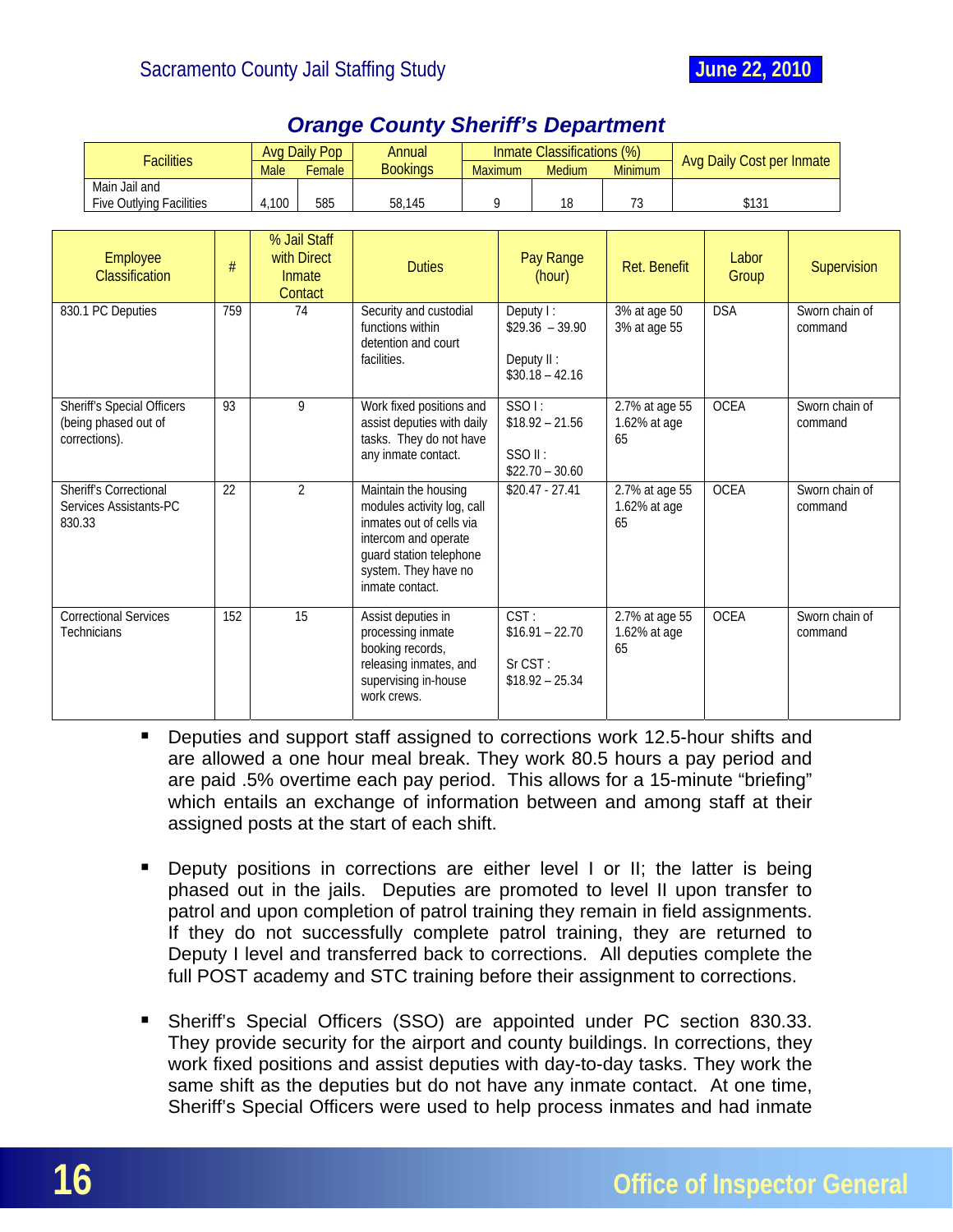contact while fingerprinting. When the issue of equal work for equal pay presented itself, the SSO's were removed from direct inmate contact. This position is being phased out of corrections.

- Correctional Services Technicians assist the deputies in processing inmate booking records, releasing inmates, and supervising the in-house inmate work crews.
- Sherriff's Correctional Services Assistants (CSA's) are assigned to fixed positions within corrections and have limited inmate contact coincidental to their primary duties. This is a new position (Jan 2010) that resulted from an internal staffing study. They have 22 positions filled with an additional group of 28 individuals currently in a nine-week training class and hope to start another class this summer. This classification maintains the housing modules activity log, calls inmates out of their cells via intercom, and answers the guard station telephone. After two years, incumbents in this classification can apply for Special Officer II which entails a bump in pay. This process is scheduled to continue until they reach a balance of 35% Correctional Service Assistants and 65 % fully sworn deputies.
- In terms of emergency deployment, jail deputies are used in mobile field force situations such as riots, security for natural disasters, and field booking teams. The limited peace officers, Sheriff's Special Officers (SSO), are not used for emergency situations, but do staff certain armed positions in the jail, i.e. visiting. The Correctional Services Assistants are not used for any emergency situations.
- **Officials opine that the biggest hurdle they faced was gaining acceptance** from the deputies in welcoming Correctional Service Assistants. Some deputies viewed the CSA's as taking their jobs away. In fact, as the number of CSA's increases, the wait time for deputies rotating to patrol will become shorter. There was also a good deal of concern around standards and training for this new classification. CSA's are subject to the same preemployment screening as deputies and must undergo high-stress training involving physical fitness, inspections, and demonstrated proficiency in arrest and control techniques, even though they are not allowed to have routine inmate contact.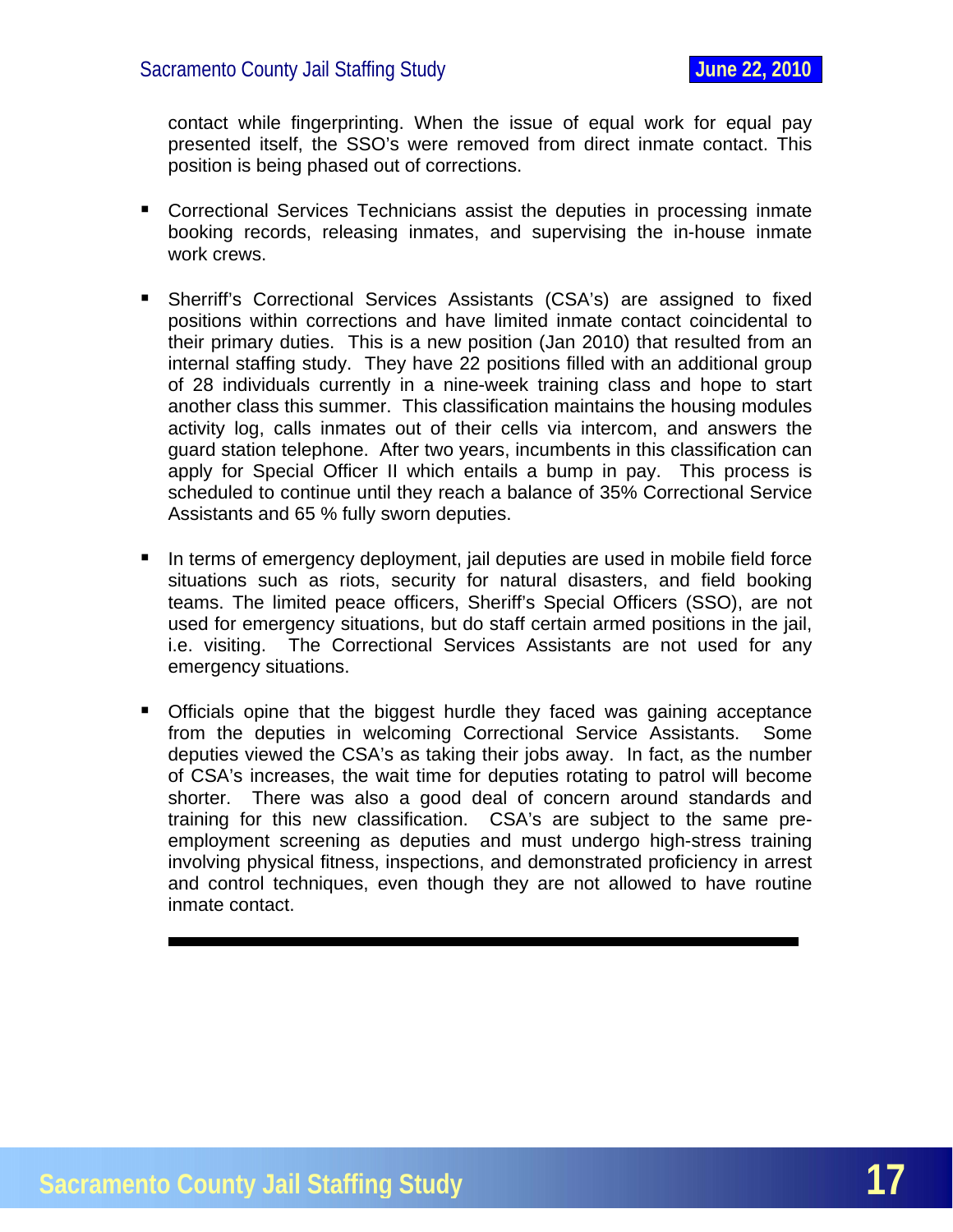

<span id="page-18-0"></span>

| <b>Facilities</b>                                           |     | <b>Avg Daily Pop</b> |                                                     | Annual                                                                       |  |                 | Inmate Classifications (%)         |                | <b>Avg Daily Cost per Inmate</b> |                                   |                                     |  |
|-------------------------------------------------------------|-----|----------------------|-----------------------------------------------------|------------------------------------------------------------------------------|--|-----------------|------------------------------------|----------------|----------------------------------|-----------------------------------|-------------------------------------|--|
|                                                             |     | <b>Male</b>          | Female                                              | <b>Bookings</b>                                                              |  | <b>Maximum</b>  | <b>Medium</b>                      | <b>Minimum</b> |                                  |                                   |                                     |  |
| Main Jail and<br>Four Outlying Facilities                   |     | 3,154                | 408                                                 | 59,703                                                                       |  | 58              | 34                                 | 8              | \$105                            |                                   |                                     |  |
| Employee<br>#<br><b>Classification</b><br>830.1 PC Deputies |     |                      | % Jail Staff<br>with Direct<br>Inmate<br>Contact    | <b>Duties</b>                                                                |  |                 | Pay Range<br>(hour)                | Ret. Benefit   |                                  | Labor<br>Group                    | Supervision                         |  |
|                                                             | 329 | 28                   |                                                     | Security/custodial<br>functions within<br>detention and court<br>facilities. |  |                 | $$26.87 - 47.36$                   | 3% at age 50,  |                                  | <b>DSA</b>                        | Sworn chain of<br>command           |  |
| 831.5 PC Public Officers I                                  | 771 | 64                   |                                                     | Jail ops., admin and<br>specialty duties                                     |  |                 | $$16.94 - 22.75$                   | 3% at age 50,  |                                  | <b>DSA</b>                        | Correctional<br>chain of<br>command |  |
| 98<br>8<br><b>Sheriff's Corrections</b><br>Assistant I      |     |                      | Inmate screening /<br>processing, bldg<br>security. |                                                                              |  | \$13.98 - 19.20 | <b>Miscellaneous</b><br>Retirement |                | LIUNA, SEIU                      | Non-sworn<br>chain of<br>command- |                                     |  |

# *Riverside Sheriff's Department*

- Riverside County has been utilizing public officers in its jail operations for over 20 years. Their duties include floor operations, transportation, classification, property receipt and inventory, visitor control, mail distribution, gang unit, ICE unit, and administration of the Jail Information Management System. They plan to maintain a mix of deputies and custody officers that approximates their current allocation, and are studying their options in terms of becoming a designated agency under Penal Code section 831.5(g) or transitioning to the limited peace officer classification under section 830.1(c). In either instance, the rationale is to expand the scope of duties that their custody officers can perform.
- Jail staff predominately work 12-hour shifts and are briefed at the start of each shift. They are on-site for 12.5 hours and get a half-hour meal break; no overtime involved. Some specialty assignments for a 5-8 or 9-80 shift.
- Career advancement is provided within the public officer classification through the rank of Captain. Quite a few custody officers use their experience with Riverside to test for fully sworn positions, both with Riverside County and outside agencies; exact numbers were not available. The current economic picture has stopped a lot of personnel movement between agencies. Riverside is presently conducting a deputy sheriff training academy and will start a public officer academy in the near future to fill authorized positions within their jail system. They have hired lateral transfer custody officers from both Los Angeles County and San Diego County, and opine that cost of living and local are the motivating factors here.
- Training for sworn deputies is provided at the Riverside Law Enforcement Academy. Public officers are likewise trained at this facility and receive 350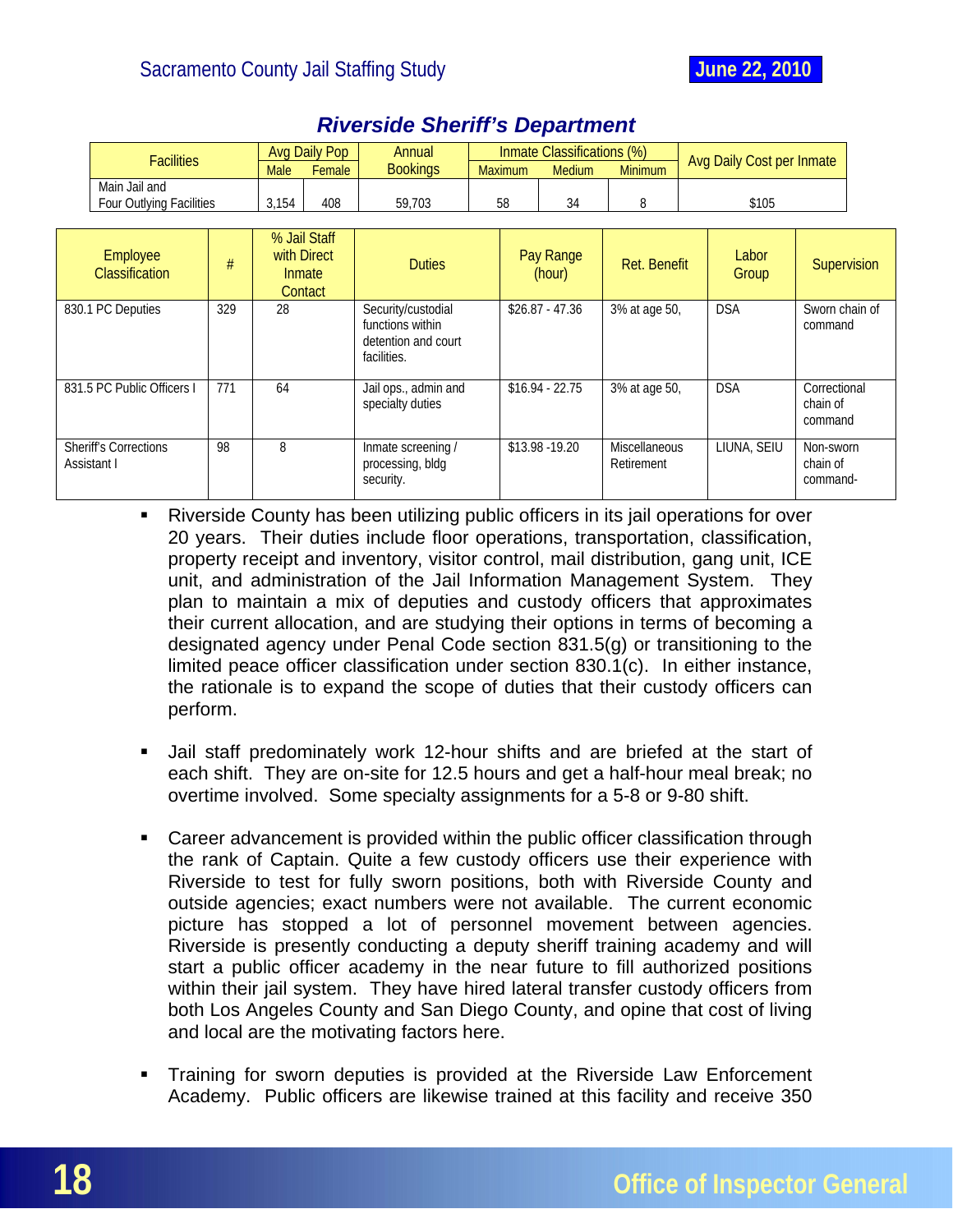hours of entry-level training. Deputies must complete the POST certified academy and the 56-hour STC course. Both classifications are subject to 24 hours of SCT annual training, and deputies must complete quarterly firearms qualification. All of this equates to a measure of cost savings insofar as training is concerned.

- In spite of these distinctions and difference in pay between sworn deputies and public officers, Riverside officials do not report problems associated with a "class distinction" in terms of public officers being viewed as "second-class" employees. They do stress the importance of being mindful of the potential for conflict here. The two classifications work in concert and are mutually supportive in their day-to-day duties. (Whether rank and file has a similar perspective should be evaluated if serious consideration is given to the public officer classification for Sacramento County.)
- Equal pay for equal work has not been challenged since there is a distinction between training requirements and duties performed insofar as the deputy and public officer classifications are concerned. Both classifications predominately work 12-hour shifts. All shifts are briefed daily. Staff is actually at the job site 12.5 hrs per shift inclusive of an uncompensated halfhour meal break.
- Riverside has not deployed its public officers outside the jail setting for emergency operations. Their *Mobile Command Order* however, does call for public officers to work in field booking areas. Sworn jail deputies would in all likelihood be the first to be deployed for this purpose, with public officers serving as a secondary resource.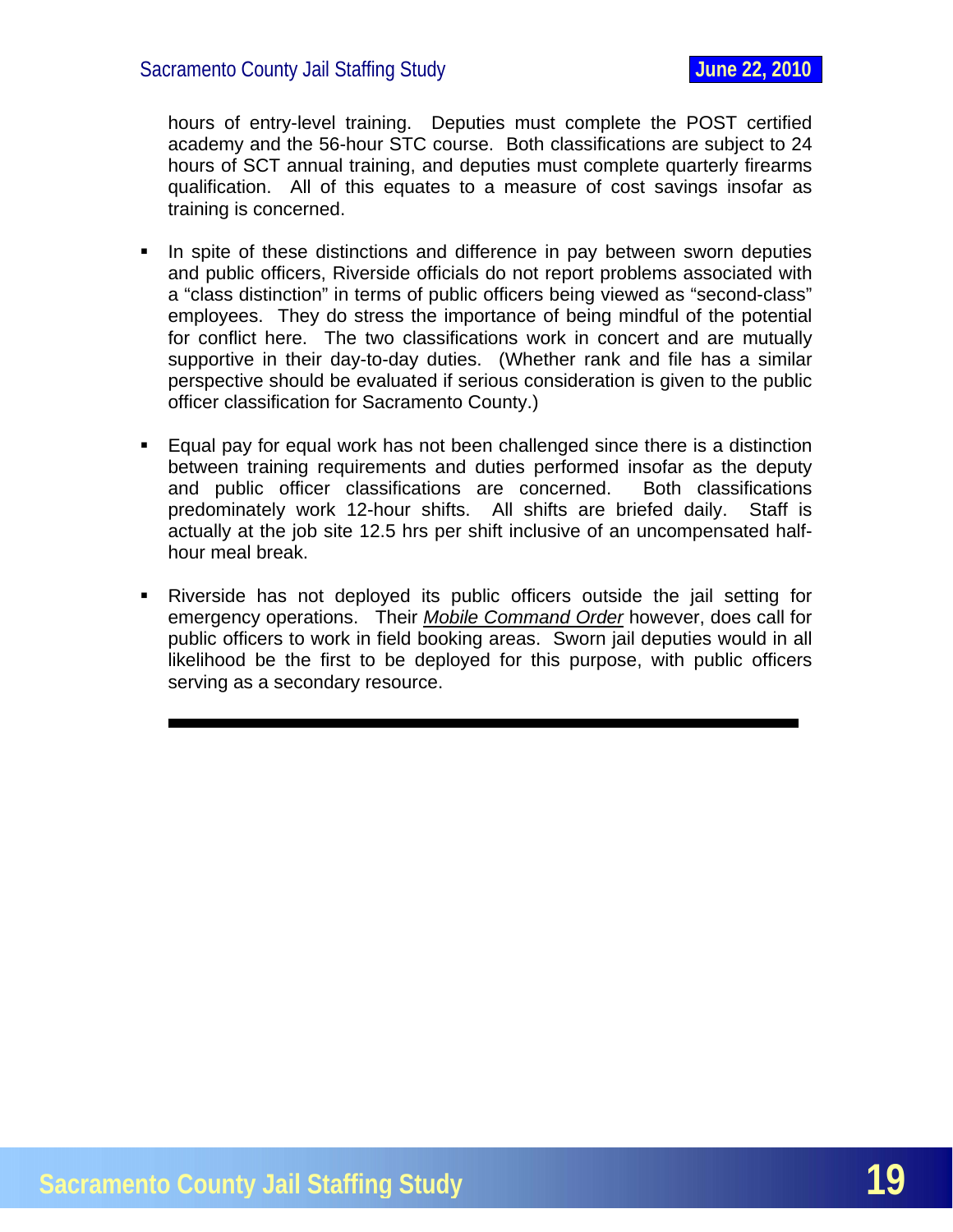<span id="page-20-0"></span>

|                                                                                     | <b>Facilities</b> |        | <b>Avg Daily Pop</b> | <b>Annual Bookings</b>                                                                                    | Inmate Classifications (%) |                     |                  |                                    | Avg Daily Cost per Inmate                        |             |                |
|-------------------------------------------------------------------------------------|-------------------|--------|----------------------|-----------------------------------------------------------------------------------------------------------|----------------------------|---------------------|------------------|------------------------------------|--------------------------------------------------|-------------|----------------|
| <b>Male</b>                                                                         |                   | Female |                      |                                                                                                           | <b>Maximum</b>             | <b>Medium</b>       | <b>Minimum</b>   |                                    |                                                  |             |                |
| Main Jail and<br>Two Outlying Jail Facilities<br>4,820                              |                   | 935    | 72,893               |                                                                                                           | 54                         | 35                  | 11               | \$77                               |                                                  |             |                |
| % Jail Staff<br>Employee<br>with Direct<br>#<br>Classification<br>Inmate<br>Contact |                   |        | <b>Duties</b>        |                                                                                                           |                            | Pay Range<br>(hour) | Ret. Benefit     | Labor<br>Group                     |                                                  | Supervision |                |
| 830.1 PC Deputies                                                                   | 433               |        | 55                   | Security and custodial<br>functions within<br>detention and court<br>facilities.                          |                            |                     | $$24.79 - 34.72$ | 3% at age 50,                      | Safety<br>Employees<br>Bargaining<br>Association | command     | Sworn chain of |
| <b>Custody Specialist</b>                                                           | 255               |        | 32                   | Monitor and control<br>public and inmate<br>movement and activities<br>within the detention<br>facilities |                            |                     | $$17.62 - 22.51$ | <b>Miscellaneous</b><br>Retirement | <b>SB County</b><br>Public<br>Employees<br>Assn  | command     | Sworn chain of |
| <b>Custody Assistant</b>                                                            | 104               |        | 13                   | Obtains information<br>required for processing<br>inmates into detention                                  |                            |                     | $$13.17 - 16.81$ | Miscellaneous<br>Retirement        | <b>SB County</b><br>Public<br>Employees<br>Assn  | command     | Sworn chain of |

# *San Bernardino Sheriff's Department*

- San Bernardino County relies on fully sworn deputies to perform jail duties requiring contact supervision of inmates. They have two non-sworn classifications, "Custody Specialist" and "Custody Assistants," to handle the myriad of security, and administrative functions associated with running a correctional facility. These two support classifications do not undergo any entry-level or ongoing correctional training other than as provided on-site by the department. They do not have any contact with pre-sentenced inmates, but do work with sentenced inmate-work crews and in other non-security assignments.
- Shift deployment for sworn deputies is 3-12 hour days on one of four shifts. They are briefed at the start of each shift. They work 84 hours per pay period and get a 30-minute meal break. Shift deployment for Custody Assistants may include 5/80 and 4/10 hour days on one of three shifts or 3 - 12 hour days on one of four shifts.
- Officials report that they have no plans to change their current staffing configuration. They have deployed jail deputies to augment staffing in response to emergency scenarios outside their jail facilities, mostly natural disasters, and fully anticipate that this will be a recurring need.
- San Bernardino County officials simply believe that adding different custody classifications would come at the expense of increased training and administrative oversight in the form of labor agreements, policy and procedure revisions, and personnel administration.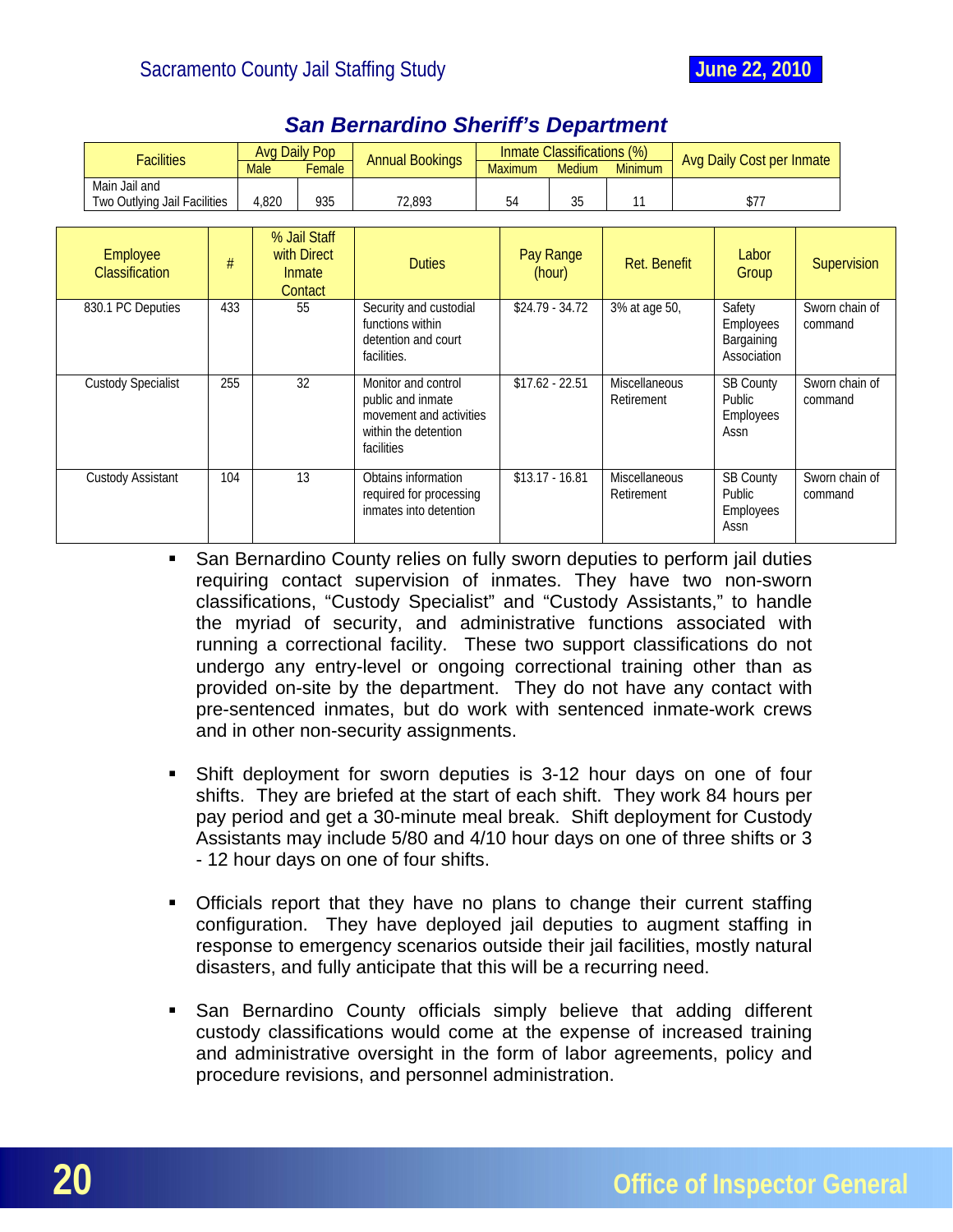<span id="page-21-0"></span>

|                | <b>Facilities</b>                        |     |                      | <b>Avg Daily Pop</b>                             | Annual<br><b>Bookings</b>                                                        |                      | Inmate Classifications (%)<br>Medium |                     |                                                                     |              | Avg Daily Cost per Inmate |                                     |  |
|----------------|------------------------------------------|-----|----------------------|--------------------------------------------------|----------------------------------------------------------------------------------|----------------------|--------------------------------------|---------------------|---------------------------------------------------------------------|--------------|---------------------------|-------------------------------------|--|
|                | Main Jail and<br>Six Outlying Facilities |     | <b>Male</b><br>4,170 | Female<br>748                                    | (Includes Re-<br>Bookings)<br>146,669                                            | <b>Maximum</b><br>14 |                                      | 29                  | <b>Minimum</b><br>57                                                |              | \$137                     |                                     |  |
|                | Employee<br><b>Classification</b>        | #   |                      | % Jail Staff<br>with Direct<br>Inmate<br>Contact | <b>Duties</b>                                                                    |                      |                                      | Pay Range<br>(hour) |                                                                     | Ret. Benefit | Labor<br>Group            | Supervision                         |  |
|                | 830.1 PC Deputies                        | 21  |                      | 2                                                | Security and custodial<br>functions within<br>detention and court<br>facilities. |                      |                                      | $$23.17 - 35.63$    | Tier I:<br>3% at age 50,<br>Tier II:<br>3% at age 55<br>(new hires) |              | <b>DSA</b>                | Sworn Chain of<br>Command           |  |
| Peace Officers | 831.1 (c) PC Limited                     | 852 |                      | 98                                               | See Above                                                                        |                      |                                      | $$18.55 - 30.16$    | See Above                                                           |              | <b>DSA</b>                | Correctional<br>Chain of<br>Command |  |

## *San Diego Sheriff's Department*

- **San Diego first started using limited peace officers in 1988. Once they** decided to fully integrate this classification within their jails and courts, it took a little over ten years to complete the conversion which was accomplished through attrition.
- When assigned in a detention facility, staff works 12.5-hour shifts at regular salary, 5 days on and 5 days off, 2 days on and 2 days off. Shifts change from days to nights every 3-4 months.
- Correctional deputy training is handled in-house over twelve weeks, and meets or exceeds requirements through the regional training course. Inservice training consists of 24 hours STC (Standards Training in Corrections) annually.
- The role description for limited peace officers and fully sworn deputies serving in the jails and courts is virtually identical: *"A Detentions / Courts Deputy Sheriff provides a full range of security and custodial functions within the detention and court facilities. He/she maintains security in the courtrooms and premises and preserves order among spectators and participants during court proceedings."* Under contract, the courts are staffed by 50% deputies and 50% correctional deputies. Correctional deputies do receive firearms training and also make felony arrests.
- Jail deputies work 85 hours per pay period at regular salary, which allows for 30 minute briefings, training, and distribution of information prior to the start of each shift.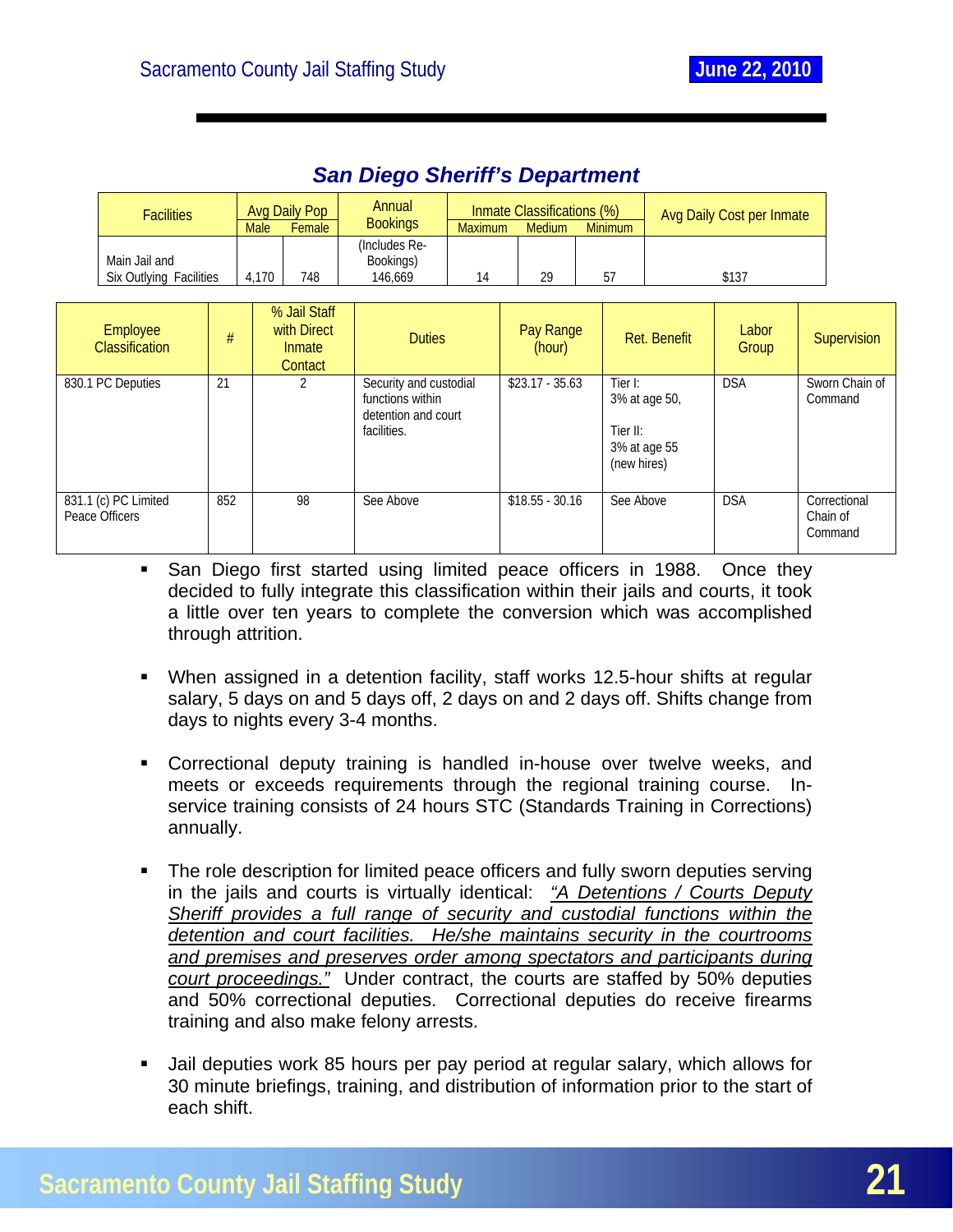- The department retains a small number of 830.1 deputy positions (roughly 3%) in the jails for training deputies prior to their assignment to patrol. Deputies serve in these transitional positions for twelve months. The rationale is that this is valuable training for street enforcement purposes. The number of deputies serving in these slots roughly approximates their patrol attrition rate.
- The equal pay for equal work issue was unsuccessfully challenged by a group of detentions deputies in mid to late 1990's. At the time, the county justified the pay disparity due to the increased level of training 830.1 deputies receive as well as their diversity of assignments throughout the department.
- Roughly a third of the correctional deputies test to become fully sworn deputy sheriffs. Recruitment and retention hasn't been much a problem, perhaps due to establishment of a career path through the rank of Commander, availability of court/bailiff assignment, attractive scheduling with ample timeoff, and the ability to work specialized assignments such as Jail Investigator, Gang Unit Detective, Background Investigator, Transportation Unit, etc.
- The utility to deploy 830.1 (c) deputies during declared emergencies to perform a myriad of support functions is seen as a plus. Their practice is to pair a custody deputy with a field deputy. Examples cited are search efforts following an inmate escape and incident command post operations during wildfire operations. In the examples cited, they used 12-hour shifts and deployed about 10% of the correctional deputies. Availability of equipment was a limiting factor in terms of these auxiliary assignments.
- The number of jail claims and judgments awarded against the department is extremely low in comparison to the size of San Diego's detention system. Officials believe that this is attributable to a mindset that the limited peace officer classification is a career track versus a transitional assignment. They take a "zero tolerance" approach to inmate abuse and emphasize training, leadership, and oversight commensurate with corrections being an integral aspect of their organizational mission.
- The limited peace officer classification was initially implemented as a cost saving measure. Over the years their philosophy changed to embrace the classification as a professional corrections workforce. While there is still a significant gap in pay at the deputy level, as the career path expanded to higher ranks the disparity in pay was reduced or eliminated with each rank. The sergeant classification was created in 1993, lieutenant in 2002, captain in 2004, and commander in 2008. Their intent is to close the pay disparity between the two deputy level classifications when the fiscal climate improves.
- While it can clearly be shown that the limited peace officer program in San Diego has been successful, they caution against converting to this type of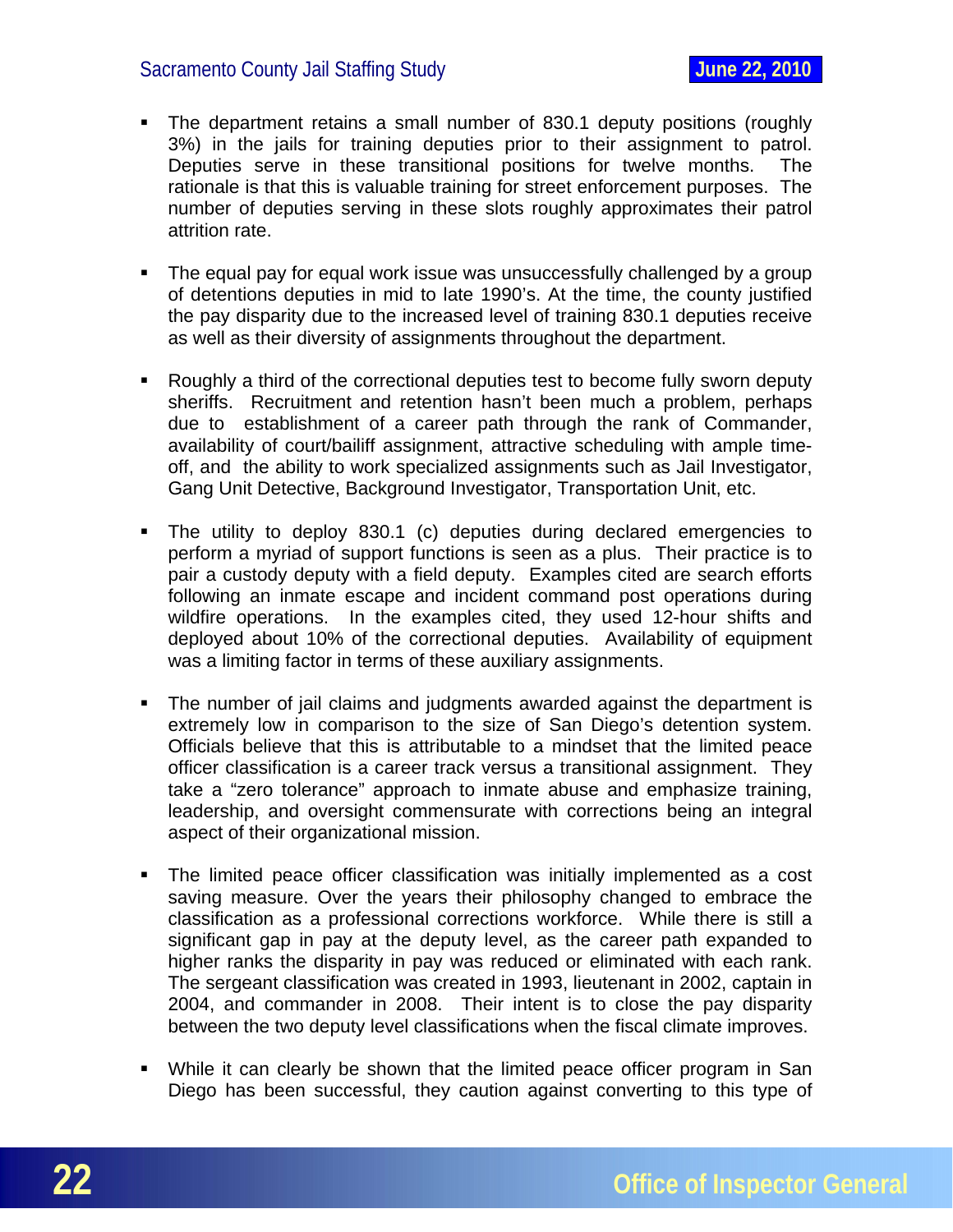<span id="page-23-0"></span>program if the decision to do so is purely related to salary savings. A consistent theme among their detentions deputies is a feeling of being viewed as a lesser class of employee. They are working to address this perception through creation of specialized assignments, a career path, and reduction of pay disparity between classifications; however, the perception still exists, as expressed by departing staff during exit interviews.

| <b>Facilities</b>                      | Avg Daily Pop<br><b>Male</b><br>Female |                                                  | Annual<br><b>Bookings</b> |                                                                                  | <b>Maximum</b> | Inmate Classifications (%)<br><b>Medium</b> |  | <b>Minimum</b> |                   | Avg Daily Cost per Inmate |         |                |
|----------------------------------------|----------------------------------------|--------------------------------------------------|---------------------------|----------------------------------------------------------------------------------|----------------|---------------------------------------------|--|----------------|-------------------|---------------------------|---------|----------------|
| Main Jail and<br>One Outlying Facility | 1,279                                  | 188                                              | 35,365                    |                                                                                  | 68             | $\mathbf 0$                                 |  | 32             | \$125 (Main Jail) | \$101 (Honor Farm)        |         |                |
| Employee<br><b>Classification</b>      | #                                      | % Jail Staff<br>with Direct<br>Inmate<br>Contact |                           | <b>Duties</b>                                                                    |                | Pay Range<br>(hour)                         |  |                | Ret. Benefit      | Labor<br>Group            |         | Supervision    |
| 830.1 PC Deputies                      | 18                                     |                                                  |                           | Transportation for inmate<br>moves on and off of the<br>compound.                |                | $$26.83 - 32.61$                            |  | 3% at age 50   |                   | <b>DSA</b>                | command | Sworn chain of |
| 831 PC Public Officers                 | 251                                    | 93                                               |                           | Security and custodial<br>functions within<br>detention and court<br>facilities. |                | $$22.62 - 27.51$                            |  | 3% at age 50   |                   | <b>SJCCOA</b>             | command | Sworn chain of |

# *San Joaquin County Sheriff*

- San Joaquin County started using custodial officers in the early 1980's and gradually expanded the scope of their duties to encompass those currently described for their Correctional Officer classification. They will complete the career ladder for this classification this year (2010) through the rank of captain, and intend to maintain their current split between fully sworn deputies and correctional officers; 7% to 93% respectively.
- Correctional personnel are Public Officers under 831 P.C. Efforts to change to 831.5 P.C. or to 831.5(g) P.C. have met with negative results. Officials opine that this may be attributable to the Deputy Sheriff's Association not wanting to reduce the current percentage (7%) allocation for fully sworn deputies represented by their labor group.
- Typical shift deployment for Public Officers includes 5–12-hour days with 5 days off and 2–12-hour days with 2 days off. Start-of-shift briefings have been discontinued as a budget cutting strategy, since the 15-minute period was costing them time-and-a-half pay for all shifts. The shift sergeants still meet for 15 minutes prior to each shift and are responsible for contacting staff at their work stations and advising them of critical issues and pertinent shift information. Concern has been expressed relative to the efficacy of not having a briefing at the start of each shift.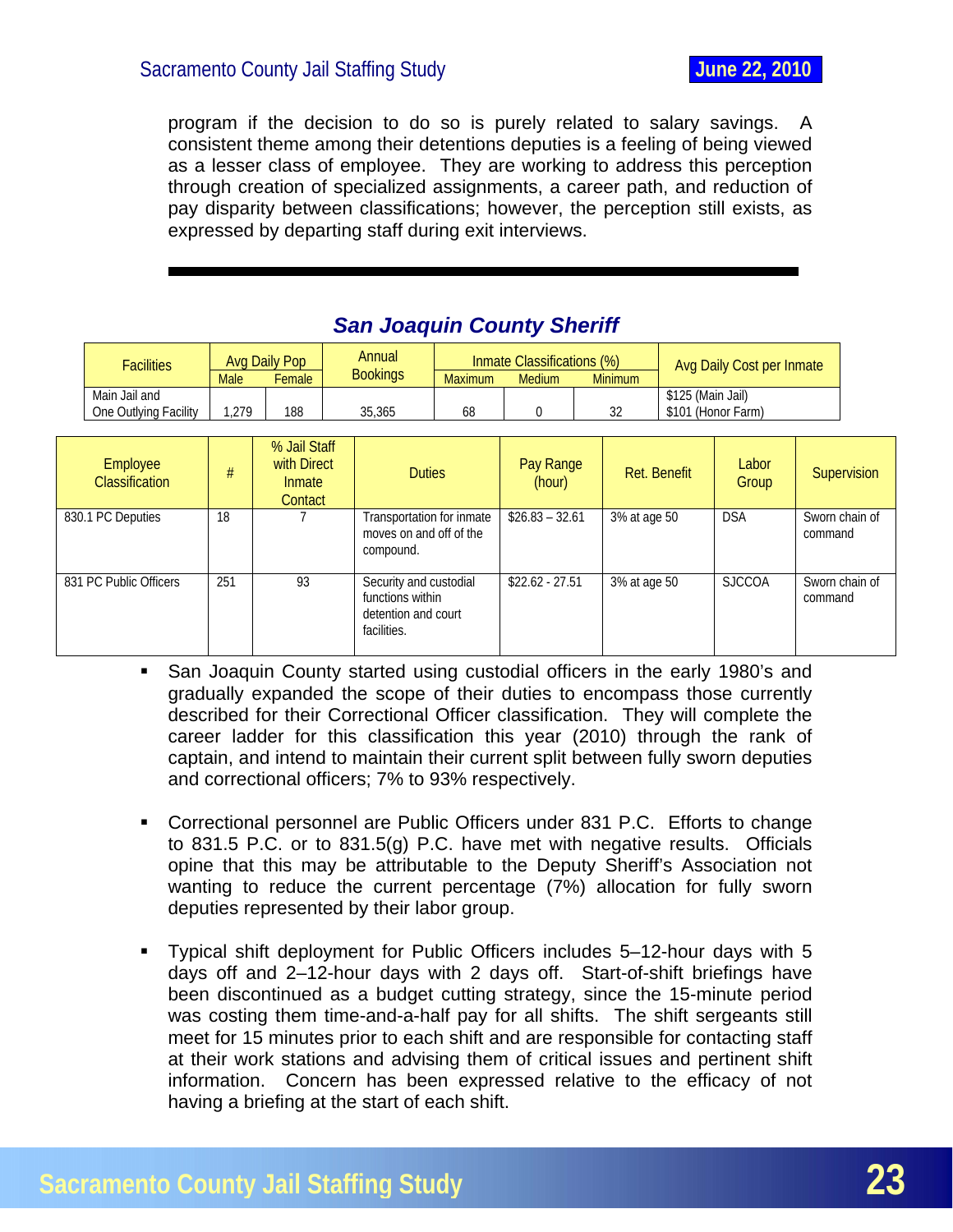- **They have used retired deputy annuitants on a limited basis in the courts and** for transportation but anticipate that this practice will be curtailed with the current economic situation.
- San Joaquin County trains all jail personnel in a classroom setting; they are then assigned to a Jail Training Officer for three months of on-the-job training before they are allowed to work alone.
- Under general supervision, Correctional Officers are responsible for following clearly established procedures in receiving prisoners, maintaining discipline and preventing escapes. Their work is initially performed under close supervision, but as experience, knowledge and skill are gained, supervision becomes more general. Correctional Officers are deputized, but only while on duty. This class differs from that of sworn deputies in that an incumbent of this class is assigned duties that are not within the scope of active law enforcement, to include:
	- o Receives prisoners from law enforcement officers for detention in County jail and honor farm; obtains information from prisoners; receives and records prisoners' personal property; searches, photographs and fingerprints prisoners and assigns them to cells.
	- o Supervises work and personal activities of inmates including eating, bathing, recreation, and other daily activities; supervises prisoner counseling, work rehabilitation and therapy programs; transports low security inmates.
	- o Releases prisoners from jail on proper authorization; returns prisoner's clothing and other personal property; receives cash and surety bail bonds; reviews bonds for correctness and legality before releasing prisoners.
	- o Collects and dispenses prisoner clothing, maintains clothing, linen, and cleaning supplies inventories.
	- o Examines packages, letters, and other articles coming into the jail for the prisoners; insures that all items conform to established policy; removes contraband.
	- o Administers first aid for minor injuries; arranges for medical treatment.
	- o Maintains records and reports of prisoner activities and conduct; utilizes data terminals for keeping records and obtaining information.
- In terms of the equal pay for equal work issue, officials point to an internal study that compared deputies to custody officers and set 5% as the median difference between the classifications. Deputies also receive POST incentive pay which is factored into the 5% difference in salary.
- Officials emphasize the need to clearly define the custodial officer's duties and scope of authority, and to use this description in conjunction with job fairs, advertisements and other recruiting venues. They also stress the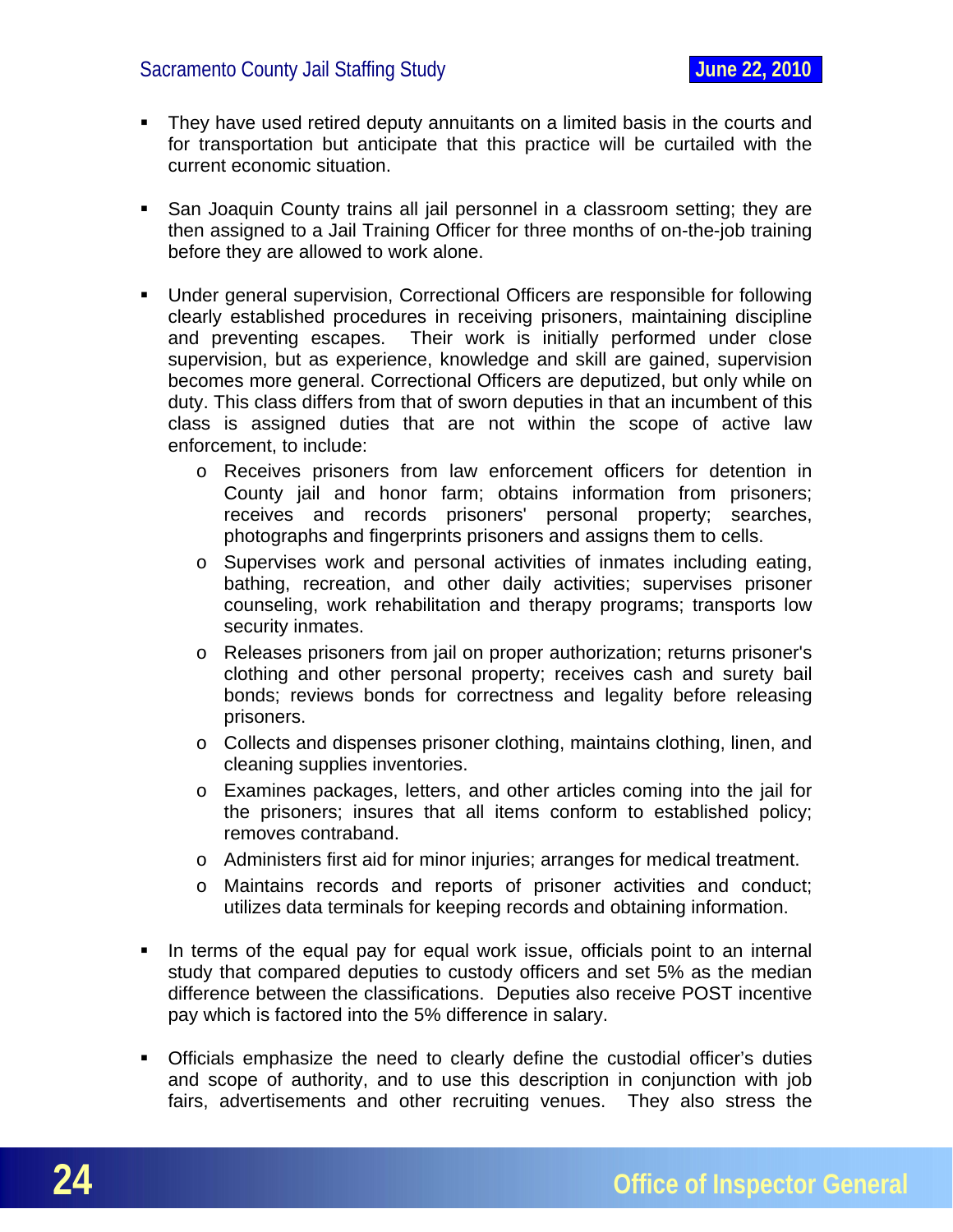<span id="page-25-0"></span>importance of maintaining fair and equitable working conditions. While they have not tracked it as such, officials do not believe that transitioning to the custodial officer classification has made any difference in the volume of complaints, adverse actions, or litigation arising from jail operations.

# **Part I Summary**

Opinions vary widely around the merits, utility, and cost effectiveness of integrating custody officers to supplement or supplant jail deputies in county corrections. Projected salary savings thought to be a preeminent factor at the outset have proven to be relatively insignificant. Agencies that have incorporated custody officers over the course of many years believe that the change has largely worked to their advantage in terms of embracing professional jail standards, continuity of training and supervision, and mitigating adverse actions arising from the custodial setting. Still other agencies simply rely on a variety of non-sworn classifications to mitigate overreliance on fully-sworn jail deputies.

All of the benchmark agencies at some point formulated a plan based on the best information then available to design their jail staffing models. Essential base-line staffing, contingency planning, and a realistic, sustainable bifurcation of duties were all presumably balanced in the design and implementation process. That is the challenge that lies ahead for Sacramento County.

# **Part II Stakeholder Perspective**

Gaining input from those who perform, supervise, and administer jail operations in Sacramento County and on how things are viewed from labor's perspective just makes good sense. They are the ones who will be left to implement and live with any changes made in jail staffing. Thus, these individuals and their successors in interest are clearly stakeholders in this endeavor in terms of their concerns and constructive input. With this in mind, representative groups were interviewed and provided the following insights:

Labor Perspective-Deputy Sheriff's Association

- Transitioning to a custody officer classification raises a number of issues that need to be anticipated ahead of time. Core competencies, bifurcated training, supervision, administrative oversight, and discipline in the form of punitive transfers to corrections fall into this arena.
- Jail officers must have powers of arrest and be able to perform the full range of sworn deputy sheriff duties both inside corrections and during special operations or emergencies outside a secure facility. (By definition, this would restrict the field to 830.1(c) PC limited peace officers or Deputy I & II classifications).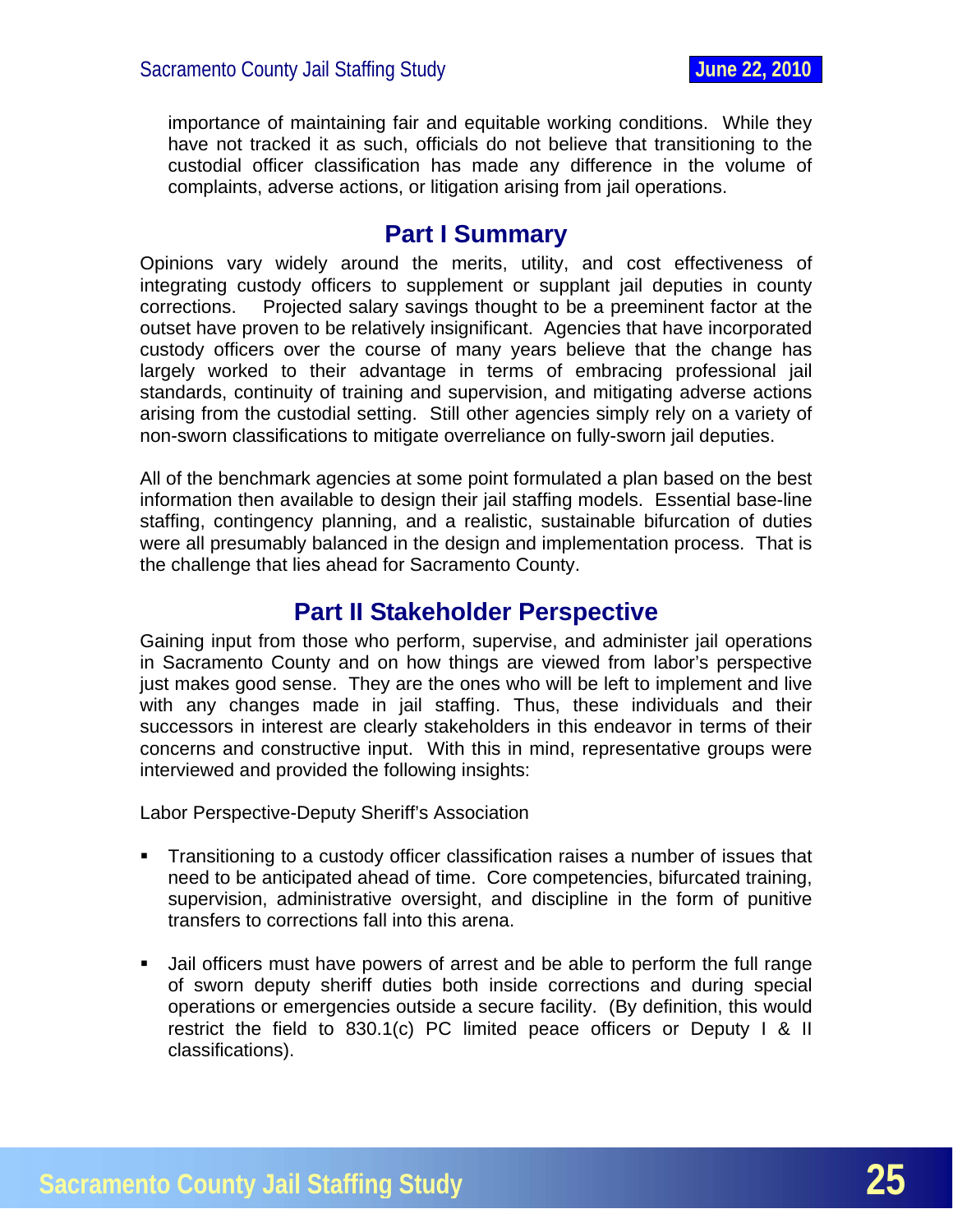- <span id="page-26-0"></span> A perception of change for the sake of change will be detrimental and will generate strong opposition. Examining where efficiencies can be gained through a collaborative model that prioritizes the best interest of the Department as well as the employees doing the job does make sense.
- The history of SSD using on-calls and annuitants to staff corrections is a lesson in inefficiency. For example, maintaining a pool of over 400 on-calls and annuitants comes with a substantial overhead cost in the form of administrative oversight, training, uniform allowance, and pay-outs for vacation accrual over maximum.
- The current ad-hoc approach to scheduling intermittent staff (laid-off deputies), and on-calls to meet minimum staffing requirements in corrections is cumbersome. Scheduling sergeants rely on intermittent laid-off deputies, on-calls, and overtime, in that order, to fill scheduling vacancies. This ad-hoc approach needs to be replaced by fixed assignments for part-time personnel at each facility according to an agreed-upon percentage of minimum staffing.

#### *Front Line Perspective-Managers, Supervisors, Deputies*

**Deputies** 

- If given a choice, jail deputies would opt to work alongside fully sworn fellow deputies. They see an unmistakable trend in terms of violence and volatile conditions, as inmates with increasingly serious criminal history and gang affiliations wind up in the Sacramento County jail system. Thus, they are fearful of diminishing returns from cutting corners relative to qualifications, training, and core competencies, especially in light of changes in the state prison/parole system that stand to exacerbate the above described conditions.
- The absolute consensus is that understaffing is a chronic problem that begs a solution, and that line-level staff live with this dilemma during the course of every shift. Their reality is that sufficient staffing to safely and effectively do the job is rarely, if ever, reached due to vacancies for any number of reasons related to long-term absence or day-to-day scheduling voids from vacation, illness, etc. This situation has hurt morale and has made it difficult to find deputies willing to fill-in on their days off.
- The adverse impact as staffing is reduced in co-dependent areas such as Correctional Health Services is becoming increasingly apparent. The trickledown effect is significant, as line staff try their best to fill in the gaps, which creates a corresponding weak-link in their otherwise assigned primary areas of responsibility. This coupled with unplanned emergencies such as medical transportation, assaultive behavior, etc. often stretches resources to the breaking point. If a concurrent local operation such as a coordinated "sweep" by allied agencies occurs, jail resources are simply outstripped.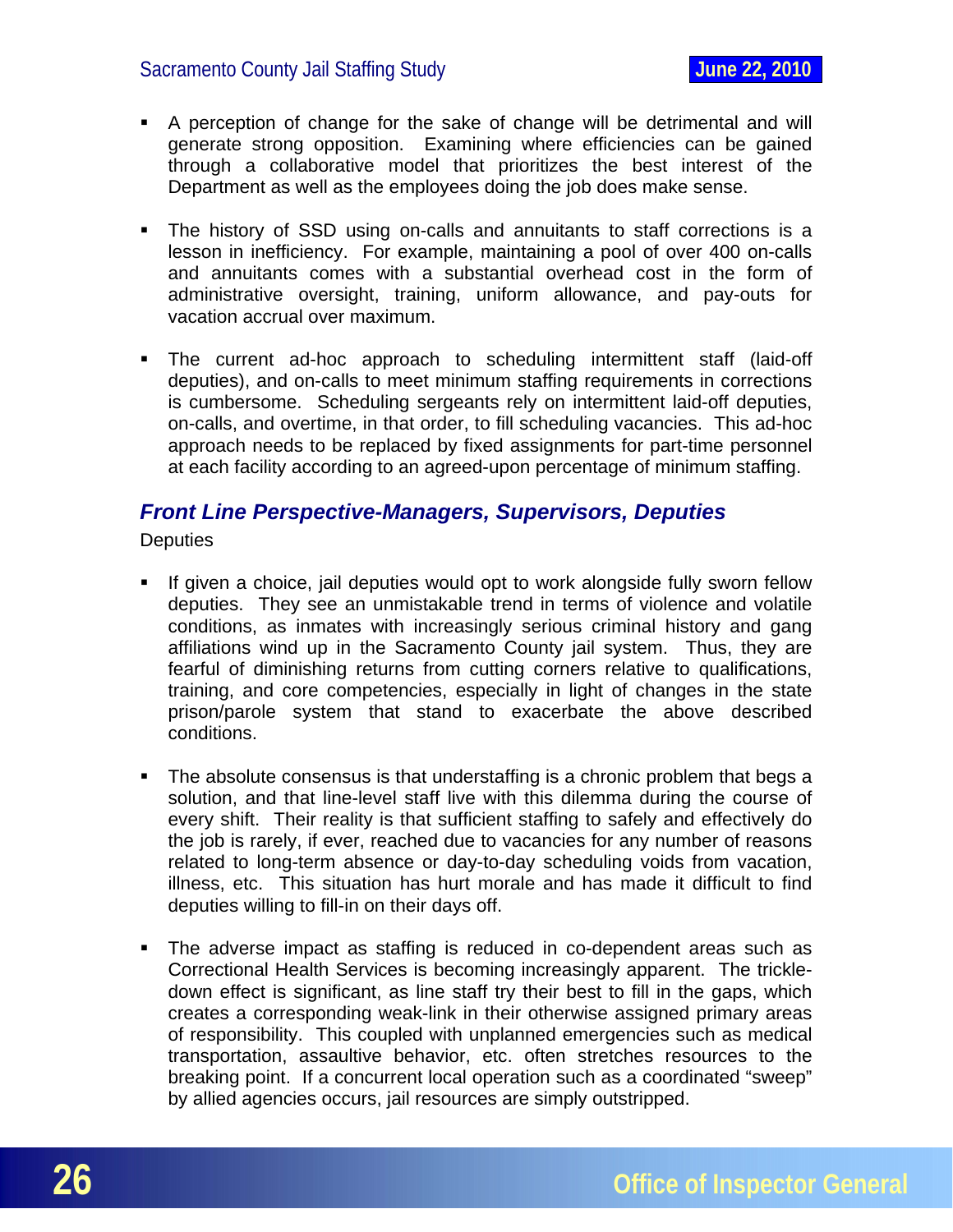- For all of the above-noted reasons, jail deputies believe that it makes little sense to staff jail operations with anything less than sworn deputies. With respect to the limited peace officer classification, (San Diego County model), they question whether the nominal cost savings and administrative burden of creating and sustaining an entirely different classification of employee are worth the effort.
- Alternatively, they point to intermittent and on-call deputies as a viable resource to augment staffing. Their concern in this regard is that the inefficiencies built into the current scheduling process need to be replaced with a system that is both equitable and predictable, characterized by fixed assignments with intermittent deputies first being offered an opportunity to opt in/out, followed by the on-call (non-annuitant) deputies. (The annuitant classification is seen as the least attractive alternative due to perceptions of suitability and commitment to perform the requisite tasks inside a custodial setting).
- The one caveat to using intermittent and on-call deputies as a stable resource for jail staffing is viability of recruitment and retention. Extending some level of medical coverage to incumbents is seen as the single-most important factor in this regard. A parallel concern is designing an equitable system that creates a reliable process for those who desire full-time employment with SSD to reach this goal.

#### **Sergeants**

- **Problems associated with chronic understaffing of both sworn and non-sworn** staff are compounded when deputies are redirected from their primary assignment to deal with an emergency, which impedes other interrelated jail operations. This problem is becoming worse insofar as Correctional Health Services is concerned. The safety implications when this occurs are very real, inasmuch as disruption in the jail setting has a spin-off effect that causes tension and increases the likelihood of behavioral problems among inmates.
- It was noted at the outset that the ultimate fix for staffing in corrections will be to fund the operation according to need and figure out ways to spread the cost of doing so. There is a strongly held belief that reclassifying jail deputies makes little sense in terms of cutting costs, and that doing so will potentially create more problems than it will solve when careless or errant behavior by staff exposes the county to greater liability.
- On any given day, both the Main Jail and the RCCC figure that their shift schedule reflects roughly a 20-25% vacancy factor. The scheduling sergeants must then scramble to find part-time or overtime staff to fill these vacancies. All agree that this process is inefficient at best and leads to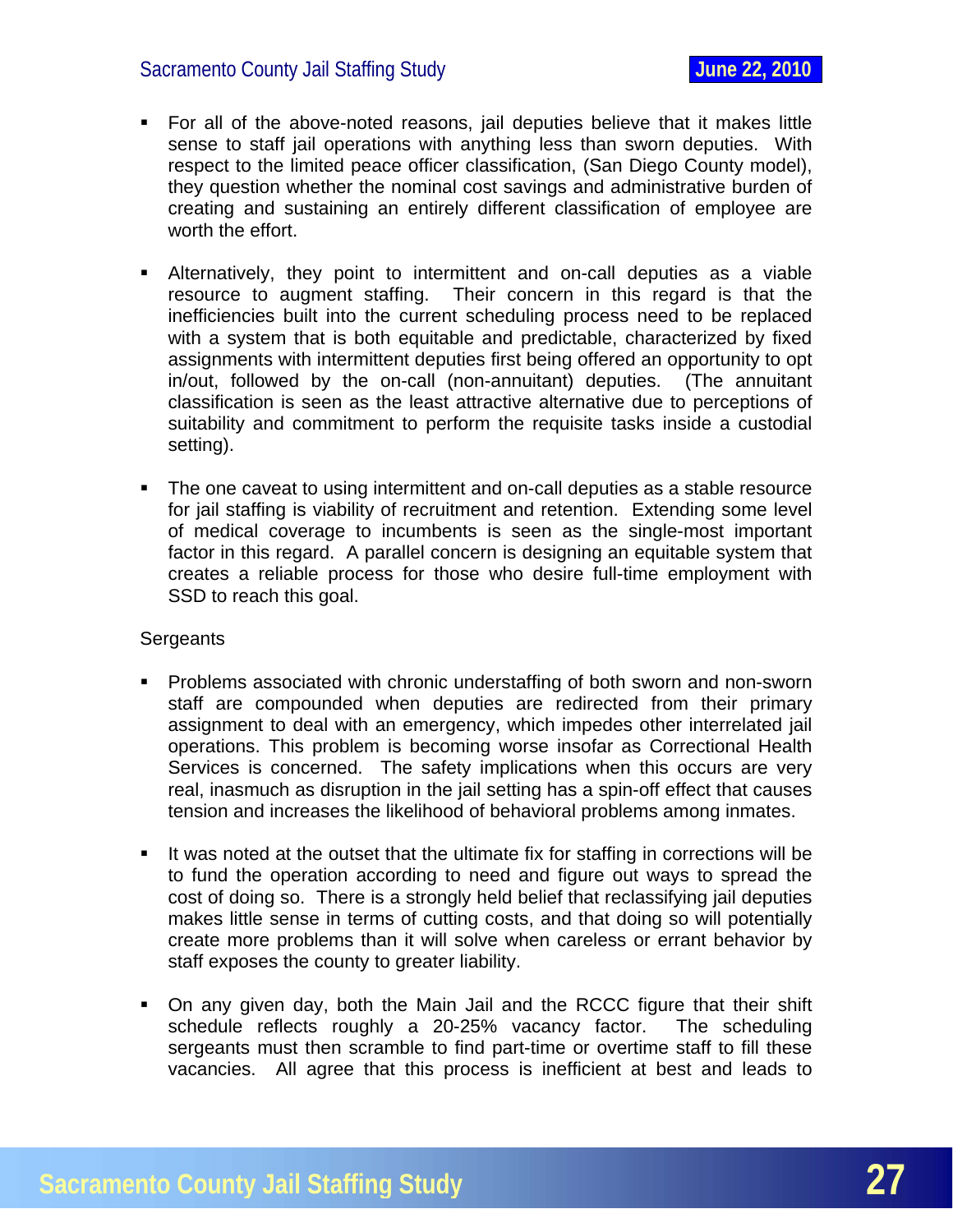unsafe conditions due to chronic understaffing and the stressful conditions this creates.

- Certain incentives were noted relative to staying in corrections such as predictable hours and work schedules that allow for ample time off. In this regard, the group felt that a career track (i.e. promotion through the ranks) for corrections should be explored.
- There is absolute consensus that jail officers must be sworn peace officers. There is a lot to lose and little to gain from reclassification to custody officers. In this regard, the Deputy I & II model, (Orange County), would be a second choice following maintenance of the current system. Full academy training with this model is seen as essential for giving deputies a greater breadth of knowledge going into the job and in terms of drawing from correctional staff for local emergencies and special operations.
- Concern was expressed relative to equitable management of the part-time workforce, now comprised of intermittent and on-call deputies. While there are ways to use this resource to the advantage of all concerned, the process needs to be both fair and predictable. A strongly-held belief is that medical insurance for this group needs to be part of the mix. This and other enticements such as optional purchase of service credit toward retirement for time spent as a part-time worker will help retain individuals serving in these positions, which will ultimately benefit both the Department and the employees.
- Bifurcation of sworn and non-sworn duties is an area that should be included as part of any realignment of jail staffing. While the group doesn't see large gains to be made here, they do believe that Records Officers can perform certain duties that presently fall mostly to the deputies.

#### **Lieutenants**

- Corrections should be the "core" of SSD in terms of staffing to ensure its primary mission. Title 15 section 1027 of the California Code of Regulations requires that jail operations be adequately staffed to ensure a safe and secure operation; that standard is not being met in Sacramento County. Site inspections by the Correctional Standards Authority at the Main Jail and RCCC less than 30-days ago reaffirm this problem.
- Staffing levels for the Main Jail and RCCC established by the Department's Management Analysis and Planning Unit, (MAP), set minimum staffing for each facility that should be acknowledged as the *first* step in developing a staffing model for Correctional Services.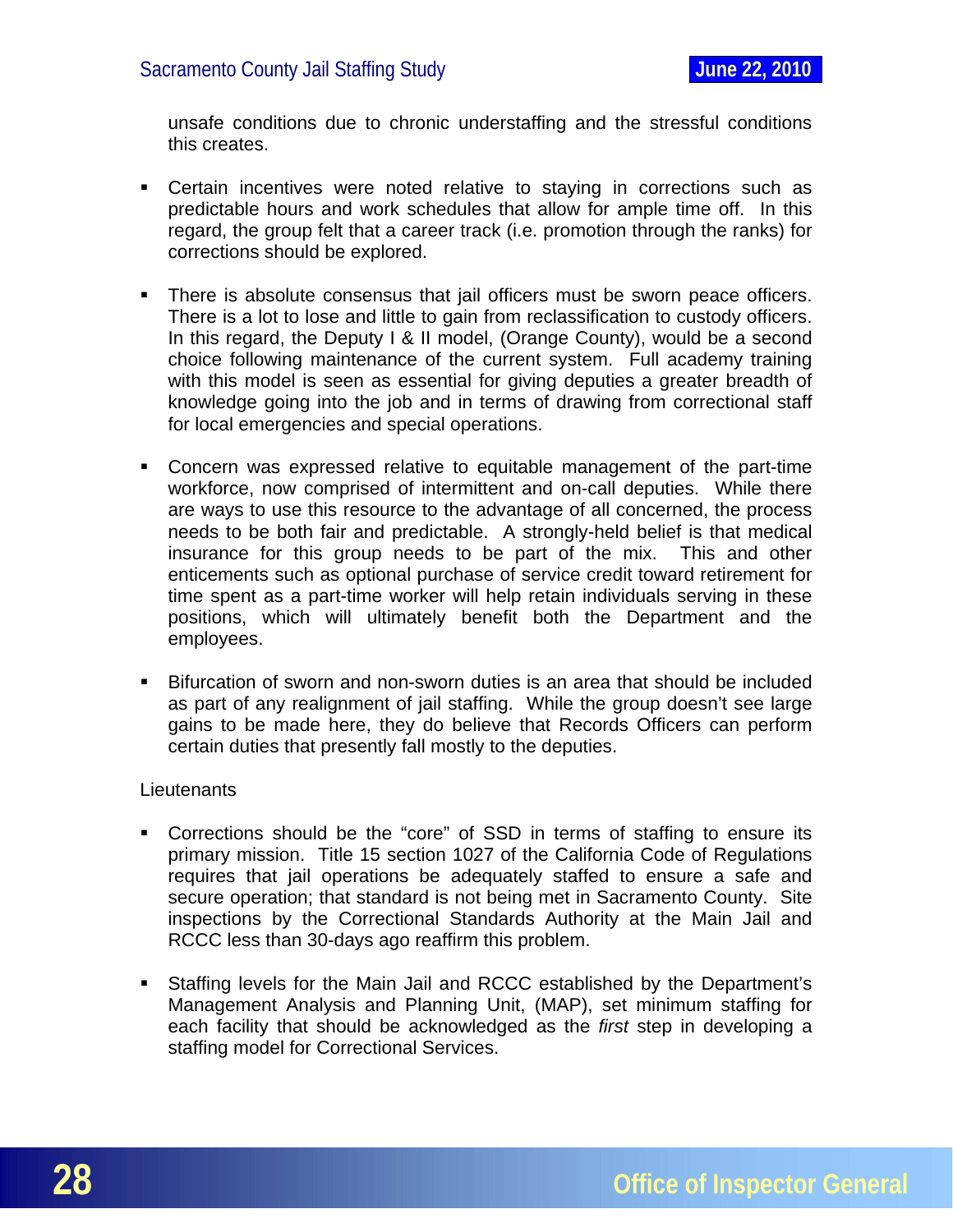- Staffing shortages are becoming increasingly acute due to cutbacks in other ancillary service areas; two illustrations are cuts in the number of jail psychiatric personnel and Sheriff's Records Officers. All agree that the collateral impact from these reductions will intensify in light of the demand for services heretofore provided by these classifications.
- The impact of demotions and transfers from the recent round of lay-offs has essentially created a corrections class of employees. This is significant in terms of evaluating any new and different classification of employee to staff corrections. Morale is already in the dregs; this is not a good time to start down the path to integrating a custody officer classification.
- There is room to examine bifurcation of duties between sworn and support staff. Presently, the ad hoc approach to staffing and recent lay-offs of Records Officers necessitates sworn staff performing duties that could otherwise be carried out by non-sworn personnel. All agree that the Sheriff's Records Specialist is not a good fit for corrections due to the limited nature of duties that can be performed by this classification.
- Safety in corrections is being compromised by fewer shakedowns and inspections. This is especially troubling in light of the fact that the criminal history, sophistication, and organized associates that profile the majority of today's county inmates are more reflective of the state prison population. This is yet another area where staffing shortages are beginning to weaken the overall operation. A looming concern here is pending state action to house inmates at the local level and how this stands to exacerbate an already acute situation.
- The inability to fill behind staff on long-term leave of absence is a problem that begs a solution. Any staffing model that comes from this study must contemplate some sort of offset for staff carried in this status so that minimum staffing levels (once set) reflect actual staffing.
- All agree that the staggered shifts that Alameda County uses would be beneficial to SSD since a shift briefing can then be held without the need to pay overtime. This is especially important given the need for increased communication to help offset mounting operational challenges around diminished esprit de core from recent demotions, transfers, etc.
- Jail officers must be sworn peace officers and have full powers of arrest. This is imperative for their primary duty and to the extent that emergency deployment outside the facility becomes necessary. Cost savings reflected among the benchmark agencies that retain sworn officers were shown to be nominal. Thus, there is a real question in terms of the good to be gained from going to a custody officer classification. Another concern is that SSD will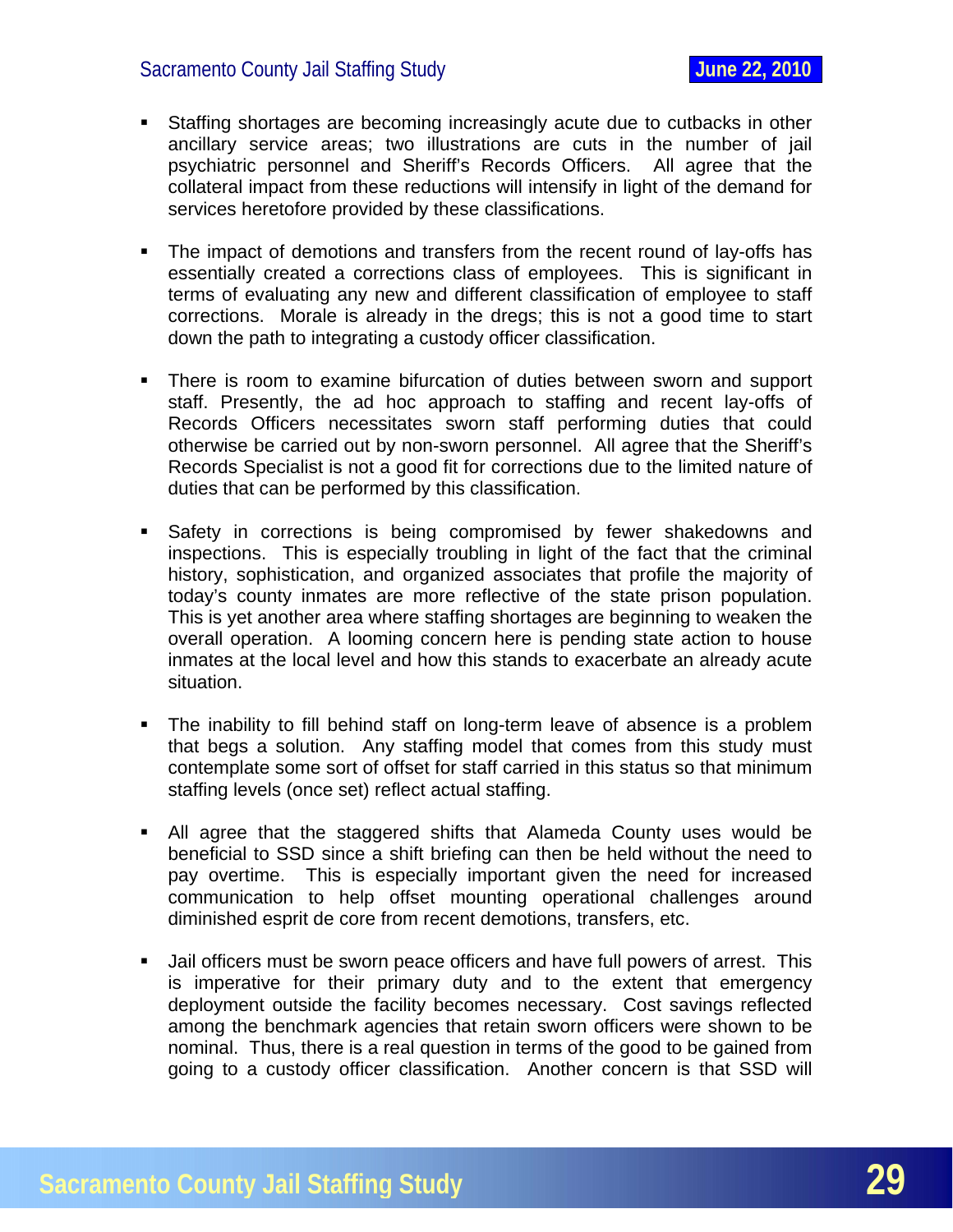<span id="page-30-0"></span>become a feeder agency for employees who leave corrections for better paying, more stable jobs with outside agencies.

- Given the length of stay in correction, a system of rotating most assignments should be considered as part of any forthcoming changes in staffing corrections. This will preempt stagnation in a particular assignment and ultimately result in greater utility within the workforce.
- The current practice of corrections being a punitive assignment following sustained misconduct needs to be expressly addressed as part of any new staffing model. All agree that sending disciplined employees to corrections creates a weak link in the chain in terms of elevating standards and fostering professional esprit de core.
- Use of intermittent and on-call deputies to meet minimum standards (once set) would seem to make sense given recent events and the Department's with this workforce. These employees should be deployed in fixed assignments as a permanent, part-time resource, at least for the foreseeable future, and incentives for this classification to help stabilize the "pool" should be contemplated.

#### *Command Staff Perspective-Division Commanders*

- No staffing plan, however effective and efficient it may be, will address the acute infrastructure issues at the aging RCCC. A Federal Consent Judgment caps the Main Jail population at 2,432 inmates. The RCCC has a state-rated capacity of 1,625 inmates, but its population routinely exceeds 2500 inmates when overflow from the Main Jail is figured in. Non-compliance with state mandates regarding minimum facilities requirements has for all intents and purposes become static at the RCCC. Remedial efforts to address this situation have gone unheeded.
- Perhaps for the first time in the history of SSD, conditions are ripe for a change in the organizational paradigm that subordinates corrections to filling other needs throughout the Department. Circumstances over the past year have created a de facto custody classification made up of officers who now anticipate an extended stay in corrections. Also, about a third of the officers are on "waiver," meaning that they have opted to work custody indefinitely.
- Because conditions have created a "custody class" of employee, it makes little sense, for the time being, to spend a lot of energy trying to make a "custody officer" classification, as demonstrated by the benchmark agencies in the study, fit the bill. As the Department figures out what the new normal is in the long-term, a sworn custody officer classification may make sense; the caveat is that such classification needs to have peace officer powers in order to be fully utilized in jail operations and during local emergencies or special operations outside the secure setting.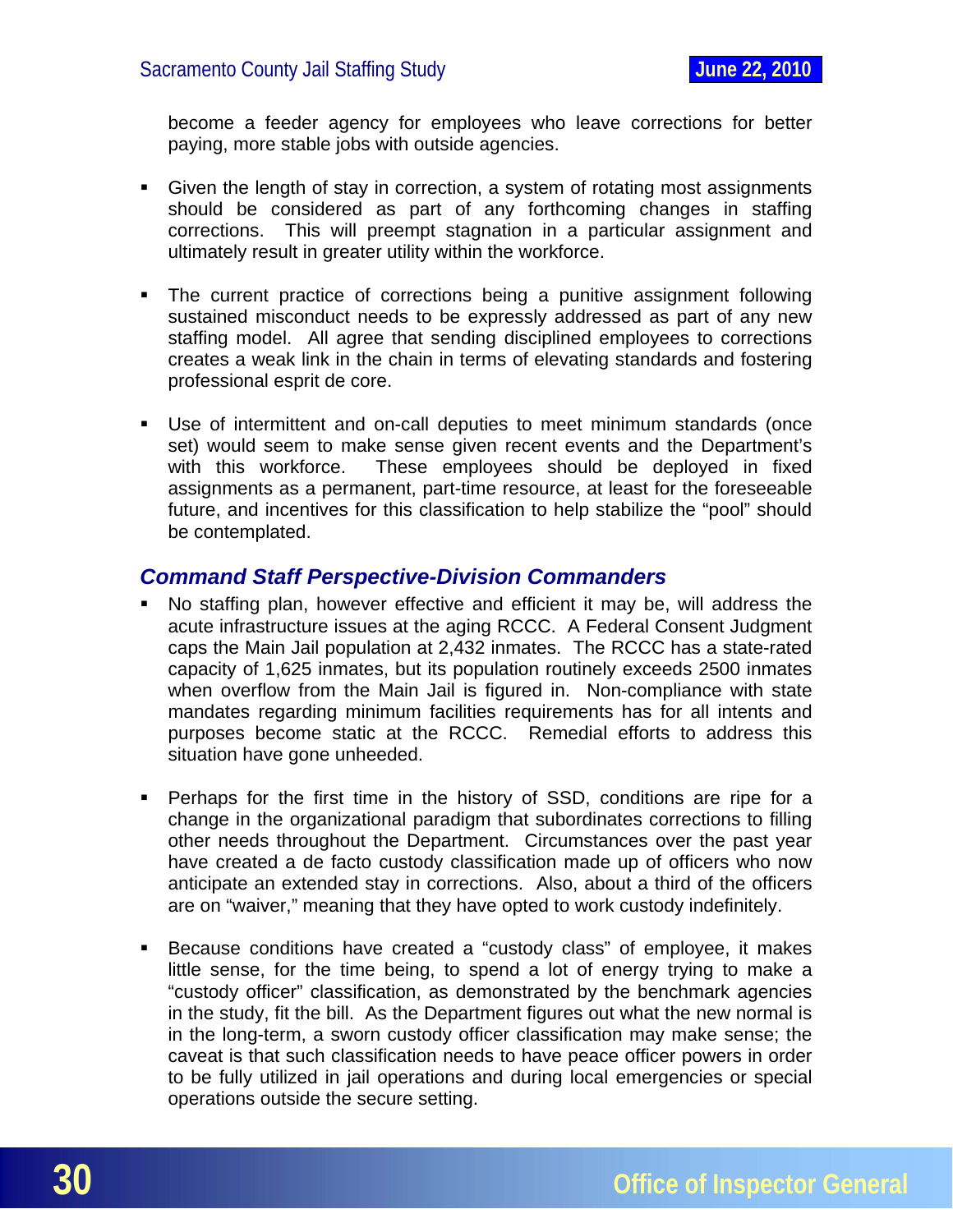- The point of beginning for any staffing plan for corrections is to acknowledge and adopt the recommended staffing model outlined in the SSD Management Analysis and Planning (MAP) jail staffing study. At the request of the Board of Supervisors, these staffing thresholds were reaffirmed by an independent assessment through the consulting firm of Joseph Brann and Associates. The MAP recommended staffing model was specifically designed for SSD corrections and it remains valid today.
- Once adequate resources are made available to each facility, they need to remain unencumbered; at that point, the facility commanders can be held accountable for effectively managing their respective operations. Intermittent and on-call deputies are the logical choice to bring staffing to acceptable levels (MAP model). Fixed positions need to be filled using this labor pool; the ad hoc staffing approach currently relied upon is flatly inefficient. Annuitants can then be used as a back-up pool for day-to-day shortages of personnel.
- SSD stands to be challenged in a big way around recruitment and retention of top quality personnel to work corrections. To keep the part-time pool viable by way of preempting loss of personnel to outside agencies, any inducements for these employees to stay with the Department will pay returns. Medical coverage for this classification is probably the single-most important benefit in this regard. Policy and procedures that create venues for skill development and promotional opportunities within corrections need to part of an express retention plan.
- Marketing of programs and a streamlined process for contracting services are keys to the future success of the Sheriff's Work Release Division. There is a strongly held commitment to the mission of providing alternatives to incarceration and to stretching resources to meet this objective. When handled properly, this aspect of corrections can essentially become enterprise driven.
- Success of the Sheriff Work Project and Home Detention Program are directly related to staffing proportionate with need. The number of participants in these alternative venues is down considerably due to staffing cuts. The essential ingredient is a flexible annuitant pool to staff contracts for service.
- Oversight of inmate work crews and individuals on home detention must not drop below levels needed to ensure the integrity of these programs; this threshold has been reached.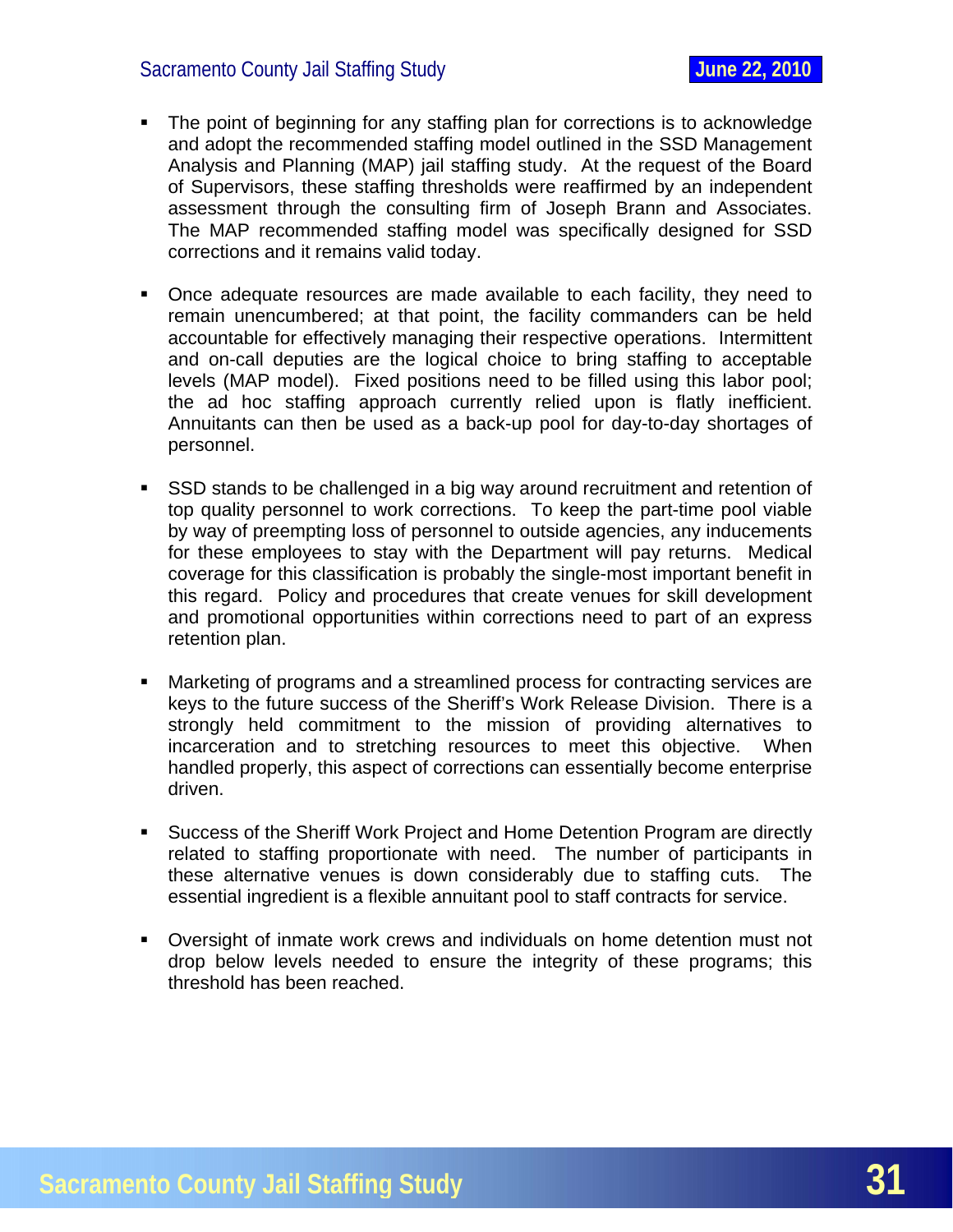#### <span id="page-32-0"></span>*Administrative Perspective-Sheriff, Undersheriff, Correctional Services Chief Deputy*

- The irrevocable nature of a decision to transition to a custody officer classification is unsettling given the current state of the Department and a large measure of uncertainty relative to public safety resources. Simply stated, this is not a good time to explore making this change.
- When conditions permit, it may well make sense to revisit this issue. At that juncture, the central question will be the motivation behind transitioning to a custody officer classification. Although this study reflects that cost savings are essentially insignificant, there may be solid operational reasons for considering the change.
- In the meantime, as a means by which to manage the current crisis, the recommendation to use existing part-time resources makes an abundance of good sense. The Department will need to manage this resource as the 50/50 staffing model begins to pencil in.
- **IFFELD** Irrespective of any future transition to a custody officer classification, a career ladder within corrections is something the Department should seriously explore given the findings from this study and the likely evolution of SSD Correctional Services.

# **Part III Findings and Conclusions**

#### *Findings*

There are as many different jail staffing models throughout the state of California as there are counties that run them. Simply stated, there is no single-best approach that strikes a universal, optimal balance between cost and utility. Key findings that stand to influence how Sacramento County chooses to proceed include:

- A custody officer career ladder, top-quality training, entry-level screening, and powers of arrest need to be included as part of any plan for transitioning to this classification of employee. The prevailing feedback is that together, adherence to these "quality control" standards will help to ensure the longterm efficacy of using custody officers in jail operations.
- Changing from fully sworn deputies to custody officers will entail a long-term process and anticipated savings have proven to be tenuous justification for making this move. Thus, the threshold inquiry must be the motivation and projected commitment behind any such change. When times are fraught with economic uncertainty, as they are today, this first step becomes all the more critical.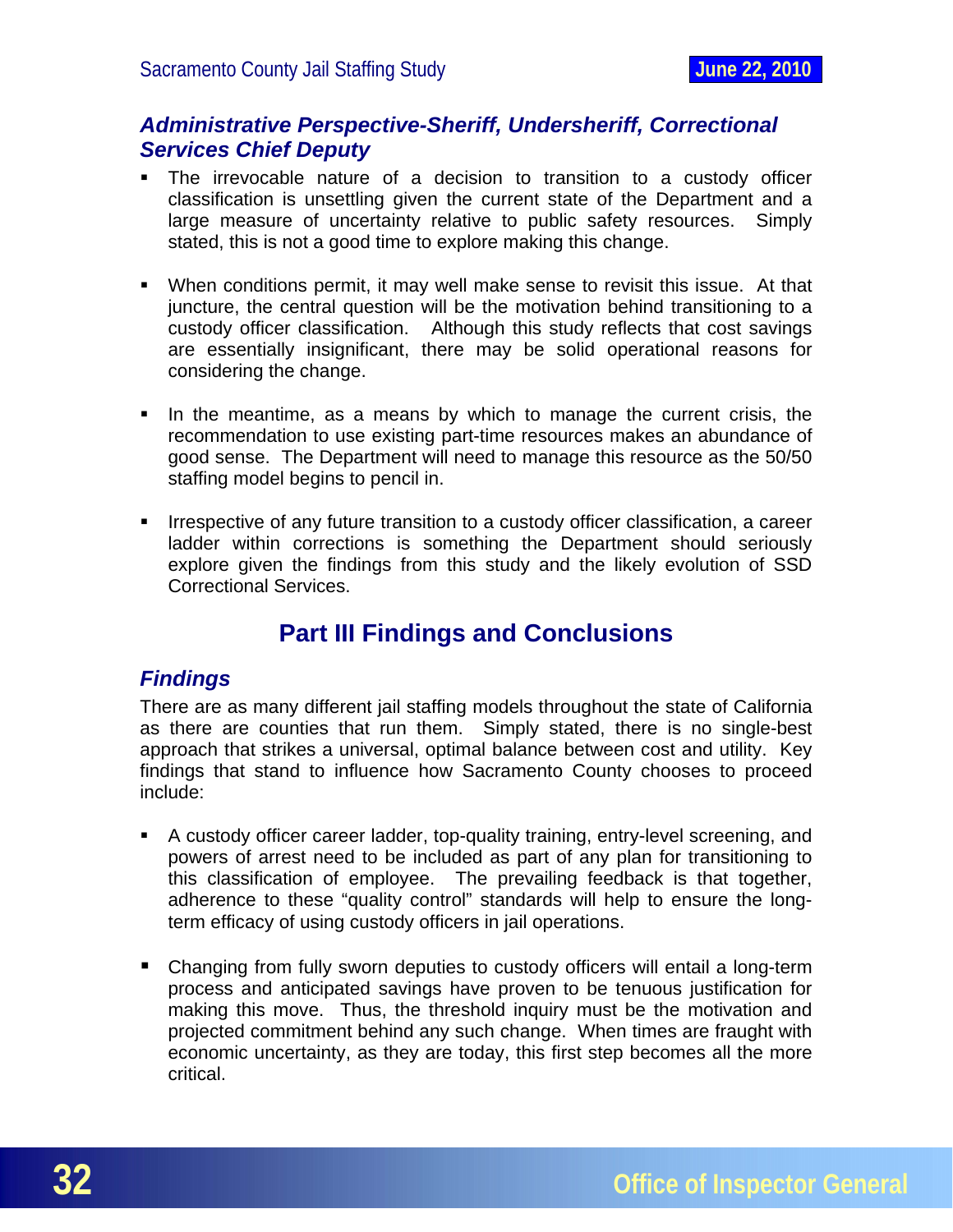- **Expectations, accountability, supervision, and sustained leadership in** corrections stand out as the glue that holds things together regardless of what staffing model is in place. It is easier to achieve continuity in this regard if the workforce is stable. Conversely, endless turn-over of deputies and supervisors who are passing through corrections as one step in their career path creates some real challenges in sustaining a commitment to higher standards inside the jail system.
- Where different classifications perform essentially the same duties, there is a risk that any modicum of savings gained by converting to a custody officer classification will be eviscerated via judicial intervention under an equal work for equal pay scenario. There is also a measure of inherent tension from the perception among those serving at a lower pay grade that they are viewed and treated as "second-class employees".
- Even today, after many years in the state-wide laboratory of local corrections, widely differing opinion exists around the merits, utility, and cost effectiveness of utilizing deputies versus custody officers. The most advanced agency in transitioning to public safety officers and keeping corrections under the purview of the Sheriff, San Diego County, has been at it for over twenty years. They are persuaded that the change has worked to their advantage, but point out that it ultimately has not been a huge money-saving venture. Santa Clara County has also been at it a long time and runs an independent department of corrections. In this regard, governing officials there, even now, are evaluating the merits of sustaining the status quo in this regard versus returning to a more "traditional" approach.
- Anecdotal experience suggests that in transitioning to custody officers, an agency should limit the number of classifications doing the same or similar work and choose a classification that affords the widest range of utility.
- Circumstances unique to a particular jurisdiction are an important part of the mix when it comes to jail staffing. In Sacramento County the SSD's rather unique history of using part-time on-call deputies and annuitants to staff jail operations comes into play. None of the benchmark agencies surveyed come even close to approximating SSD in this regard.
- The impact of demotions and transfers from the recent round of lay-offs has essentially created a static corrections class of employees in SSD. This coupled with acute staffing shortages in corrections leading to unsafe conditions argue strongly in favor of corrective intervention in the form of immediate remedial strategies.
- Realistic baseline staffing for the Main Jail and the RCCC needs to first be adopted. The Department's unique hybrid staffing model that incorporates part-time and annuitant employees has effectively preempted this. The SSD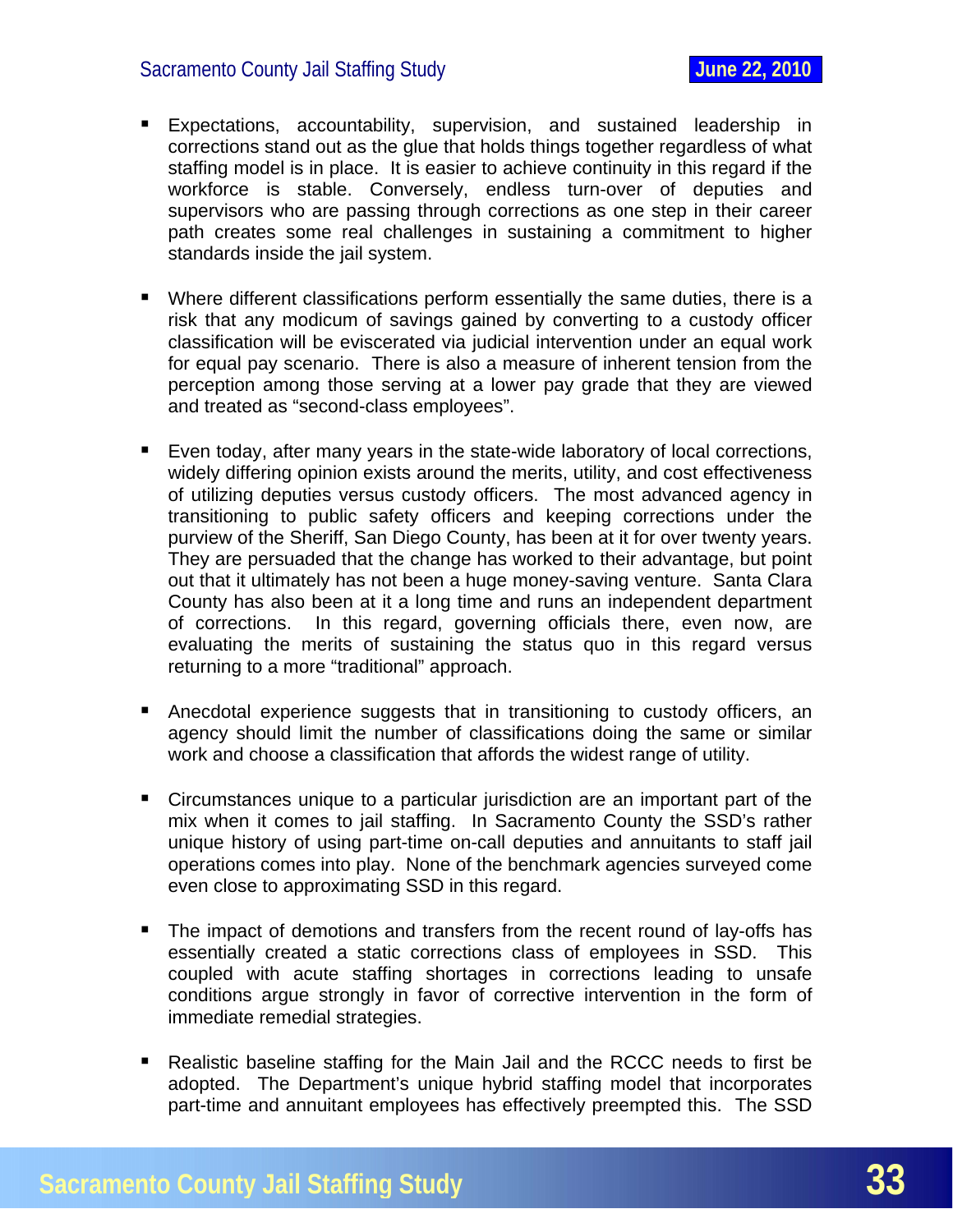<span id="page-34-0"></span>Management Analysis and Planning (MAP) unit previously completed a study to determine the number of line-level deputy positions needed to run the Main Jail and RCCC. At the request of the Board of Supervisors, the staffing levels recommended in this study, (Main Jail-250 positions, RCCC-243 positions), were reaffirmed by an independent assessment through the consulting firm of Joseph Brann and Associates. The MAP recommended staffing model was specifically designed for SSD corrections and it remains valid today.

- According to POST, on-call deputies and annuitants who comply with annual continuing professional training requirements can work indefinitely without having to recertify their peace officer status. One continuous year of full-time employment however is needed to obtain a basic POST certificate; this can create a retention problem for on-calls who wish to fulfill this requirement.
- **Diamage 1** Other factors in the mix insofar as Sacramento County is concerned that stand to influence the certainty and commitment underlying a transition to custody officers include the pending election for the Office of Sheriff, further cutbacks and pertinent labor agreements, "cityhood" efforts underway in parts of the community served, and the need for immediate fiscal relief versus a long-term plan with hoped-for savings.

#### *Conclusions*

The public interest is center-most to the Sheriff's Department successfully achieving its mission. A large part of that mission is corrections. In this regard, a fluid plan with both steps in mitigation to address the immediate staffing crunch, as well as measures to balance resources as the months and years unfold, is needed. There is a way out. It will require a measure of courage and balancing of interests from all concerned.

Under agreement between and among the Board of Supervisors, Office of the Sheriff, Sacramento County Deputy Sheriff's Association, and the County Executive's Office, the following steps are recommended:

- Adopt in principle the MAP staffing model designed and vetted for SSD corrections. Work toward this goal under the Department's Strategic Plan for Correctional Services.
- Beginning with FY 2010/11, adopt an agreed-upon 50/50 line-level sworn staffing goal for corrections consisting of half full-time and half part-time staff. The thrust of this proposal is to preserve expertise, put laid-off employees back to work, facilitate return of skilled resources to patrol and investigative services, and lay the ground-work for transitioning to a custody staffing model.
- As a first step, allocate permanent part-time FTE positions equal to twice the amount spent during the last half of FY 2009/10 for extra help and overtime to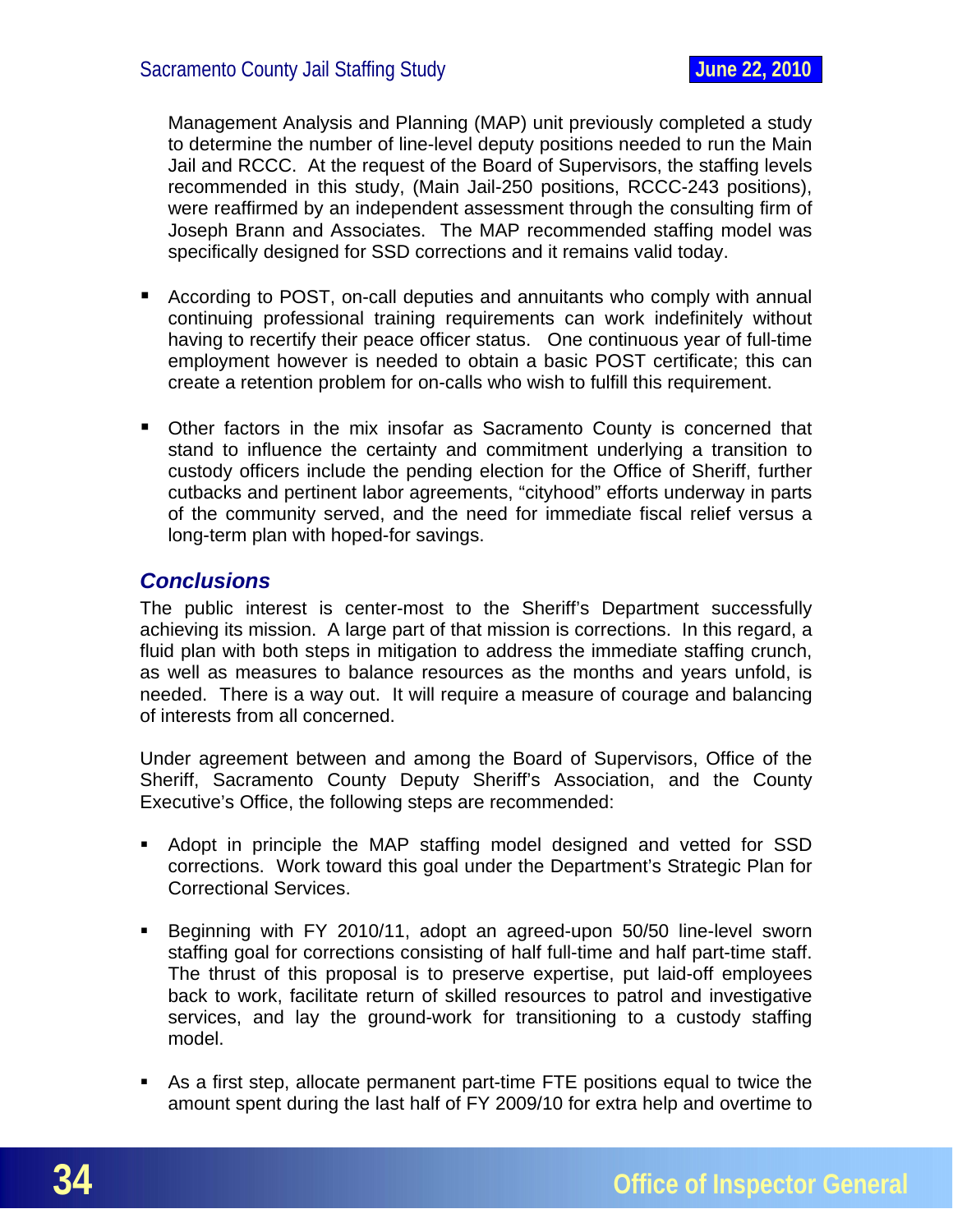staff the Main Jail and RCCC; this equates to \$3,784,496 or 37 positions inclusive of medical coverage for the part-time class. Draw from the intermittent and on-call ranks to fill these positions on a stable basis

- Stabilize the part-time pool by providing medical coverage to individuals in this class, (see above), and reaffirm their option to "by-back" service credit toward retirement if and when they are hired as full-time Sacramento County employees. The cost of having to recruit and train replacements for lost personnel will more than off-set the cost of providing these inducements.
- **Invite intermittent (laid-off) deputies to opt-in to fill the aforementioned FTE** positions. Follow suit with on-call deputies. Once the intermittent class is exhausted, sustain a viable on-call pool according to need and mitigate excessive overhead to control costs. Use this resource toward attrition to the 50/50 staffing target.
- As savings accrue under attrition to the 50/50 staffing plan for corrections, prioritize return of skilled staff to vital positions in Correctional Health Services, patrol and investigations. This proviso is essential to ensure that the plan has an underpinning of goodwill and continuum of support. (Last year, 35 line-level deputies retired from or left the Department). See Appendix A
- Sustain a limited annuitant pool for ad hoc staffing needs and encourage aggressive enterprise-based growth (via contracts for service) in the Sheriff's Work Release Division via reliance on this resource pool. This will have the dual benefit of helping to alleviate jail overpopulation and facilitating blight abatement throughout the communities served.
- Assess the continuing viability of the Sheriff's Records Specialist and whether duties currently performed by sworn personnel can alternatively be absorbed by Sheriffs Records Officers or Security Officers whose ranks may need to increase proportionately; adjust the MAP staffing model accordingly.
- Adopt the Alameda County staggered shifts model to enhance communication and reduce costs by eliminating overtime for briefings at startof-watch.
- **Determine the real-time cost of housing state and federal inmates. Take** steps to charge according to actual cost or get out of the business altogether, as recommended in the September 2009 Office of Inspector General Jail Audit. (There is an obvious disparity in the reported daily cost per-inmate between SSD and most of the benchmark agencies).
- As the 50/50 staffing model becomes fully operational, revisit the timeliness and merits of transitioning to a custody officer classification. Adopt as a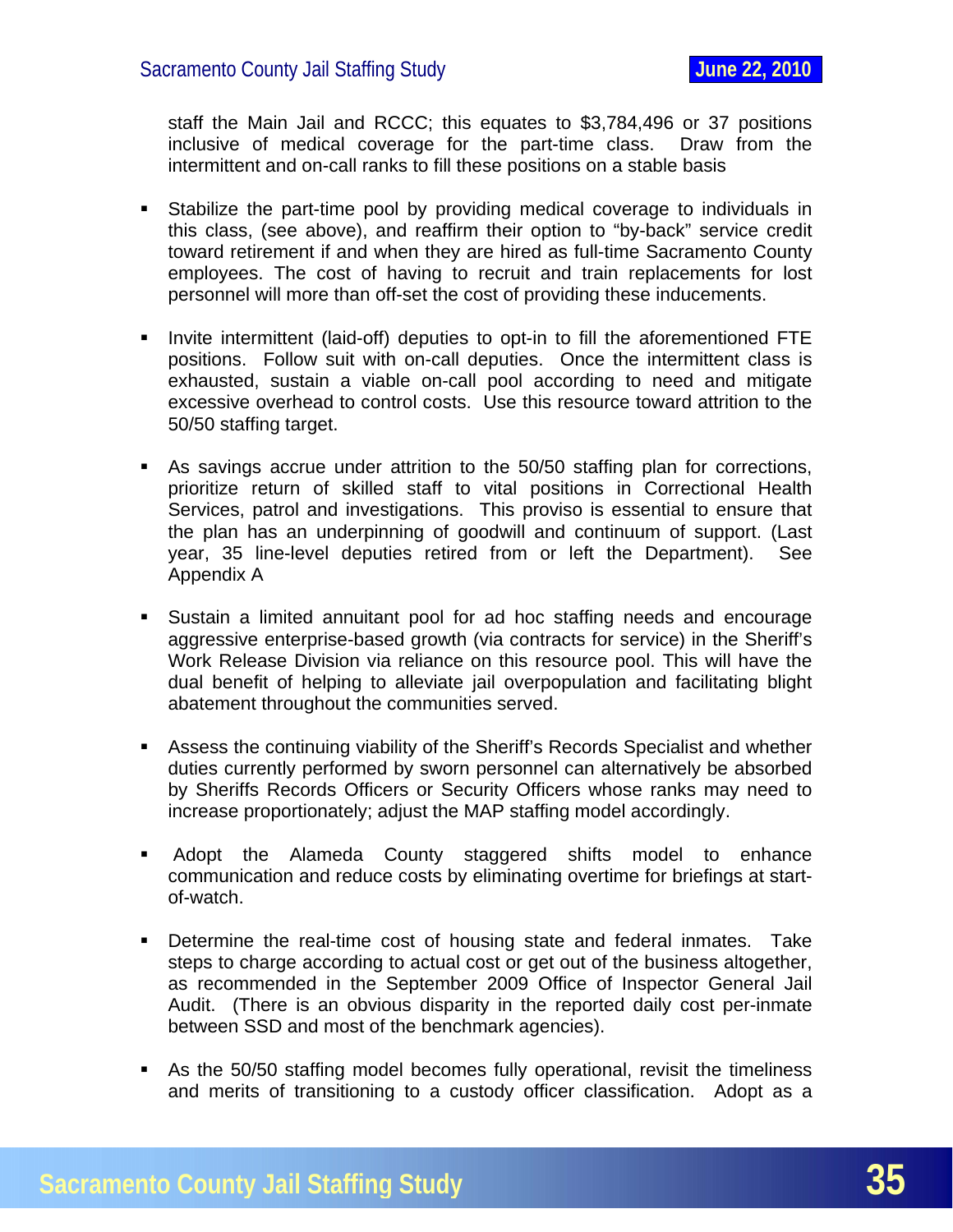<span id="page-36-0"></span>working model, an agency that has a sworn classification such as San Diego County or Orange County, and look to replicate their success. "Grandfather" then-existing staff to facilitate the transition based on demonstrative need via a collaborative effort that contemplates stability and long-term success.

Sheriff's Department Overall Public Safety Mission

Mitigation strategies to offset the very real threat from a reduction in public safety resources will by necessity entail a fundamental change in thinking around service alternatives. Mid-year review pursuant to an evaluation from the Sheriff that encompasses the following strategies will help to further refine a plan of action around jail staffing and the Department's overall public safety mission.

- Benchmark resourcing decisions according to the *Sheriff's 2008-2013 Strategic Plan;* See Appendix B. There are priorities in each *strategic initiatives* that are linked by virtue of how each impacts the others. There is a compelling need to arrange these priorities according to this synergy-based alignment in the interest of maximizing resources.
- Build interagency initiatives to mitigate and offset resource deficiencies. Reciprocity between and among allied law enforcement agencies, reflecting specific strategies to capitalize on a measure of synergy, is essential.
- **Evaluate alternative job classifications and outsourcing to maximize** resources where this can be done without compromising quality of service; i.e., the jail staffing study.
- Evaluate the nature, scope, and reach of enterprise-based funding to offset either partially or entirely the cost of services provided by the Sheriff's Department.

# **Summary**

Desperate times call for desperate measures. Under normal circumstances, the steps recommended in this study would probably not be realistic. Simply put, there are no easy answers left. The Office of Inspector General is charged with working collaboratively to ensure effective law enforcement services to residents of Sacramento County. That is the impetus for the recommendations made herein, which are offered with due respect and consideration for those who by necessity find themselves confronted with a decision of monumental proportion.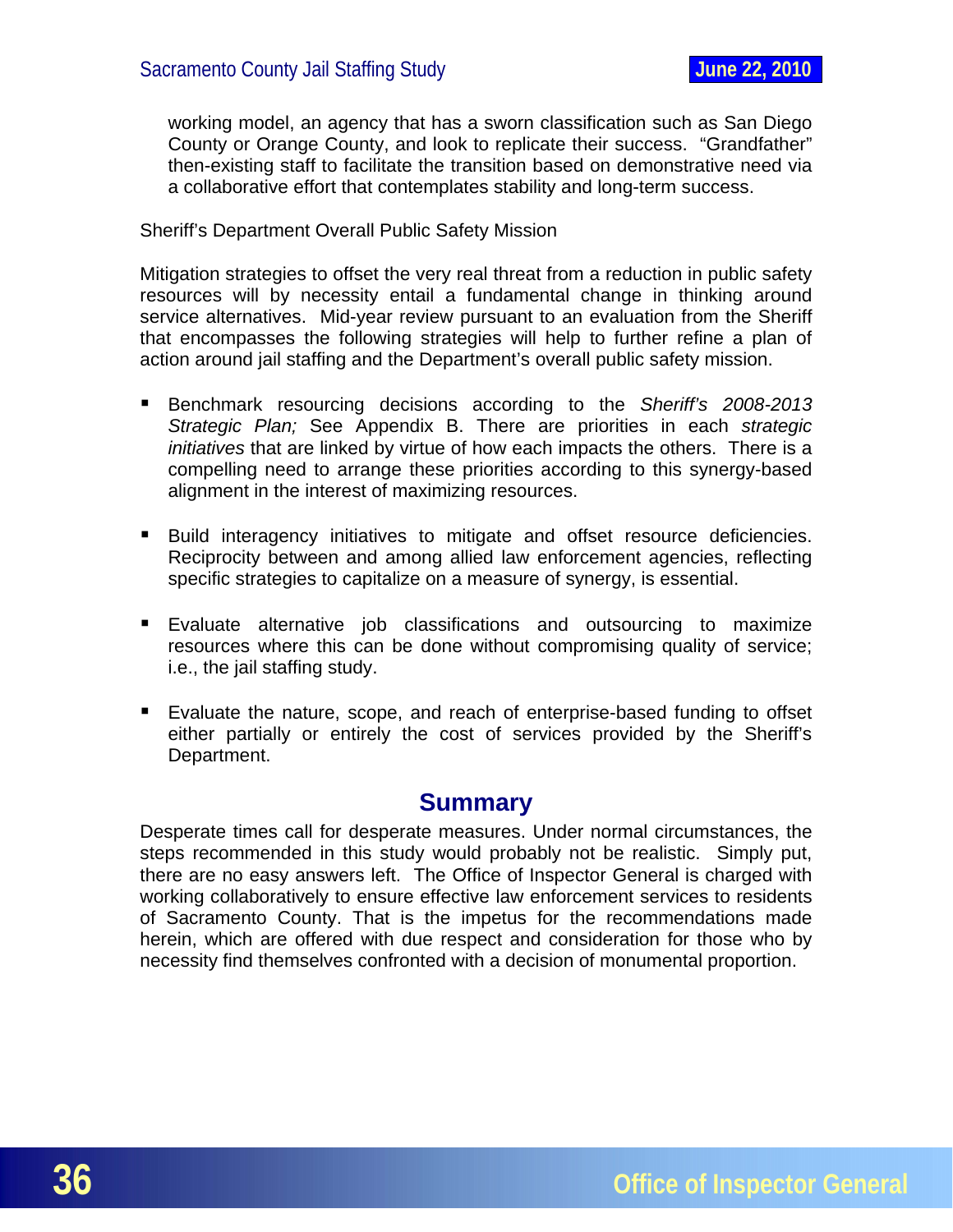# **Appendix A**

#### Sheriff's Department Deputy vs On Call Deputy

<span id="page-37-0"></span>

| (This spreadsheet provided by Lona Deaton with exception<br>of Column H calculation) | <b>For Fiscal Year</b><br>2009/10 | <b>For Fiscal Year</b><br>2009/10 | <b>For Fiscal Year</b><br>2009/10 | <b>For Fiscal Year</b><br>2009/10 | For Fiscal Year 2009/10 |
|--------------------------------------------------------------------------------------|-----------------------------------|-----------------------------------|-----------------------------------|-----------------------------------|-------------------------|
|                                                                                      | Deputy Sheriff                    | Deputy Sheriff                    | <b>Deputy Sheriff</b>             | Deputy Sheriff-On Call            | Deputy Sheriff-On Call  |
|                                                                                      |                                   |                                   |                                   |                                   | 1560 hours costs        |
| Demographics                                                                         |                                   | Tier II                           | Tier II                           |                                   |                         |
| Step                                                                                 | 9                                 | $\overline{7}$                    | $\overline{7}$                    | 9                                 | 9                       |
| <b>Basic Hourly Salary</b>                                                           | \$40.74                           | \$35.41                           | \$33.87                           | \$40.74                           | \$40.74                 |
| Basic Hourly Overtime Rate                                                           | \$61.11                           | \$53.12                           | \$50.81                           | \$61.11                           | \$61.11                 |
| Annual Regular Labor Hours                                                           | 2,088                             | 2,088                             | 2,088                             | 2,088                             | 1,560                   |
| Annual Holiday-In-Lieu Hours                                                         | 104                               | 104                               | 104                               | $\Omega$                          | $\mathbf 0$             |
| <b>Education Incentive</b>                                                           | 20%                               | 15%                               | 10%                               | 20%                               | 20%                     |
| Mgt Differential                                                                     | $0.00\%$                          | 0.00%                             | 0.00%                             | 0.00%                             | 0.00%                   |
| <b>OASHI Percentage</b>                                                              | 7.65%                             | 7.65%                             | 7.65%                             | 1.45%                             | 1.45%                   |
| Retirement Percentage - Tier 1 Safety                                                | 55.36%                            | 55.36%                            | 55.36%                            | 3.75%                             | 3.75%                   |
| <b>Worker's Compensation Percentage</b>                                              | 7.1993%                           | 7.1993%                           | 7.1993%                           | 0.0000%                           | 0.0000%                 |
| <b>Annual Salary &amp; Benefit Costs</b>                                             |                                   |                                   |                                   |                                   |                         |
| Regular Salary<br>10111000                                                           | \$70,889                          | \$64,296                          | \$64,296                          | \$70,889                          | \$52,962                |
| Incentive<br>10111000                                                                | \$14,172                          | \$9,644                           | \$6,430                           | \$14,172                          | \$10,592                |
| Premium Pay 10% Command<br>10111000                                                  | \$0                               | \$0                               | \$0                               | \$0                               | \$0                     |
| Mgt Differential<br>10114100                                                         | \$0                               | \$0                               | \$0                               | \$0                               | \$0                     |
| Uniform Allowance<br>10114300                                                        | 950                               | 950                               | 950                               | 950                               | 950                     |
| Holiday-In-Lieu Pay<br>10115100                                                      | 4,237                             | 3.683                             | 3,523                             | $\Omega$                          | $\Omega$                |
| 10121000<br>Retirement                                                               | \$49,961                          | \$39,839                          | \$38,137                          | \$3,190                           | \$2,419                 |
| 10121300<br><b>Retiree Health Savings</b>                                            | 650                               | 650                               | 650                               | $\Omega$                          | $\Omega$                |
| <b>OASDHI</b><br>10122000                                                            | 6.904                             | 6,043                             | 5,785                             | 1.233                             | 935                     |
| 10123000<br>Group Insurance                                                          | 11,885                            | 11,885                            | 11,885                            | 11,885                            | 11,885                  |
| 10124000<br><b>Worker's Compensation Insurance</b>                                   | 6,124                             | 5,323                             | 5,092                             | 0                                 | $\mathbf 0$             |
| <b>Retiree Medical Offset</b><br>10135000                                            | 767                               | 767                               | 767                               | $\Omega$                          | $\Omega$                |
| <b>Personnel Services</b><br>60654100                                                | 370                               | 370                               | 370                               | $\Omega$                          | $\Omega$                |
| <b>Total Annual Salaries &amp; Benefits</b>                                          | \$166,909                         | \$143,450                         | \$137,885                         | \$102,319                         | \$79,743                |
| Hourly Rate - Regular Salary & Benefits                                              | \$79.94                           | \$68.70                           | \$66.04                           | \$49.00                           | \$38.19                 |
| On-call percentage of full-time deputy                                               |                                   |                                   |                                   | 61.30%                            |                         |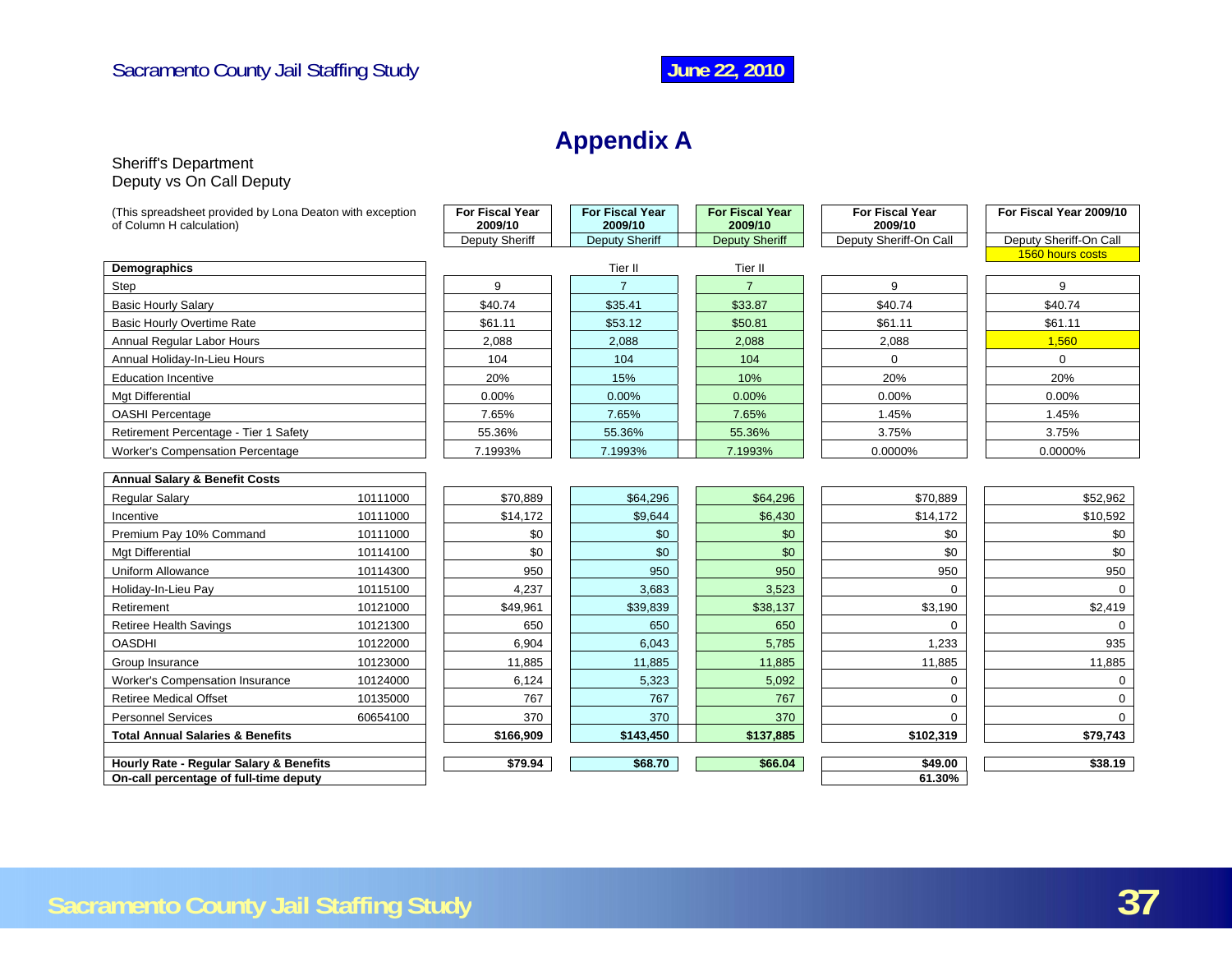Sacramento County Sheriff's Department Main Jail and RCCC Over Time Costs

|                                    |        | Main Jail                    | <b>RCCC</b>                          |                |
|------------------------------------|--------|------------------------------|--------------------------------------|----------------|
|                                    |        | 1132                         | 1132                                 |                |
|                                    |        | Time and                     | Time and                             |                |
| Month/YY                           | Period | One Half O/T                 | One Half O/T                         | Total          |
|                                    |        |                              |                                      |                |
| Less 1/1/10 to 1/8/10 posting date | 7      | \$<br>(14,562)               | \$<br>(27, 418)                      | \$<br>(41,980) |
| Jan 2010                           | 7      | \$<br>21,858                 | \$<br>53,255                         | \$<br>75,113   |
| Feb 2010                           | 8      | \$<br>33,612                 | \$<br>20,403                         | \$<br>54,015   |
| Mar 2010                           | 9      | \$<br>80,745                 | \$<br>68,351                         | \$<br>149,096  |
| Apr 2010                           | 10     | $\boldsymbol{\$}$<br>156,558 | $\boldsymbol{\mathsf{S}}$<br>131,190 | \$<br>287,748  |
| May 2010                           | 11     | \$<br>5,625                  | \$<br>74,076                         | \$<br>79,701   |
| * Jun 2010-first half              | 12     | \$<br>28,060                 | \$<br>69,224                         | \$<br>97,284   |
| ** Est Jun 2010-second half        |        | \$<br>108,756                | \$<br>156,917                        | \$<br>265,672  |
| Total                              |        | \$420,652                    | \$545,998                            | \$966,649      |

Note:

**\*** This pay period included posting date 6/11/10

**\*\*** Estimated from 6/6/10 to 6/30/10(3 weeks & 4 work days) & 1/1/10 to 1/2/10 (2 work days)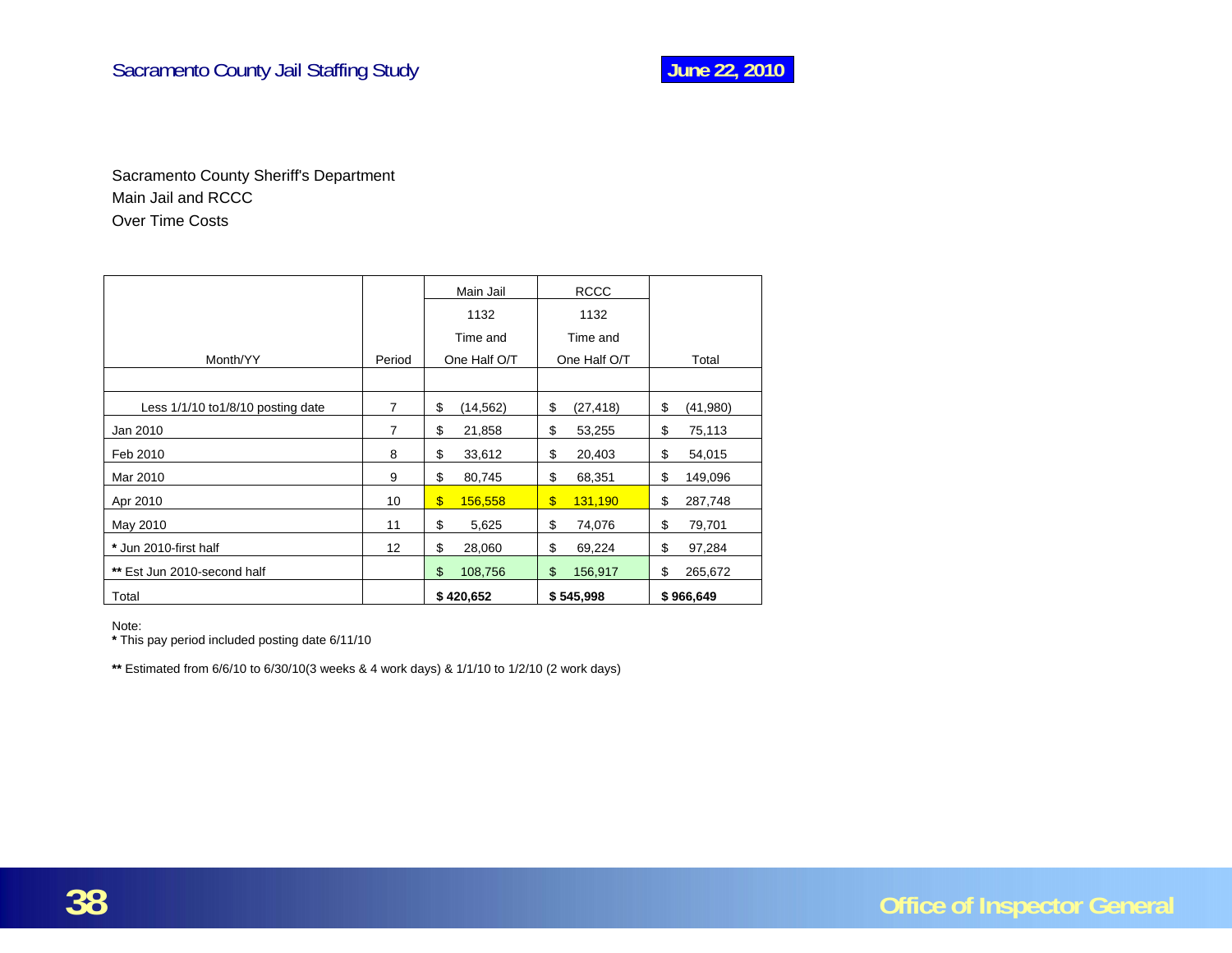

#### Sacramento County Sheriff's Department Main Jail and RCCC Extra Help Costs January 2010 to June 2010

|                                       |        | Main Jail    |             |              |               | <b>RCCC</b>  |              |              | <b>Total for Both Facilites</b> |             |
|---------------------------------------|--------|--------------|-------------|--------------|---------------|--------------|--------------|--------------|---------------------------------|-------------|
|                                       |        | 1121         | 1122        |              | 1121          | 1122         |              | 1121         | 1122                            |             |
|                                       |        |              | Extra Help  |              |               | Extra Help   |              |              | Extra Help                      |             |
| Month                                 | Period | Extra Help   | in Lieu     | Total        | Extra Help    | in Lieu      | Total        | Extra Help   | in Lieu                         | Total       |
| Less 1/1/10 to 1/8/10<br>posting date |        | \$(18,077)   | \$<br>(706) | \$ (18, 783) | \$(18,512)    | \$ (29, 444) | \$ (47,956)  | \$ (36,589)  | \$ (30, 150)                    | \$ (66,739) |
| Jan                                   |        | 41,207<br>\$ | \$2,797     | \$44,004     | 34,731<br>\$  | \$59,973     | \$<br>94,704 | \$75,938     | \$62,770                        | \$138,708   |
| Feb                                   | 8      | 23,910<br>\$ | \$4,381     | \$28,291     | 13,517<br>\$  | \$56,734     | 70,251<br>\$ | \$37,427     | \$61,115                        | 98,542      |
| Mar                                   | 9      | \$<br>41,214 | \$8,971     | \$50,185     | \$<br>30,334  | \$61,468     | \$<br>91,802 | \$71,548     | \$70,439                        | \$141,987   |
| Apr                                   | 10     | \$<br>55,174 | \$4,529     | \$59,703     | 36,722<br>\$. | \$107,339    | \$144,061    | \$91,896     | \$111,868                       | \$203,764   |
| May 10                                | 11     | \$<br>25,015 | \$6,966     | \$31,981     | 41,767<br>\$  | \$48,183     | \$<br>89,950 | \$ 66,782    | \$55,149                        | \$121,931   |
| *Jun 10-first half                    | 12     | 11,862       | \$9,437     | \$21,299     | 20,666<br>ß.  | \$22,436     | \$<br>43,102 | \$<br>32,528 | \$31,873                        | \$64,401    |
| **Est Jun 10-second half              |        | \$52,622     | \$11,966    | \$64,589     | 56,684        | \$101,733    | \$158,416    | \$109,306    | \$113,699                       | \$223,005   |
| Total                                 |        | \$232,927    | \$48,341    | \$281,269    | \$215,909     | \$428,422    | \$644,330    | \$448,836    | \$476,763                       | \$925,599   |

Note:

**\*** This pay period included posting date 6/11/10

**\*\*** Estimated from 6/6/10 to 6/30/10 (3 weeks & 4 work days) & 1/1/10 to 1/2/10 (2 work days)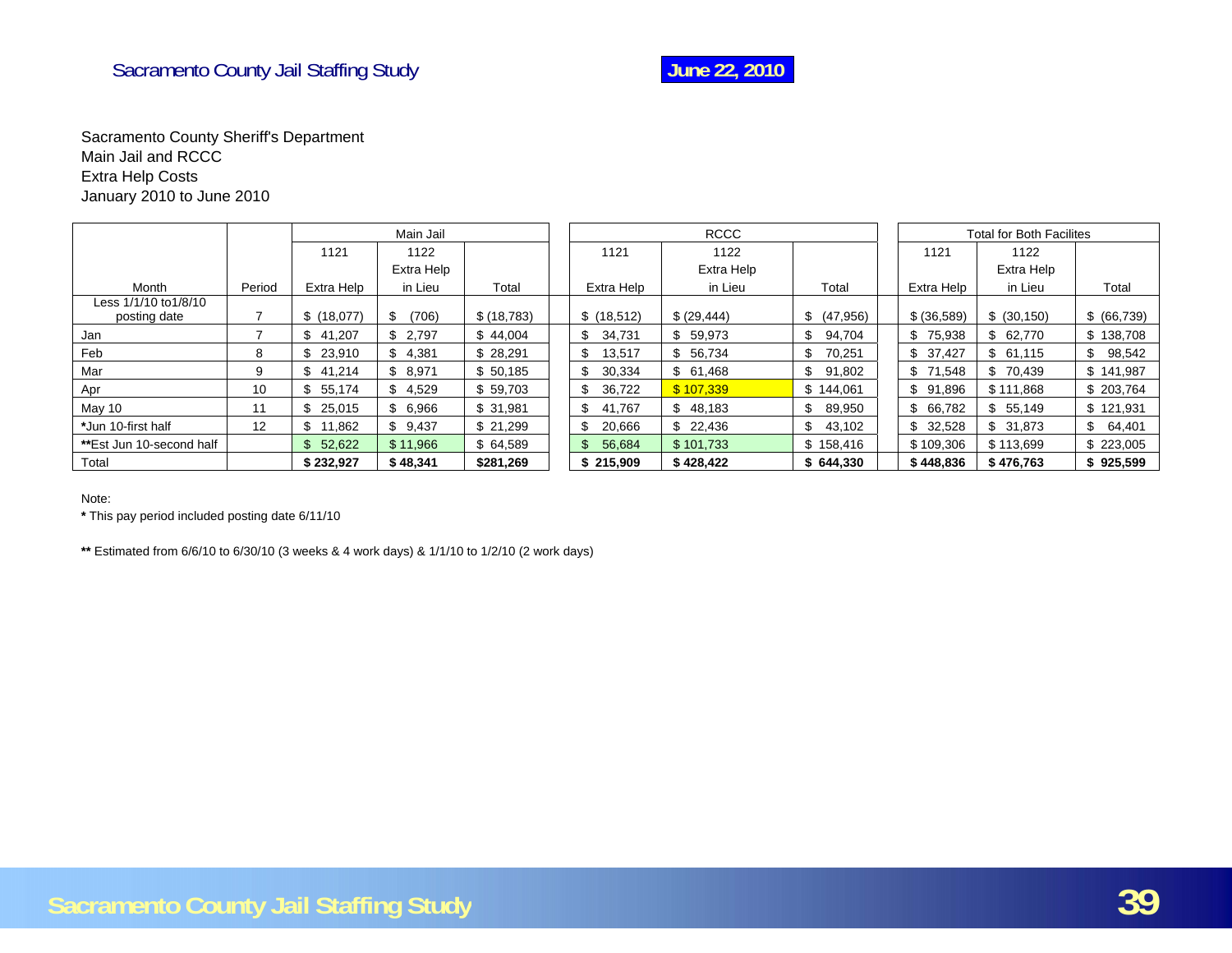

Sacramento County Sheriff's Department

Estimated Savings Under the Attrition to the 50/50 Staffing Plan for Corrections

| Savings based on estimated attrition rate of 10% |
|--------------------------------------------------|
|--------------------------------------------------|

Recommended full time deputies to staff the Main Jail and RCCC **493 (3)** Estimated 1560 Extra Help Deputy Annual Costs \$79,743 Estimated costs for 493 deputies \$ 67,977,305

(1) Estimated Full Time Deputy Annual Costs (Step 7) \$137,885

|                                       |               | Estimated Savings under the Attrition to the 50/50 Staffing Plan |           |               |                  |                  |                  |              |
|---------------------------------------|---------------|------------------------------------------------------------------|-----------|---------------|------------------|------------------|------------------|--------------|
|                                       | Costs for     | % split                                                          | Number of | Full Time     | Number of        | , 560 Extra Help | Total            |              |
|                                       | 493 Full Time | Full Time Deputy/                                                | Full Time | Deputies      | 1,560 Extra Help | Deputies         | Full Time &      | Projected    |
| <b>Fiscal Year</b>                    | Deputies      | ,560 Extra Help Dpty                                             | Deputies  | Costs         | Deputies (2)     | Costs            | 1,560 Dpty Costs | Savings      |
|                                       |               |                                                                  |           |               |                  |                  |                  |              |
| 2010/11                               | \$ 67,977,305 | 90/10                                                            | 444       | \$ 61,220,940 | 71               | 5,661,781        | 66,882,721<br>£. | \$1,094,584  |
| 2011/12                               | \$ 67,977,305 | 80/20                                                            | 394       | \$54,326,690  | 142              | 11,323,563<br>\$ | 65,650,253<br>S  | \$2,327,052  |
| 2012/13                               | \$67,977,305  | 70/30                                                            | 345       | \$47,570,325  | 213              | 16,985,344       | 64,555,669       | \$ 3,421,636 |
| 2013/14                               | \$ 67,977,305 | 60/40                                                            | 296       | \$40,813,960  | 284              | 22,647,126       | 63,461,086<br>£. | \$4,516,219  |
| 2014/15                               | \$ 67,977,305 | 50/50                                                            | 247       | \$34,057,595  | 355              | 28,308,907       | 62,366,502       | \$5,610,803  |
| Total potential<br>savings in 5 years | \$339,886,525 |                                                                  |           | \$237,989,510 |                  | 84,926,721       | 322,916,231<br>S | \$16,970,294 |

#### Note:

**(1)** The FY 09/10 full time (step 7 with 10% incentive) and "1560 extra help" deputies costs were used for the projection of 2010/11 to 2014/15 costs and savings.

**(2)** It takes 1.44 of the1560 extra help deputy to replace one full time deputy.

**(3)** The "1560 extra help deputy cost" included the estimated medical costs.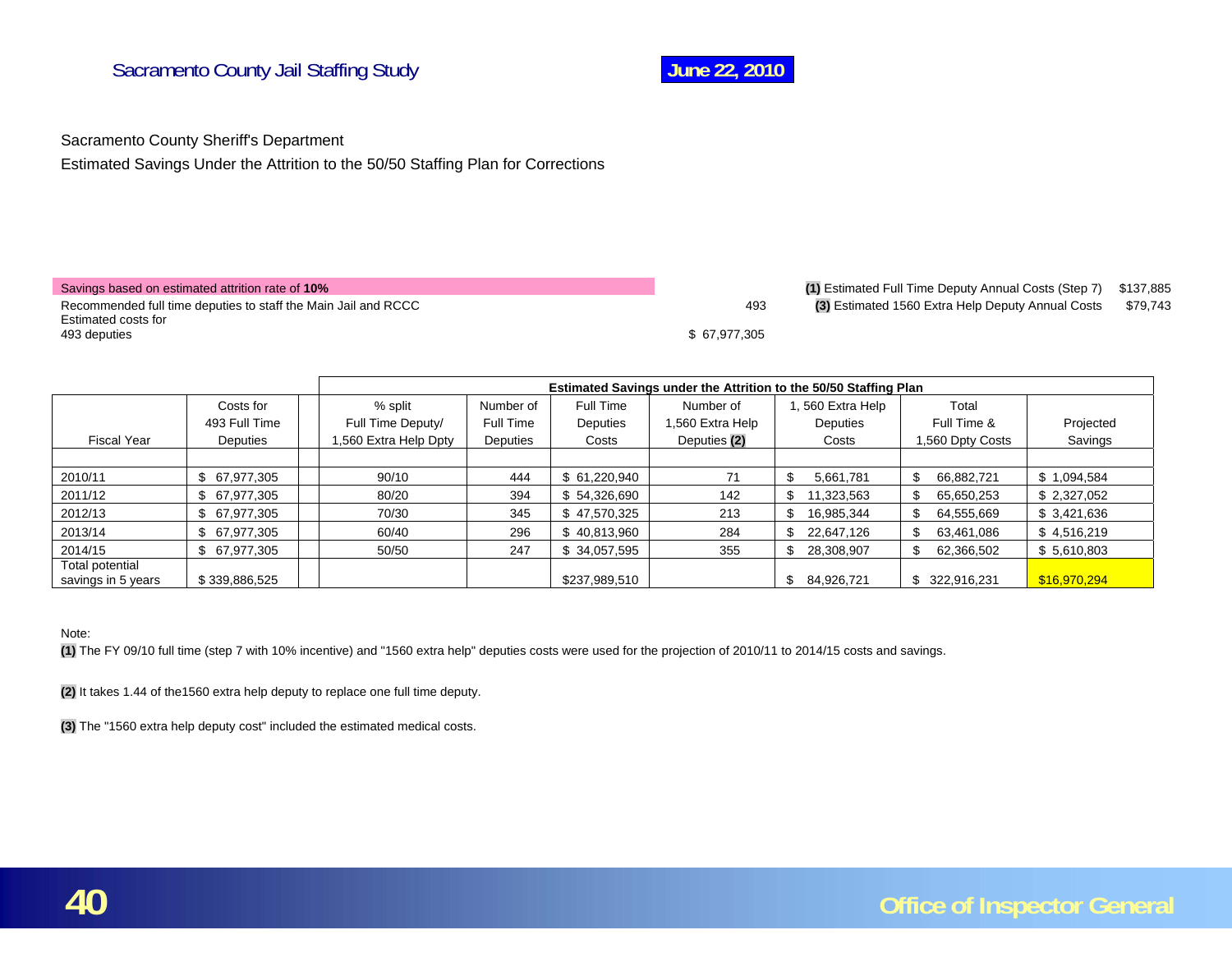# **Appendix B**

<span id="page-41-0"></span>